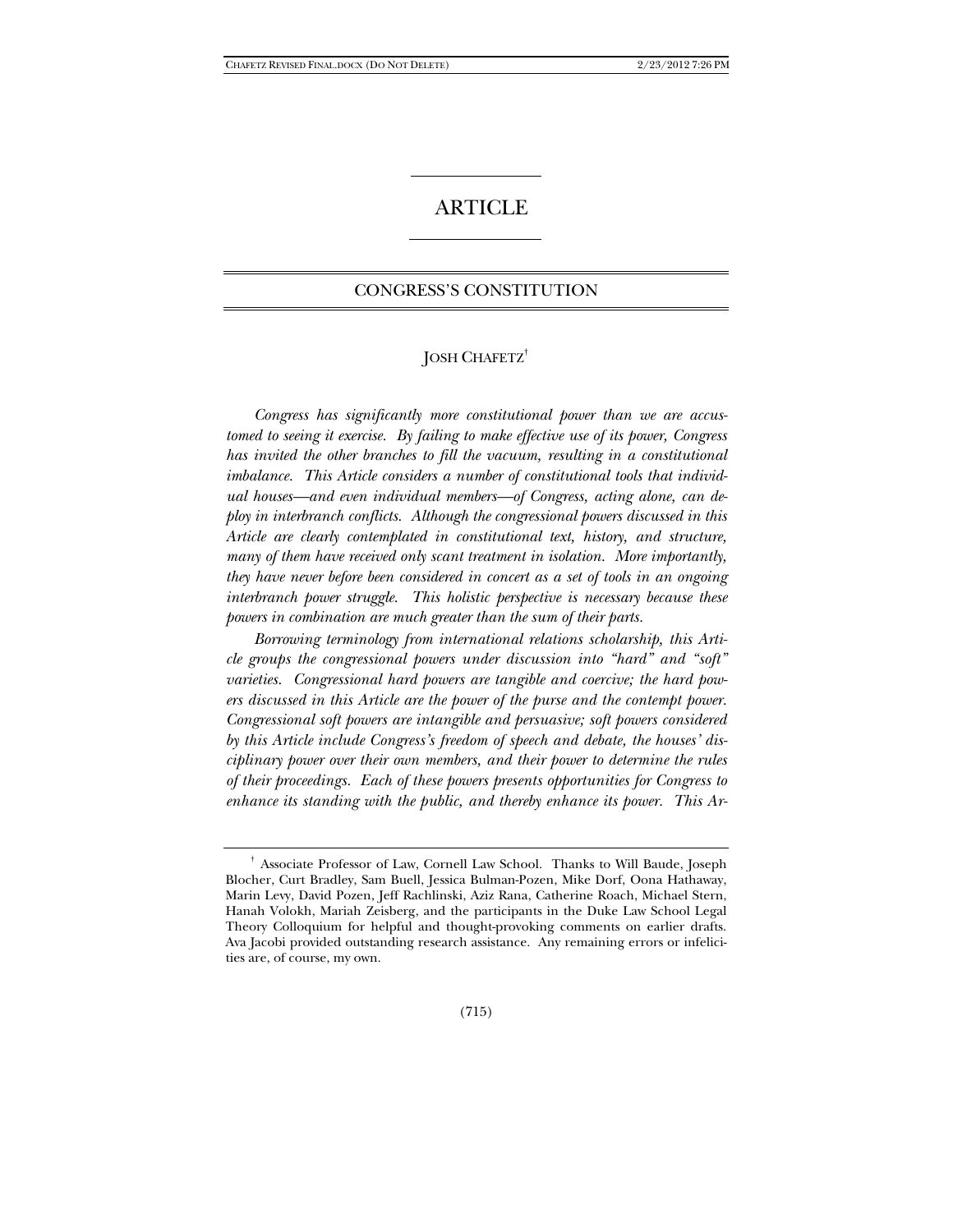*ticle aims to demonstrate both the ways in which these powers are mutually supporting and reinforcing and the ways in which Congress underutilizes them. In doing so, the Article examines a number of examples of congressional use of, and failure to use, these powers, including the release of the Pentagon*  Papers, the 1995–1996 government shutdowns and 2011 near-shutdown, the *2007–2009 contempt-of-Congress proceedings against White House officials, and the use of the filibuster, among others.*

*The Article concludes by arguing that Congress should make a more vigorous use of these powers and by considering their implications for the separation of powers more generally.* 

| $\mathbf{I}$ |  |                                                           |  |
|--------------|--|-----------------------------------------------------------|--|
|              |  |                                                           |  |
|              |  |                                                           |  |
| H.           |  |                                                           |  |
|              |  |                                                           |  |
|              |  |                                                           |  |
|              |  |                                                           |  |
| <b>III</b>   |  | THE SEPARATION OF POWERS AND CONGRESS'S PROPER PLACE  768 |  |
|              |  | A. The Desirability of Congressional Self-Assertion768    |  |
|              |  | B. The Possibility of Congressional Self-Assertion774     |  |
|              |  |                                                           |  |

#### **INTRODUCTION**

It is commonplace to hear commentators (often, but not always, of the conservative persuasion) decry the growth in power of the judiciary over the course of the twentieth- and early-twenty-first centuries.<sup>1</sup>

See, e.g., RAOUL BERGER, GOVERNMENT BY JUDICIARY: THE TRANSFORMATION OF THE FOURTEENTH AMENDMENT 457-63 (2d ed. 1997) (concluding that federal judges have impermissibly expanded the scope of the Fourteenth Amendment); ROBERT H. BORK, THE TEMPTING OF AMERICA: THE POLITICAL SEDUCTION OF THE LAW 130 (1990) ("The pace of judicial revision of the Constitution has accelerated over the Court's history, as has the exertion of judicial power . . . ."); MARK TUSHNET, TAKING THE CONSTI-TUTION AWAY FROM THE COURTS 174-76 (1999) (proposing a constitutional amendment that would eliminate judicial review); Michael Stokes Paulsen, *The Most Dangerous Branch: Executive Power to Say What the Law Is*, 83 GEO. L.J. 217, 224 (1994) ("By far, the greater problem today is not the too-forceful exercise of presidential power to interpret law, but the too-feeble acquiescence of the executive branch in the courts' assertion of dominant interpretive power."); John Yoo, *An Imperial Judiciary at War:*  Hamdan v. Rumsfeld, 2005–2006 CATO SUP. CT. REV. 83, 110-11 ("*Hamdan* portends much more than whether the administration can subject ten or twenty al Qaeda suspects to military commission trial. It clearly announces that the imperial judiciary respects few limits on how far it is willing to extend its powers of judicial review.").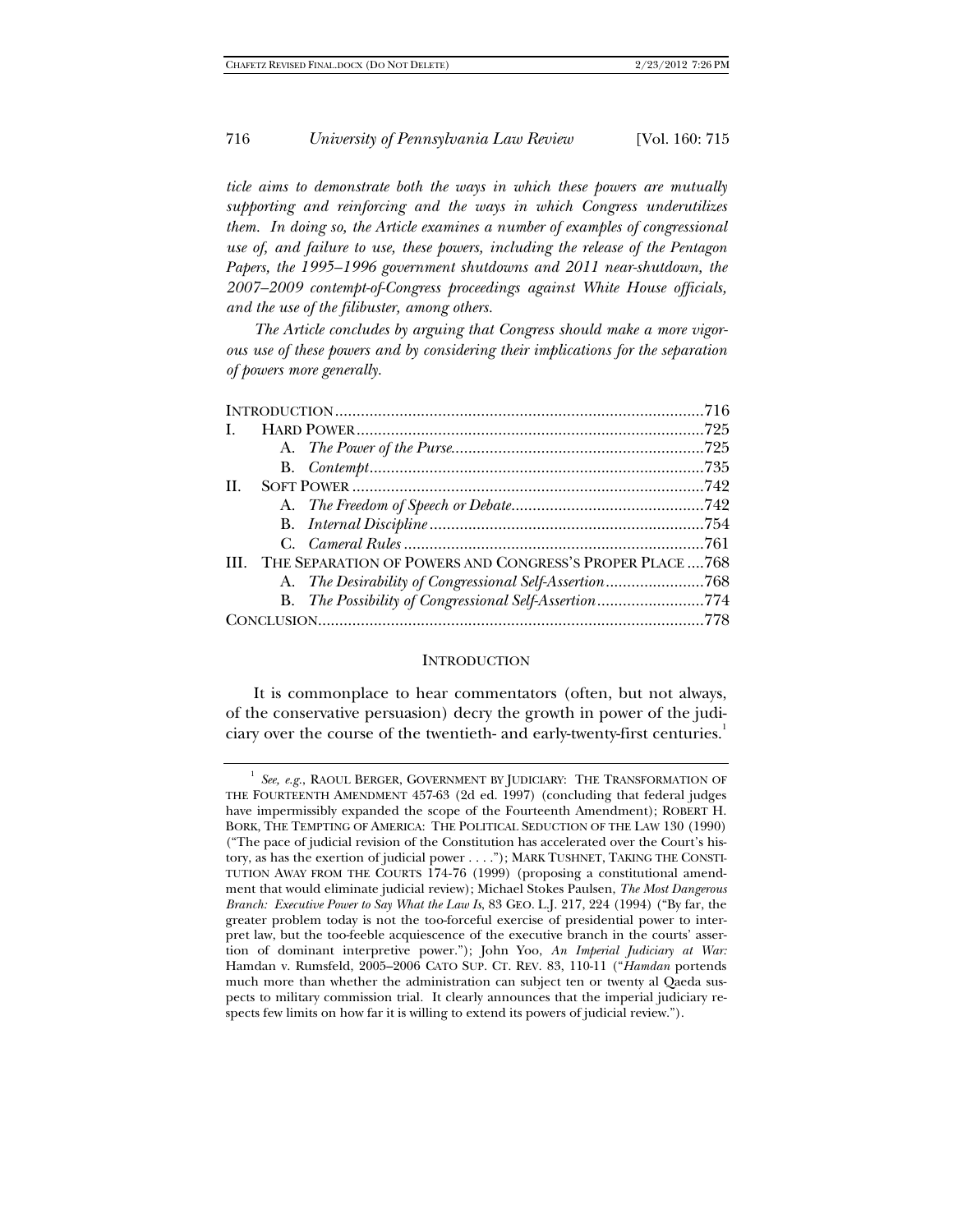It is also commonplace to hear commentators (often, but not always, of the liberal persuasion) decry the growth in presidential power over that same period. $2$  And there has been no shortage of suggested means for curbing the power of these purportedly bloated branches. Advocates of limiting judicial power have suggested everything from jurisdiction stripping $^3$  to minimalist or highly constrained interpretive methods<sup>4</sup> to eliminating judicial review entirely.<sup>5</sup> Advocates of limiting executive power have suggested everything from inculcating

1346, 1369-1401 (2006) (arguing that disagreements about rights ought to be settled by legislatures and not courts).

<sup>2</sup> *See, e.g.*, MAJORITY STAFF OF H.R. COMM. ON THE JUDICIARY, 111TH CONG., REIN-ING IN THE IMPERIAL PRESIDENCY: LESSONS AND RECOMMENDATIONS RELATING TO THE PRESIDENCY OF GEORGE W. BUSH (Comm. Print 2009) (arguing that executive authority was misused during the Bush Administration and recommending steps to prevent future misuse); BRUCE ACKERMAN, THE DECLINE AND FALL OF THE AMERICAN REPUBLIC 1-41 (2010) (expressing alarm over the increasing lawlessness of the presidency); CHARLIE SAVAGE, TAKEOVER: THE RETURN OF THE IMPERIAL PRESIDENCY AND THE SUB-VERSION OF AMERICAN DEMOCRACY (2007) (examining ways in which presidential power expanded during the Bush Administration); ARTHUR M. SCHLESINGER, JR., THE IM-PERIAL PRESIDENCY 377 (1973) (decrying the "expansion and abuse of Presidential power" under Nixon); Sanford Levinson & Jack M. Balkin, *Constitutional Dictatorship: Its Dangers and Its Design*, 94 MINN. L. REV. 1789, 1812 (2010) ("The modern President is far more powerful, and has far more resources at his disposal, than the Framers could possibly have imagined."); James P. Pfiffner, *Constraining Executive Power: George W. Bush and the Constitution*, 38 PRESIDENTIAL STUD. Q. 123, 139 (2008) ("Even if one posits that President Bush has not and would not abuse his executive power, his claim to be able to ignore the law, if allowed to stand, would constitute a dangerous precedent  $\dots$ .").

*See, e.g.*, Marriage Protection Act of 2007, H.R. 724, 110th Cong. § 2(a) (2007) (seeking to strip federal courts of jurisdiction over cases pertaining to the interpretation or constitutionality of the Defense of Marriage Act, 28 U.S.C. § 1738C (2006)); Pledge Protection Act of 2005, S. 1046, 109th Cong. § 2(a) (2005) (seeking to strip federal courts of jurisdiction over cases challenging the constitutionality of the Pledge of Allegiance or its recitation); John Yoo, *Congress to Courts: 'Get Out of the War on Terror*,*'* WALL ST. J., Oct. 19, 2006, at A18 (defending the jurisdiction-stripping provisions of the Military Commissions Act). 4

*See, e.g.*, ALEXANDER M. BICKEL, THE LEAST DANGEROUS BRANCH: THE SUPREME COURT AT THE BAR OF POLITICS 111-98 (2d ed. 1986) (advocating judicial practice of the "passive virtues" to avoid deciding certain issues); BORK, *supra* note 1, at 146 (advocating for the use of an originalist interpretive method because it constrains judges and provides a neutral criterion for judgment); CASS R. SUNSTEIN, ONE CASE AT A TIME: JUDICIAL MINIMALISM ON THE SUPREME COURT 3-72 (1999) (arguing that the Court should use a minimalist approach and say no more than is necessary to justify the outcome in the case before it); Antonin Scalia, *Originalism: The Lesser Evil*, 57 U. CIN. L. REV. 849, 863 (1989) (advocating originalism as a means of avoiding "the main danger in judicial interpretation of the Constitution . . . that the judges will mistake their own predilections for the law"). 5 *See, e.g.*, Jeremy Waldron, *The Core of the Case Against Judicial Review*, 115 YALE L.J.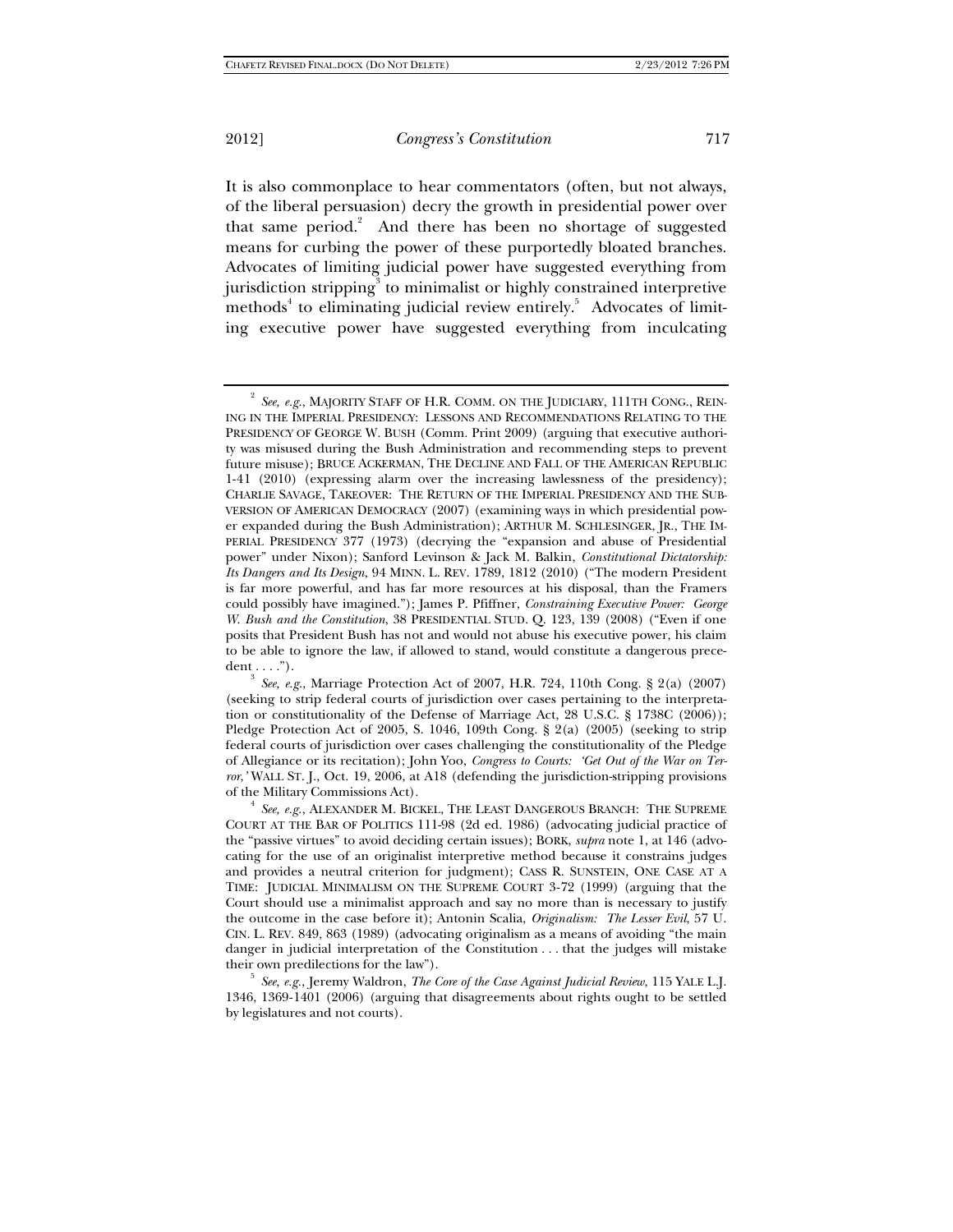greater degrees of presidential virtue $^{\rm 6}$  to prosecuting executive branch officials for abuses of power<sup>7</sup> to rewriting Article II of the Constitution.<sup>8</sup> Reading these various proposals, one might be forgiven for lamenting the absence of a third branch, whose "[a]mbition [might] be made to counteract [the] ambition" of the other two. $9$ 

Of course, it wasn't always thus. The colonial experience with overly powerful executives<sup>10</sup> and judges answerable only to a distant  $crown<sup>11</sup>$  led to the creation of almost unfettered legislatures in the early Republic.<sup>12</sup> After only a decade of experience with such legislatures,

*See, e.g.*, Erwin Chemerinsky, *Civil Liberties and the War Terror, Seven Years After 9/11 History Repeating: Due Process, Torture and Privacy During the War on Terror*, 62 SMU L. REV. 3, 12 (2009) ("[T]his is a strong statement, but I believe that those responsible for the rendition camps and torture, especially Dick Cheney, David Addington, Jay Bybee, and John Yoo, are war criminals and that there should be an investigation and prosecution into their crimes. I do not choose that language lightly."); Claire Finkelstein & Michael Lewis, Debate, *Should Bush Administration Lawyers Be Prosecuted for Authorizing Torture?*, 158 U. PA. L. REV. PENNUMBRA 195, 196-204, 215-19 (2010), http:// www.pennumbra.com/debates/pdfs/AuthorizingTorture.pdf (Finkelstein, Opening and Closing Statements) (arguing that executive branch officials who knowingly encourage others to break the law ought to be held criminally liable); Milan Markovic, Essay, *Can Lawyers Be War Criminals?*, 20 GEO. J. LEGAL ETHICS 347, 350 (2007) ("Yoo and Bybee—and perhaps other lawyers who have or will engage in similar activities—can and should be held criminally accountable."); Jens David Ohlin, *The Torture Lawyers*, 51 HARV. INT'L L.J. 193, 196-215 (2010) (finding that the actions of the Bush Administration lawyers who drafted the "torture memos" were sufficient to establish the possibility of accomplice liability); Andrew Sullivan, *Obama's First Problem is US War Crimes*, SUNDAY TIMES (London), Nov. 30, 2008, http://www.timesonline.co.uk/tol/comment/columnists/ andrew\_sullivan/article5257597.ece ("[T]he evidence we now have, undisputed evidence, proves already that war crimes were indeed committed—by the president and vice-president on down. . . . There is, in the end, a simple and sobering truth: these people have to be brought to justice if the rule of law is to survive in America.").

*See, e.g.*, Garrett Epps, The Ill-Made Prince: A Modest Proposal for a New Article II, at 5 (Aug. 7, 2009) (unpublished manuscript), *available at* http://ssrn.com/ abstract=1445643 (suggesting that Article II be completely redrafted to "repair the

dangerous gaps and mistakes" in the current version). <sup>9</sup> THE FEDERALIST NO. 51, at 322 (James Madison) (Clinton Rossiter ed., 1961). <sup>10</sup> *See* AKHIL REED AMAR, AMERICA'S CONSTITUTION: A BIOGRAPHY 75, 105 (2005)

(noting the absolute veto possessed by royal governors in the colonies). 11 *See id.* at 218 (noting that royal governors, accountable only to the Crown, had appointed colonial judges); *id.* at 221 (noting that colonial judges were "subject to removal at the whim of the executive"). This undoubtedly explains why so many colonial judges sided with the mother country against the rebellious colonies. See id. at 207.

<sup>12</sup> See GORDON S. WOOD, THE CREATION OF THE AMERICAN REPUBLIC, 1776–1787, at 162-63 (1998) (noting that the revolutionary legislatures were "the heirs to most of

<sup>6</sup> *See, e.g.*, Cynthia R. Farina, The Virtuous President: An Essay on Constitutional Culture and Conscience 7-12 (unpublished manuscript) (on file with author) ("The President must possess . . . an active and sensitive constitutional conscience, which guides his choices when the law is debatable, and which may at times counsel him that certain ways of exercising power, even if not unlawful, are not right.").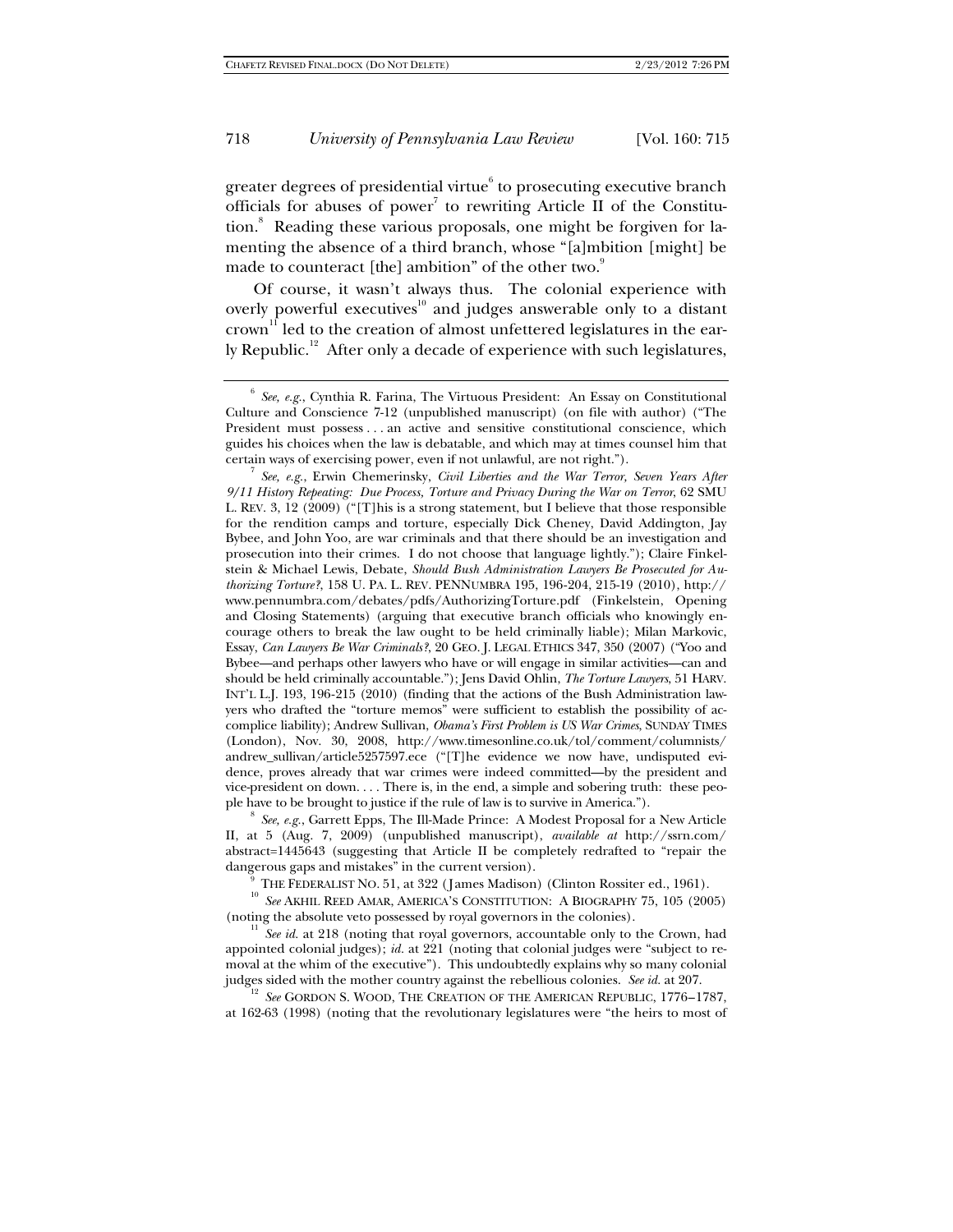Madison, among many others, concluded that "[t]he legislative department is everywhere extending the sphere of its activity and drawing all power into its impetuous vortex."<sup>13</sup> And although fears of both an imperial President<sup>14</sup> and an overreaching judiciary<sup>15</sup> began early, there have been periods of American history in which the great constitutional fear was of an overly powerful *Congress*. 16 It is, however, safe to say that we are not currently living in such a period—nor have we been for some time, nor do we show any signs of moving in that direction.

If any proof of this fact is needed, consider the closing years of the George W. Bush Administration, from January 2007 to January 2009. (Indeed, pause first to consider what it means that we tend to tell political time by presidential administration, rather than by congressional term. For the record, the period under discussion is the 110th Congress.) In the 2006 midterm elections, the Democrats had wrested control of both houses from the Republicans, picking up thir-

There is a phase in the development of our Federal Constitution, which will not be found detailed in any law book or in any American history and which deserves the consideration of students of our Governmental workings—the sturdy struggle which the Executive of the United States has, throughout our National life, been forced to make against Congressional encroachment.

Charles Warren, *Presidential Declarations of Independence*, 10 B.U. L. REV. 1, 1 (1930).

the prerogative powers taken away from the governors by the Revolution" and that "[t]he American legislatures, in particular the lower houses of the assemblies, were no longer to be merely adjuncts or checks to magisterial power, but were in fact to be the government—a revolutionary transformation of political authority").<br><sup>13</sup> THE FEDERALIST NO. 48, *supra* note 9, at 309 (James Madison). Hamilton con-

curred. *See* THE FEDERALIST NO. 71, *supra* note 9, at 433 (Alexander Hamilton) ("The tendency of the legislative authority to absorb every other has been fully displayed and illustrated . . . ."); THE FEDERALIST NO. 73, *supra* note 9, at 442 (Alexander Hamilton) ("The propensity of the legislative department to intrude upon the rights, and to absorb

the powers, of the other departments has been already more than once suggested.").<br><sup>14</sup> *See, e.g.*, JOSEPH J. ELLIS, FOUNDING BROTHERS: THE REVOLUTIONARY GENERA-TION 196-98 (Vintage Books 2002) (2000) (discussing Jeffersonian efforts to portray John Adams as a quasi-monarchist); GERARD N. MAGLIOCCA, ANDREW JACKSON AND THE CONSTITUTION: THE RISE AND FALL OF GENERATIONAL REGIMES 74-76 (2007) (noting the 1840 Whig reaction to President Andrew Jackson's expansive conception

of executive power). 15 *See, e.g.*, WILLIAM H. REHNQUIST, GRAND INQUESTS: THE HISTORIC IMPEACH-MENTS OF JUSTICE SAMUEL CHASE AND PRESIDENT ANDREW JOHNSON 15-134 (1992) (discussing the impeachment and near-conviction of Justice Chase for his partisan rulings); Spencer Roane, *Roane's "Hampden" Essays: Richmond Enquirer, June 11-22, 1819* (accusing the Marshall Court of arrogating itself too much power in *McCulloch*), *reprinted in* JOHN MARSHALL'S DEFENSE OF *MCCULLOCH V. MARYLAND* 106, 106-54 (Gerald Gunther ed., 1969). 16 In 1930, the eminent legal historian Charles Warren wrote: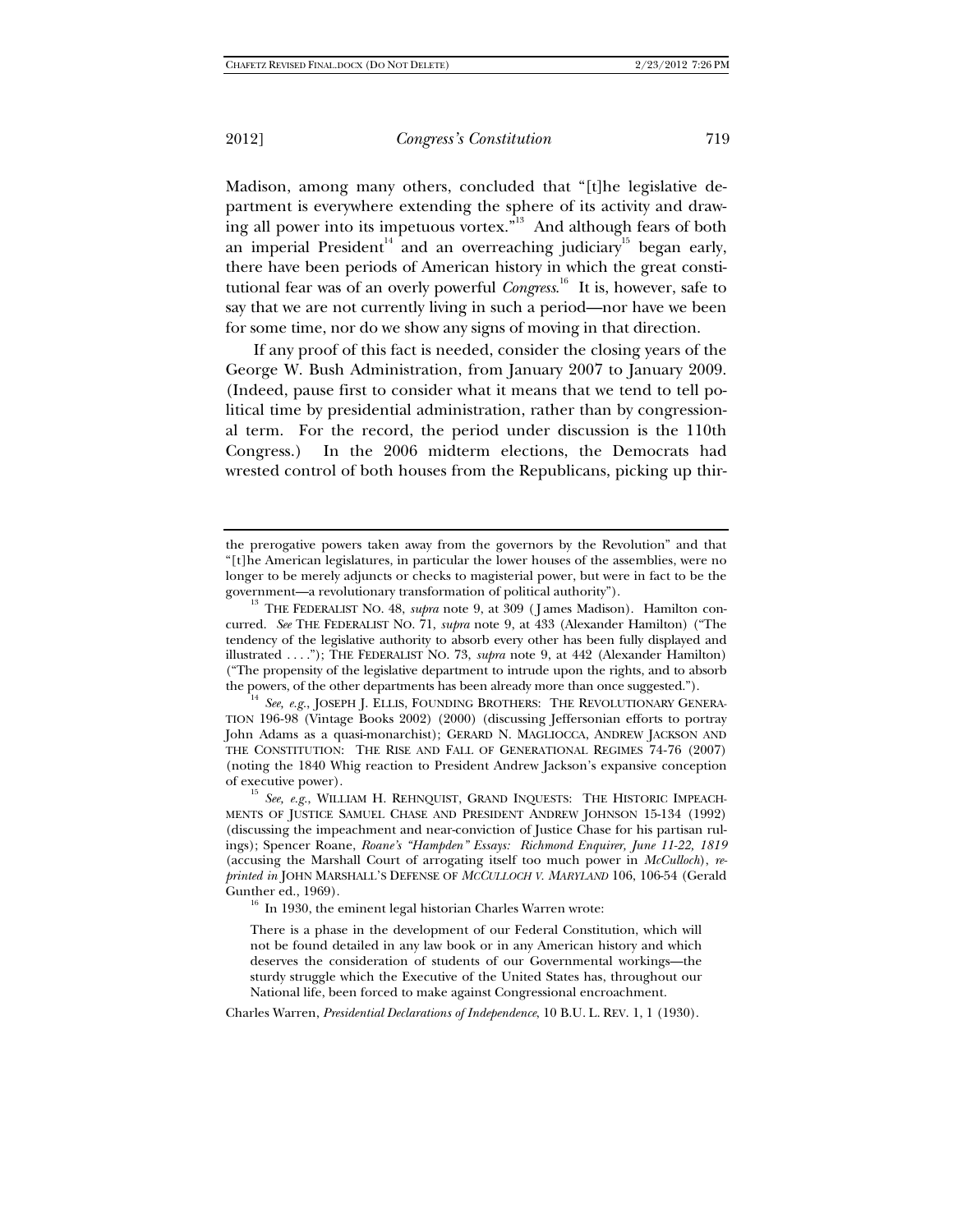ty House seats and six Senate seats.<sup>17</sup> What's more, they did so without losing a single seat that they controlled prior to the election, marking the first time in American history that a party successfully defended every one of its congressional seats.<sup>18</sup> President Bush himself characterized the results as "a thumpin'" for his Republican Party.<sup>19</sup> Between January 2007 and January 2009, every national opinion poll found a net disapproval rating for President Bush of between sixteen and fiftysix percent.<sup>20</sup> That is to say, the most positive poll from Bush's point of view over this two-year period found that 38% approved of the job he was doing and  $54\%$  disapproved;<sup>21</sup> the least positive poll found that a mere 22% approved, while  $78\%$  disapproved.<sup>22</sup> But while this period of extreme presidential unpopularity<sup>23</sup> coincided with increasing *judicial* confrontation with the Administration,<sup>24</sup> one is hard-pressed to think of ways in which *Congress* became increasingly confrontational. Indeed, as we shall see later, in the one minor confrontation between the executive and Congress during these two years, Congress declined to use many of the tools available to it.<sup>25</sup> In short, during a time in which the political conditions were maximally favorable to Congress and in which both houses were controlled by members of the party

<sup>17</sup> Gary C. Jacobson, *Referendum: The 2006 Midterm Congressional Elections*, 122 POL. SCI. Q. 1, 1 (2007).

<sup>18</sup> *Id.*<br><sup>19</sup> Jill Zuckman, *Virginia Holds Key to Control of Senate: Democrat Leads with GOP Ouster on the Line*, CHI. TRIB., Nov. 9, 2006, at 1. 20 *See President Bush—Overall Job Rating*, POLLINGREPORT.COM, http://www.

pollingreport.com/BushJob.htm (last visited Dec. 15, 2011) (compiling and reporting national opinion polls measuring President Bush's job approval rating between Sep-

<sup>21</sup> *Id.* (citing the FOX/Opinion Dynamics poll conducted on January 30–31, 2007).<br><sup>22</sup> *Id.* (citing the Research 2000 poll conducted on July 25–27, 2008).<br><sup>23</sup> *See* Richard A. Brody, *The American People and President the Rise and Fall Again*, 6 FORUM, no. 2, 2008, at 1, 15 ("President Bush has been unique in the weakness of his level of support. No other president for whom we have polling data has reached and sustained a level of public approval in the low thirties.").

 $\frac{24}{1}$  *See, e.g.*, Boumediene v. Bush, 553 U.S. 723, 771 (2008) (holding, contrary to the position of the Bush Administration, that alien detainees at Guantanamo Bay possessed the constitutional right to petition for a writ of habeas corpus); Munaf v. Geren, 553 U.S. 674, 685-88 (2008) (rejecting the Government's argument that federal courts lacked the jurisdiction to hear a habeas petition from a U.S. citizen detained by American forces abroad); Massachusetts v. EPA, 549 U.S. 497, 528-32 (2007) (rejecting the arguments of the EPA that the Clean Air Act did not authorize the regulation of greenhouse gas emissions from new motor vehicles); Ctr. for Biological Diversity v. Nat'l Highway Traffic Safety Admin., 538 F.3d 1172, 1194-227 (9th Cir. 2008) (finding NHTSA's regulations under the Energy Policy and Conservation Act inadequate and remanding to the Administration for new standards). 25 *See infra* Section I.B.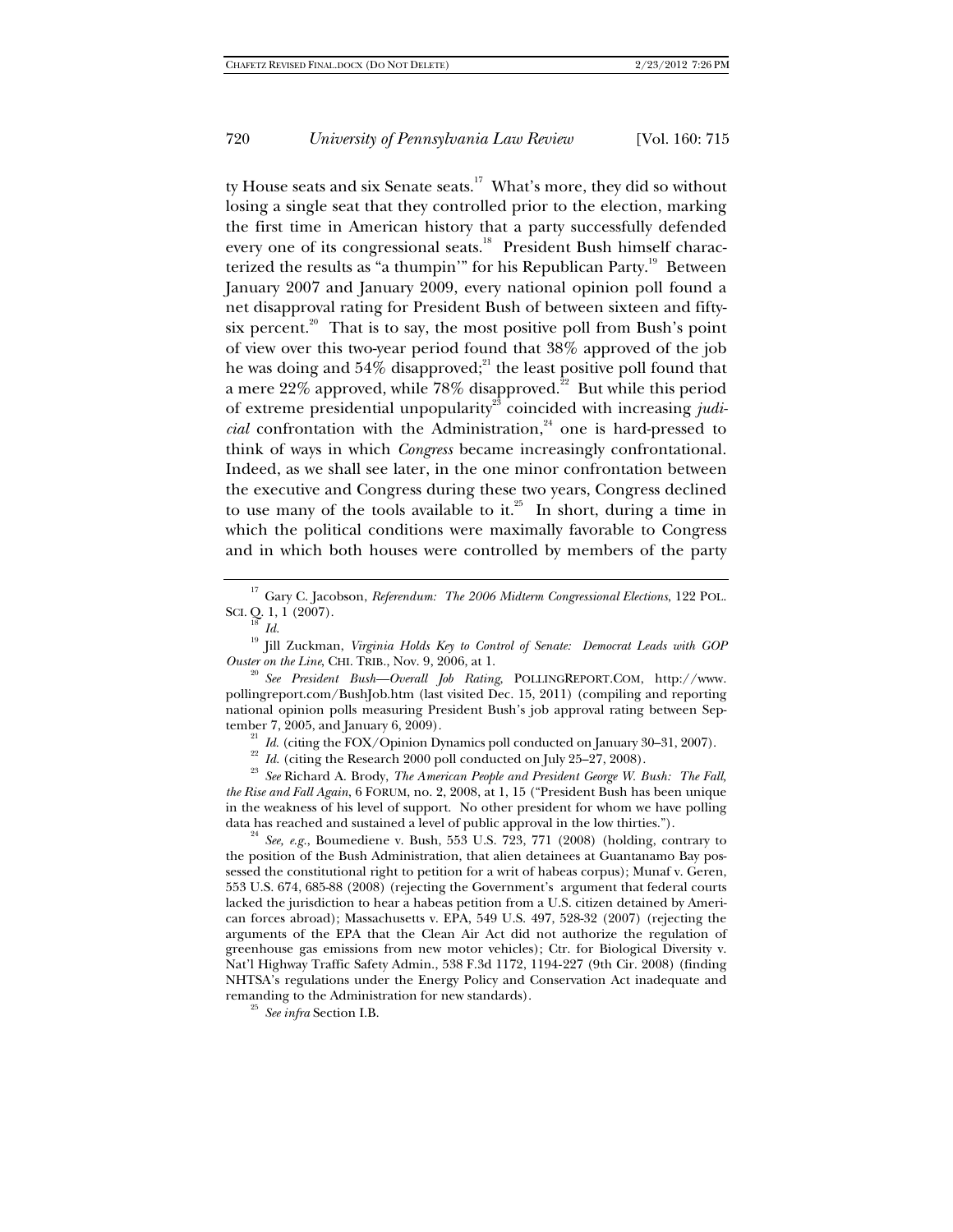that did not control the White House, Congress nevertheless played the constitutional shrinking violet.

At this point, the perceptive reader may be asking what, realistically, Congress could have done. After all, President Bush still had veto power over any legislation meant to check him, and it seems unlikely that his opponents in Congress could have mustered the votes to override a veto. But to cast congressional power entirely in terms of legislation is to significantly understate the scope of Congress's powers under the Constitution. This Article will highlight a number of ways in which individual houses, and even individual members, of Congress, acting alone, can begin to restore some measure of constitutional equipoise.

To borrow terminology from the international relations literature, we can think of these congressional powers as coming in both *hard* and *soft* varieties. Hard power is, quite simply, "the ability to coerce."  $^{26}$ In the international arena, a nation's hard power is "usually associated with tangible resources like military and economic strength."<sup>27</sup> Soft power, by contrast, is "the ability to get what you want through attraction rather than coercion or payments."28 In foreign affairs, it "arises from the attractiveness of a country's culture, political ideals, and policies. When our policies are seen as legitimate in the eyes of others, our soft power is enhanced."29 A nation neglects its soft power resources at its own peril in the international sphere.<sup>30</sup>

An institution neglects its soft power resources in the domestic sphere at its own peril as well. In many cases, the American Constitution deliberately "leaves not simply the resolution of substantive issues, but also the resolution of the meta-question as to the proper site of

<sup>30</sup> See Nye, *supra* note 26, at 257 ("It is not smart to discount soft power as just a question of image, public relations, and ephemeral popularity.  $\dots$  [I]t is a form of power  $\dots$ . When we discount the importance of our attractiveness to other countries, we pay a price."); *see also* Harold Hongju Koh, *Can the President Be Torturer in Chief?* , 81 IND. L.J. 1145, 1153 n.38 (2006) ("[W]e cannot accomplish our goals [in the War on Terror] without diplomacy and international law—soft power tools that were developed precisely so that countries would not have to rely exclusively on force all the time.").

<sup>26</sup> Joseph S. Nye, Jr., *Soft Power and American Foreign Policy*, 119 POL. SCI. Q. 255,

<sup>256 (2004).&</sup>lt;br><sup>27</sup> JOSEPH S. NYE, JR., BOUND TO LEAD: THE CHANGING NATURE OF AMERICAN

POWER 32 (1990).<br><sup>28</sup> Nye, *supra* note 26, at 256.<br><sup>29</sup> *Id.*; *see also* NYE, *supra* note 27, at 32 (associating soft power with "intangible<br>power resources such as culture, ideology, and institutions").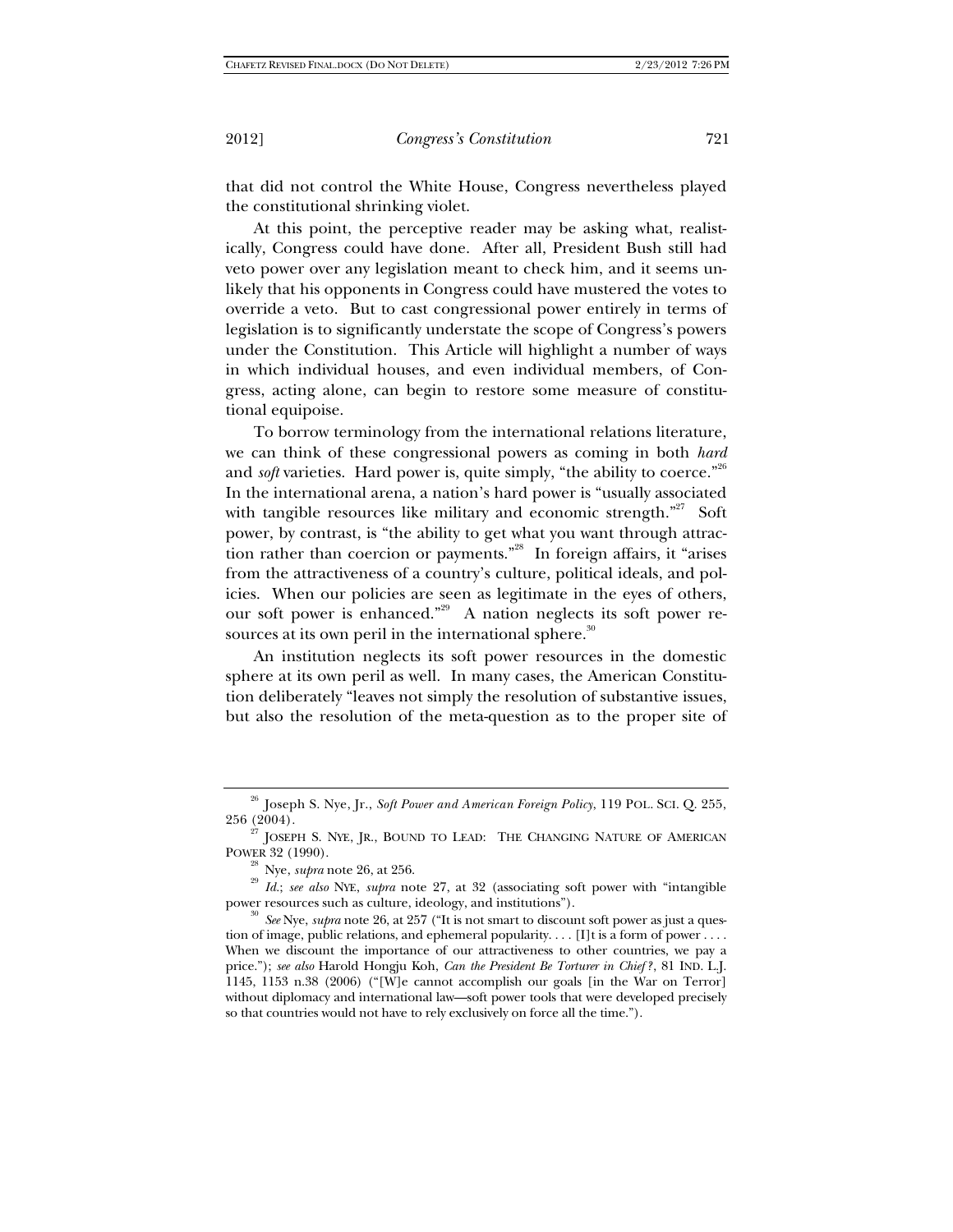resolution for those issues, to constitutional *politics*."31 In doing so, it embodies a judgment that government will be better when the constitutional structure creates the opportunity for interbranch tension and conflict.<sup>32</sup> This space for conflict allows the branches to compete publicly for the affections of the people in a manner that increases representativeness, reduces the risk of one branch asserting tyrannical control over the nation, and promotes healthy deliberation as to the public good.<sup>33</sup> Part of that process of competition must involve a deliberative engagement with the citizenry—that is, each branch must make its case in the public sphere. $34$  And this is where each branch's soft power must come into play. A branch that consistently loses the public relations war will find itself consistently losing power.<sup>3</sup>

<sup>33</sup> *See* Chafetz, *supra* note 31, at 1112-28. **34** In this context, "making its case" involves more than simply pandering to current public opinion. In many situations, it requires an active attempt to persuade—to lead and shape public opinion. *See* DAVID R. MAYHEW, AMERICA'S CONGRESS: ACTIONS IN THE PUBLIC SPHERE, JAMES MADISON THROUGH NEWT GINGRICH 14-19 (2000) (arguing that political preferences are largely endogenous to politics and that therefore political figures in the public sphere are involved in both opinion *expression* and opinion

*formation*). 35 *See, e.g.*, Stephen Breyer, *Making Our Democracy Work: The Yale Lectures*, 120 YALE L.J. 1999, 1999 (2011) ("[I]n a democracy public support for any public institution is necessary. Without it the institution may wither, perhaps die."); Eric A. Posner & Adrian Vermeule, *Constitutional Showdowns*, 156 U. PA. L. REV. 991, 1006 (2008) (noting that, in an interbranch conflict, "through the mysterious process by which public opinion forms, the public will throw its weight behind one branch or the other, and the branch that receives public support will prevail"); Douglas Rivers & Nancy L. Rose, *Passing the President's Program: Public Opinion and Presidential Influence in Congress*, 29 AM. J. POL. SCI. 183, 194 (1985) (finding that "public opinion is an important source of presidential influence in Congress").

 To take just one example, it is clearly the case that an unpopular President—that is, one who has been doing badly on the public relations front—will face more Senate opposition to his judicial nominations than a popular President. *See* GEORGE L. WAT-SON & JOHN A. STOOKEY, SHAPING AMERICA: THE POLITICS OF SUPREME COURT AP-POINTMENTS 88-89 (1995). That is to say, a President who has lost the support of the public cannot expect deference in this area; rather, the Senate will be more assertive in its demands to exercise power. And this can be true even when the same party controls both the Senate and the Presidency, as demonstrated by President Bush's failed nomination of Harriet Miers to the Supreme Court in 2005. *See* JAN CRAWFORD GREENBURG, SUPREME CONFLICT: THE INSIDE STORY OF THE STRUGGLE FOR CONTROL

<sup>&</sup>lt;sup>31</sup> Josh Chafetz, *Multiplicity in Federalism and the Separation of Powers*, 120 YALE L.J. 1084, 1113 (2011) (book review).

<sup>1084, 1113 (2011) (</sup>book review). 32 *Cf.* Mariah Zeisberg, *The Relational Conception of War Powers* (describing a "relational account" of the war powers that is "premised on the value of maintaining the branches in relationships of mutual review, even when that review leads to interbranch interpretive conflict"), *in* THE LIMITS OF CONSTITUTIONAL DEMOCRACY 168, 169 (Jeffrey K. Tulis & Stephen Macedo eds., 2010).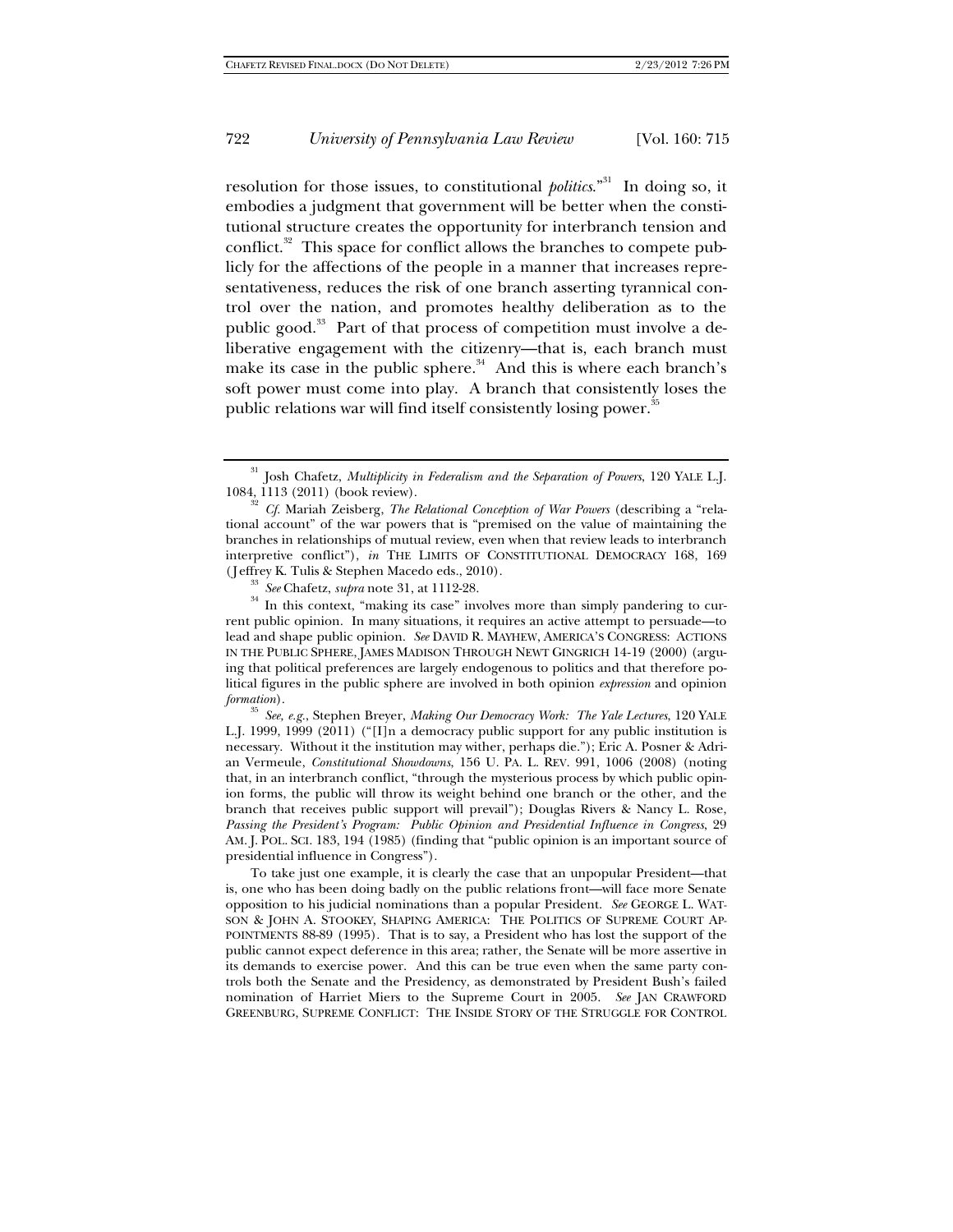The remainder of this Article, then, will be devoted to tracing those powers—both hard and soft—that individual houses, and even individual members, can use in interbranch conflicts. Many of these powers have received only scant treatment in isolation; they have never before been grouped and conceptualized as a set of tools in an ongoing power struggle between the branches.<sup>36</sup> This is an essential point, for these powers taken together are more than the sum of their parts. If viewed in isolation, some will appear too weak; others will appear so strong that it is hard to imagine Congress resorting to them with any frequency; still others will appear easily evadable by the other branches. But if these powers are viewed as mutually reinforcing, then it becomes clear that Congress has a range of options from which to select the appropriate tools to deal with any separation-of-powers controversy. My claim, then, is not that I have unearthed a set of congressional powers of which we have previously been unaware. Although some of the powers discussed below will seem somewhat exotic, others are quite familiar. My thesis, rather, is that they have not adequately been viewed as pieces of an interlocking set of powers to be exercised by the First Branch in defense of its constitutional position. Clearly, not all of the powers below will be appropriate in any given circumstance, and my discussion should not be taken as an endorsement of their indiscriminate use. But I aim to show that they have been systematically underused or misused in a way that tends to diminish Congress's power vis-à-vis the other branches.

Part I will focus on two congressional "hard powers": the power of the purse and the contempt power. There are, of course, other congressional hard powers—two examples that immediately spring to mind are the impeachment power (which admittedly requires the participation of both houses,  $37$  but not any other branch<sup>38</sup>) and the Sen-

<sup>37</sup> See U.S. CONST. art. I, § 2, cl. 5 ("The House of Representatives . . . shall have the sole Power of Impeachment."); *id.* § 3, cl. 6 ("The Senate shall have the sole Power to try all Impeachments.").<br><sup>38</sup> In cases of presidential impeachment only, the Chief Justice presides over the

Senate trial. *See id.* § 3, cl. 6. But the Chief Justice does not vote, and any rulings he

OF THE UNITED STATES SUPREME COURT 263-84 (2007) (describing the controversy over the Miers nomination).<br><sup>36</sup> Adrian Vermeule has considered a suite of congressional procedure issues in

Adrian Vermeule, *The Constitutional Law of Congressional Procedure*, 71 U. CHI. L. REV. 361 (2004). His focus, however, is not primarily on their separation-of-powers implications, but rather on comparing the rules laid out in the Constitution with those produced by a positive political theory of ideal institutional design. *See id.* at 363. Perhaps as a result of our distinct purposes, Vermeule also focuses on an almost completely dif-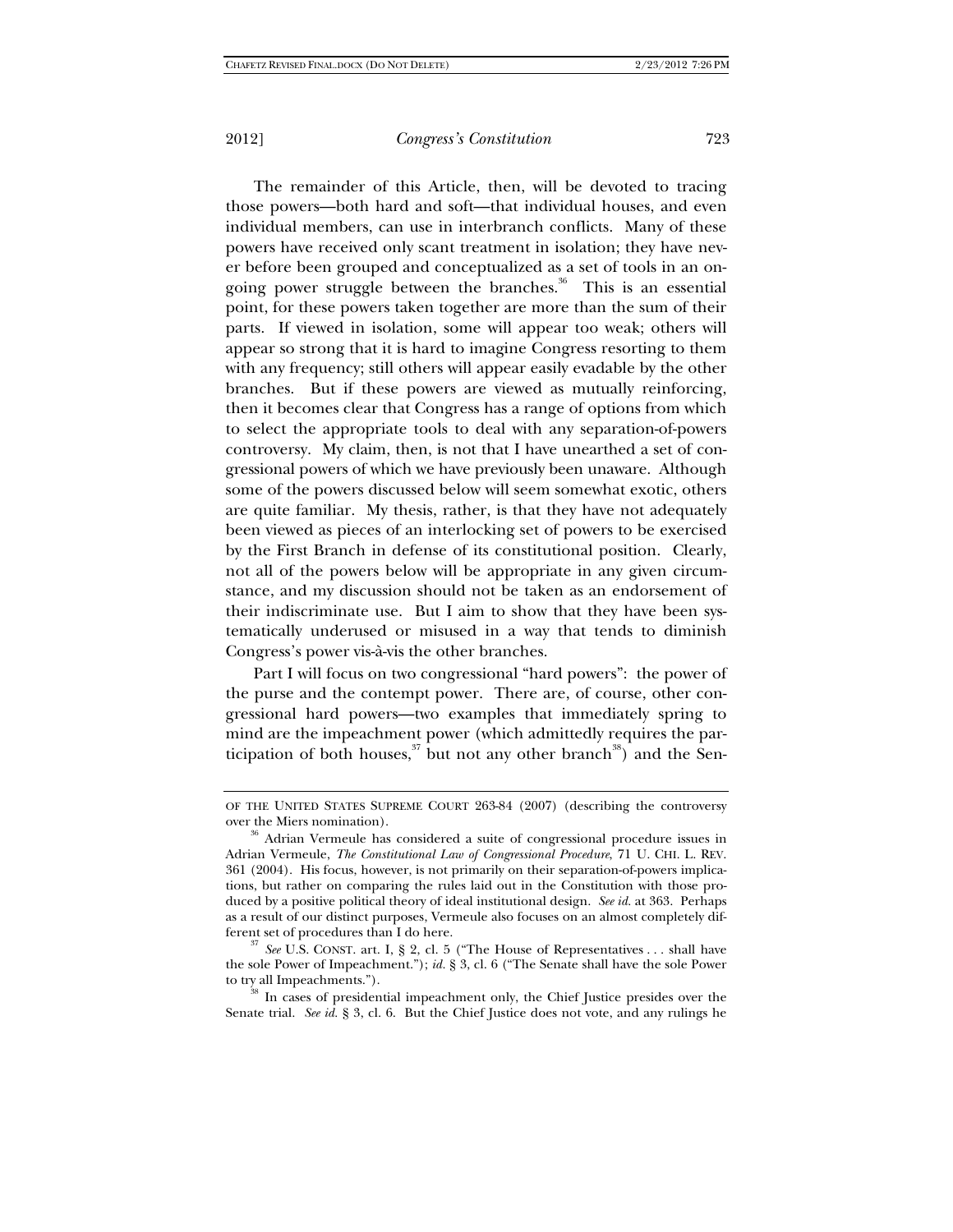ate's power to advise on and consent to the appointment of federal judges and principal executive branch officers.<sup>39</sup> But hard powers tend to be more familiar than soft powers, so this Part will aim for economy in presentation. The analytic points made within this Part, however, should prove readily applicable to other congressional hard powers as well.

Part II will focus on the less familiar realm of congressional "soft powers"—that is, constitutional tools that enhance Congress's ability to compete for the affections of the public, thereby (if used wisely) enhancing its power vis-à-vis the other branches. Specifically, this Part will analyze the freedom of legislative speech and debate, the houses' disciplinary powers over their own members, and the houses' power to determine their own rules of proceedings.<sup>40</sup> These powers tend to receive very little attention, and my aim in this Part will be to demonstrate that their potential as a power source for Congress has been significantly underestimated and therefore squandered.

It is worth noting that all five of the powers discussed here are clearly contemplated in constitutional text, history, and structure. These are not powers that Congress has questionably arrogated to itself. Precisely the opposite, in fact—they are powers allocated to Congress by the Constitution that Congress has nevertheless systematically underutilized.

Part III will draw these themes together into a normative vision of Congress's place within the constitutional order.

makes from the chair can be overridden by a majority of Senators. *See* RULES OF PRO-CEDURE AND PRACTICE IN THE SENATE WHEN SITTING ON IMPEACHMENT TRIALS, at R. VII, *in* COMM. ON RULES AND ADMIN., U.S. SENATE, SENATE MANUAL CONTAINING THE STANDING RULES, ORDERS, LAWS, AND RESOLUTIONS AFFECTING THE BUSINESS OF THE U.S. SENATE, S. DOC. NO. 110-1, at 207, 208-09 (2008). The involvement of the judiciary in impeachments is thus de minimis. 39 *See* U.S. CONST. art. II, § 2, cl. 2 ("[The President,] by and with the Advice and

Consent of the Senate, shall appoint Ambassadors, other public Ministers and Consuls, Judges of the Supreme Court, and all other [principal] Officers of the United

 $^{40}$  Again, this list is not meant to be exhaustive, and the analyses in this Part may fruitfully be applied to other congressional soft powers. For example, to the extent that congressional resolutions—either one-house or concurrent—make an argument to the public, they are exercises of congressional soft power. *See, e.g.*, S. Res. 10, 111th Cong. (2009) (recognizing Israel's right "to defend itself against attacks from Gaza" and reaffirming American "support for Israel in its battle with Hamas"); H.R. Res. 32, 110th Cong. (2007) (denouncing various forms of gender-based persecution). These and other uses of congressional resolutions are discussed thoroughly in Jacob E. Gersen & Eric A. Posner, *Soft Law: Lessons from Congressional Practice*, 61 STAN. L. REV. 573 (2008). Accordingly, I have chosen to focus on other examples of soft power here.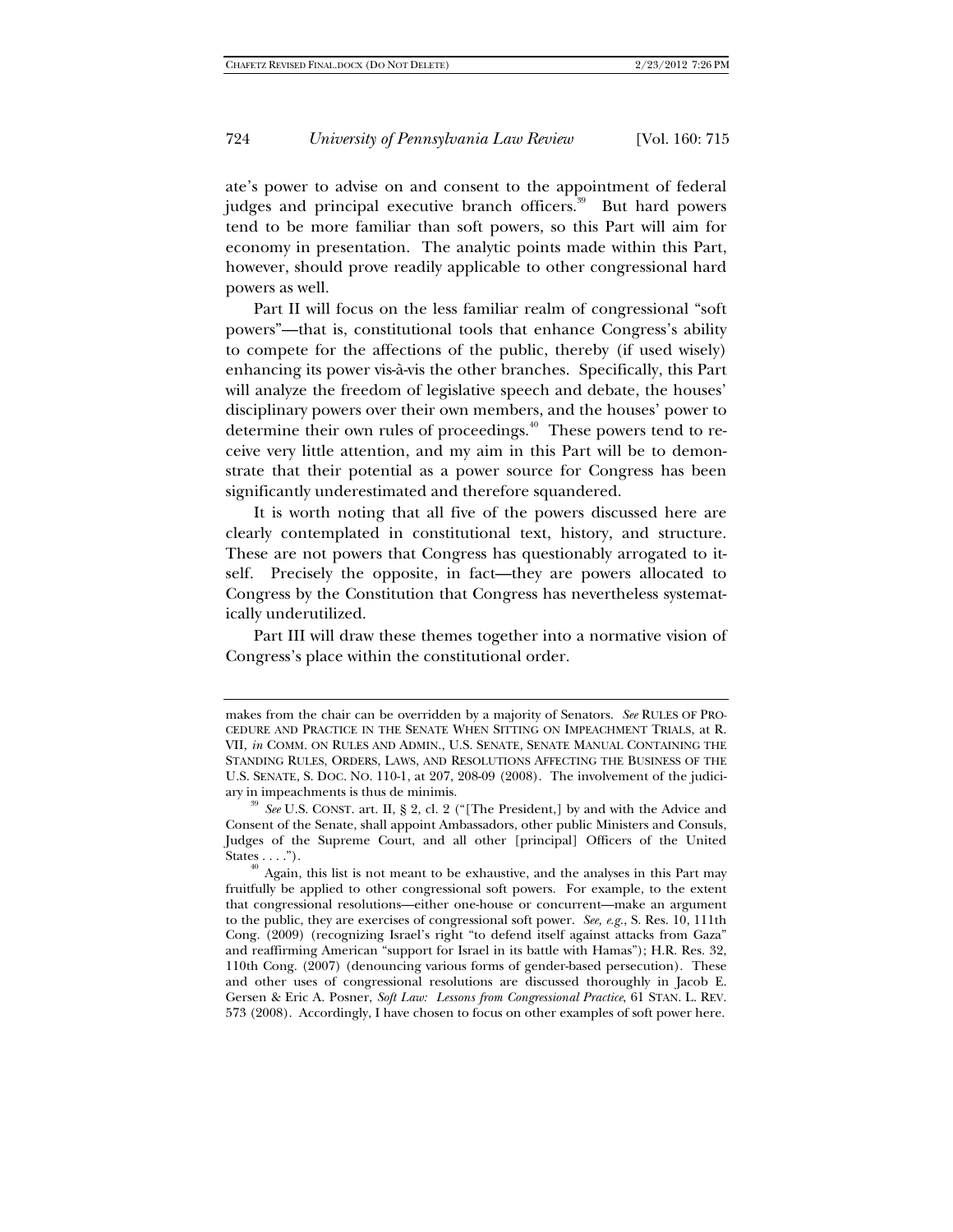#### I. HARD POWER

#### A. *The Power of the Purse*

It may appear odd to begin by discussing the power of the purse, given my claim above that I will focus on mechanisms that are available to individual houses or members. After all, the power of the purse is exercised via legislation, $4$ <sup>1</sup> which requires both bicameralism and presentment.<sup>42</sup> But notice the converse of this fact: if *directing* money to be spent requires the concurrence of the House, the Senate, and the President (or sufficiently large House and Senate supermajorities<sup> $43$ </sup>), then either the House or the Senate, acting alone, can *withhold* money. Of course, this is true of any bill—the House and Senate are each absolute vetogates to the passage of legislation.<sup>44</sup> But appropriations laws are different in that their passage is necessary to the continued functioning of the entire government. The annual budget process guarantees that, every year, each house of Congress has the opportunity to give meaningful voice to its priorities and its discontentments.

<sup>&</sup>lt;sup>41</sup> See U.S. CONST. art. I, § 9, cl. 7 ("No Money shall be drawn from the Treasury,

but in Consequence of Appropriations made by Law . . . .").<br><sup>42</sup> *See id.* § 7, cl. 2 ("Every Bill which shall have passed the House of Representatives and the Senate, shall, before it become a Law, be presented to the President . . . ."). 43 *See id.* (providing that a two-thirds vote in each house can override a presi-

dential veto). 44 I refer to them as *absolute* vetogates because Professor Eskridge, among others, has used the term "vetogates" somewhat more promiscuously. *See* William N. Eskridge, Jr., *Vetogates,* Chevron*, Preemption*, 83 NOTRE DAME L. REV. 1441, 1444-48 (2008) (including, inter alia, substantive congressional committees, the House Rules Committee, and conference committees on the list of vetogates). Although the "vetogates" on Eskridge's expanded list are undoubtedly serious choke points for legislation, most of them can be—and occasionally are—evaded. For example, substantive committees can be circumvented in the House by discharge petitions and in the Senate by introducing legislation directly onto the floor or introducing it as a floor amendment to another bill. *See* CQ PRESS, HOW CONGRESS WORKS 86-87 (4th ed. 2008) (describing discharge petitions); *id.* at 108 (describing the use of nongermane amendments to "wrest bills out of reluctant committees" in the Senate); *see also* CHARLES WHALEN & BARBARA WHALEN, THE LONGEST DEBATE: A LEGISLATIVE HISTORY OF THE 1964 CIVIL RIGHTS ACT 132-35 (1985) (describing how the 1964 Civil Rights Act was introduced directly onto the Senate floor in order to avoid getting bogged down in the Judiciary Committee). Or consider the 2010 health care reform law, which avoided conference committee. *See* STAFF OF THE WASH. POST, LANDMARK: THE INSIDE STORY OF AMERICA'S NEW HEALTH-CARE LAW AND WHAT IT MEANS FOR US ALL 49-62 (2010) (describing the congressional maneuvering designed to avoid conference committee on the bill). Bicameralism, on the other hand, is a hard-wired constitutional requirement; I therefore refer to it as an "absolute vetogate."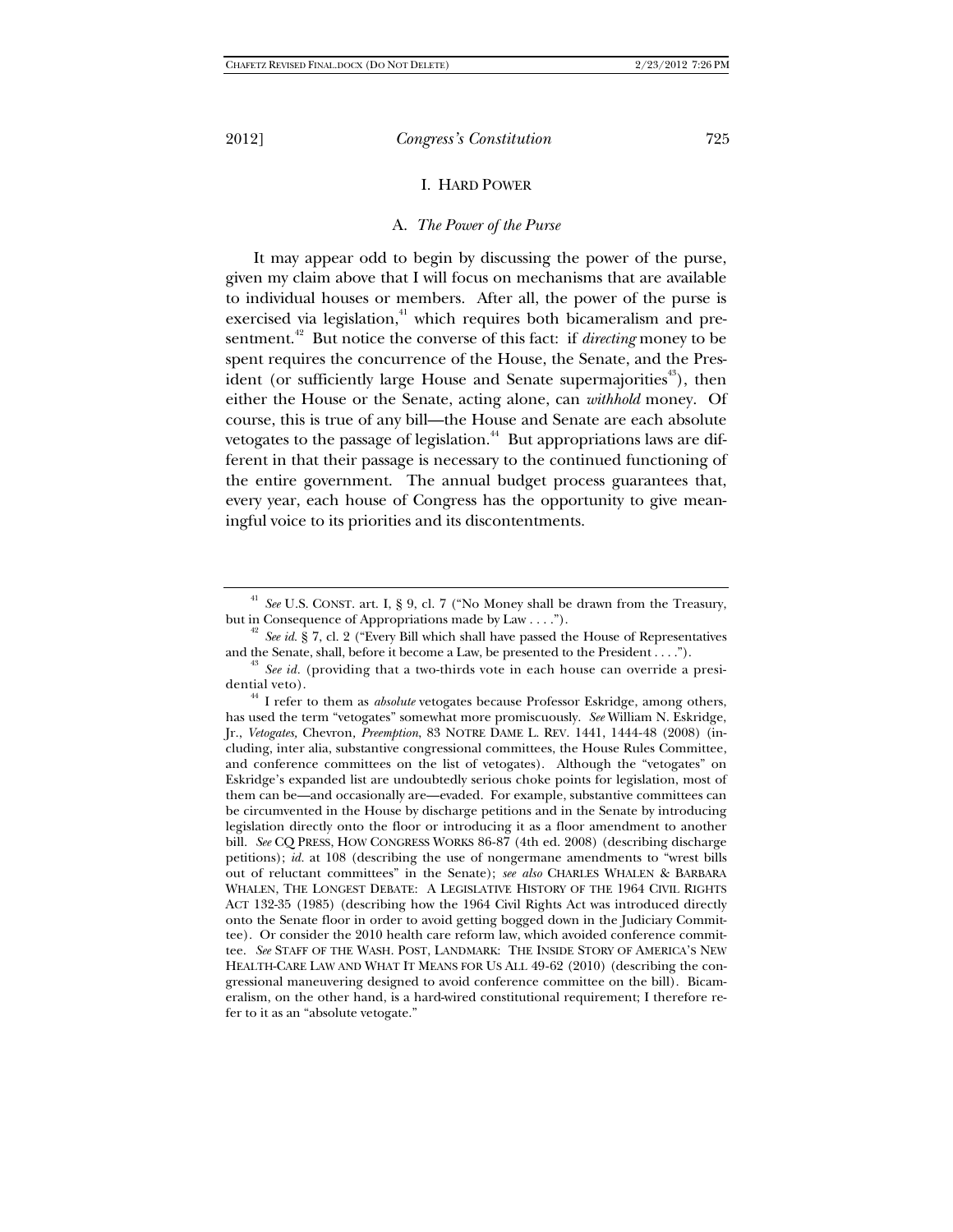Annual legislative appropriations have their roots in English parliamentary practice, and specifically in the Glorious Revolution. Theretofore, it had been standard practice for Parliament, upon the ascension of a new Monarch, to grant him or her certain revenues for life; the combination of these revenues, the Monarch's own feudal dues, and the occasional resort to unconstitutional prerogative taxation allowed the Stuarts to rule without Parliament for long stretches of time.<sup>45</sup> A large part of Parliament's goal in stitching together the Revolution Settlement was to ensure that Monarchs would no longer feel free to rule without Parliament. Two elements of that settlement are worth noting here. First, in Trevelyan's words:

[T]he Commons took good care that after the Revolution the Crown should be altogether unable to pay its way without an annual meeting of Parliament. William had no large grant made him for life. Every year he and his Ministers had to come, cap in hand, to the House of Commons, and more often than not the Commons drove a bargain and exacted a *quid pro quo* in return for supply.<sup>46</sup>

That is to say, appropriations were made into an annual affair. And second, Parliament passed the Mutiny Act,<sup>47</sup> which created a criminal offense of mutiny from the  $army<sub>1</sub><sup>48</sup>$  but provided that the penalties would sunset within a year.<sup>49</sup> The Monarchs would thus be forced to disband the standing army, to call an annual Parliament, or, if they did neither of those, to risk soldiers deserting without fear of consequence. If they chose either to disband the army or to call a Parliament, then they would be adequately constrained in their exercise of power. What both of these elements of the Revolution Settlement have in common is their creation of an annual baseline. They did not require the Monarch to call regular Parliaments, but they made it very difficult for the Monarch to exercise power without the aid of Parliament.

<sup>45</sup> *See* Doris M. Gill, *The Treasury, 1660–1714*, 46 ENG. HIST. REV. 600, 610 (1931) ("Charles II and James II were granted a revenue for life on their accession, so that it was only necessary for the king to apply to parliament to supply deficiencies in his income and to cover war expenses."). On the tendency of the early Stuarts to resort to prerogative taxation, see Josh Chafetz, *Executive Branch Contempt of Congress*, 76 U. CHI.

<sup>&</sup>lt;sup>46</sup> G.M. TREVELYAN, THE ENGLISH REVOLUTION, 1688–1689, at 96 (1977).<br><sup>47</sup> 1689, 1 W. & M., c. 5 (Eng.).<br><sup>48</sup> *Id*. § 2.<br><sup>49</sup> *See id.* § 8 (providing that the Act would continue in effect until November 10,<br><sup>49</sup> *See id.* 1689, "and noe longer").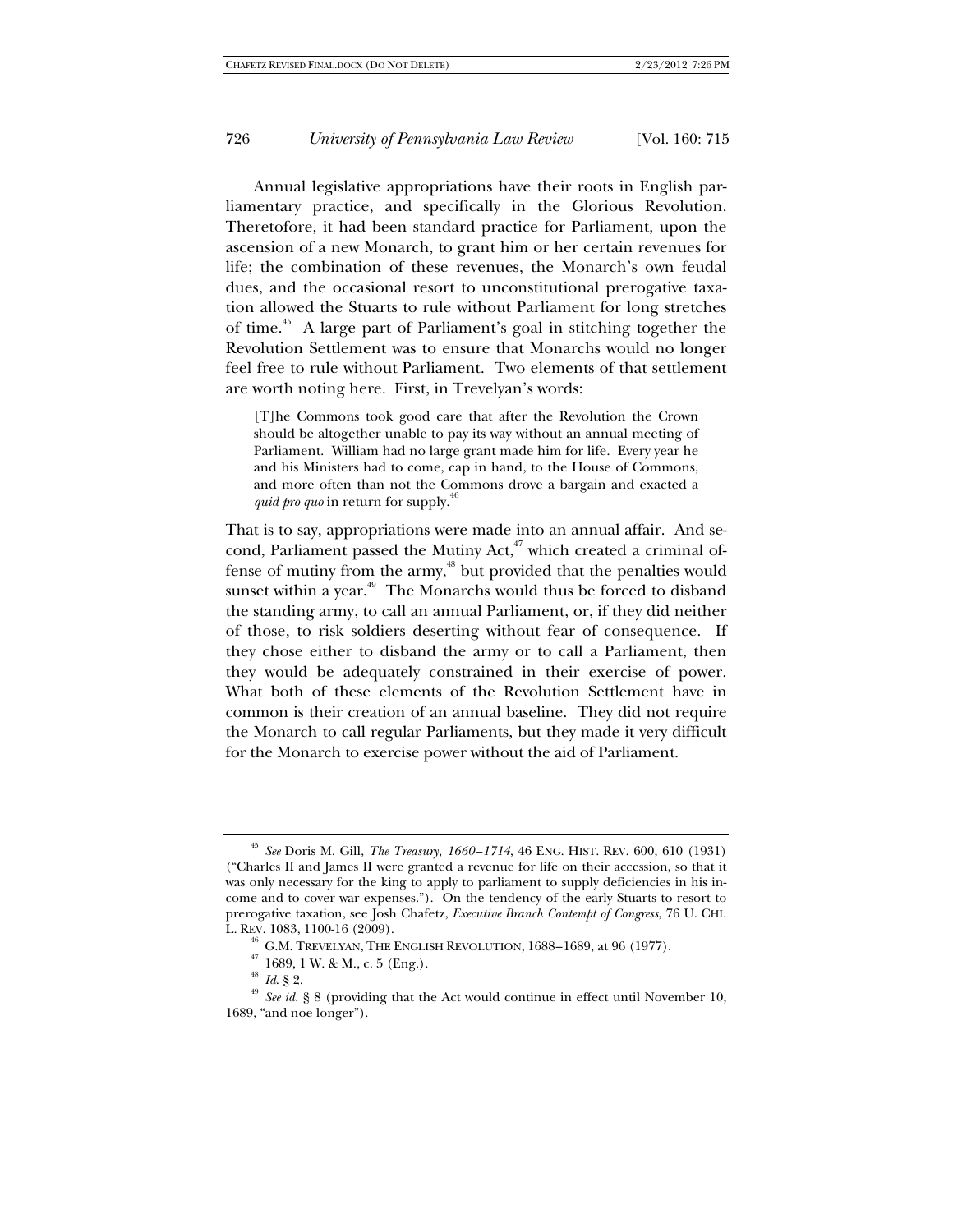The U.S. Constitution, of course, requires that Congress assemble at least once per year, $50$  and it specifies that "no Appropriation of Money" for the purpose of "rais[ing] and support[ing] Armies . . . shall be for a longer Term than two Years,"<sup>51</sup> but it does not otherwise limit the duration of appropriations.<sup>52</sup> Nevertheless, the practice from the beginning of the Republic has been one of annual appropriations. The nation's very first appropriations bill authorized the expenditure of sums not exceeding \$639,000 "for the service of the present year."<sup>53</sup> Subsequent early appropriations bills followed suit.<sup>54</sup>

Annual appropriations serve the same function as sunset provisions in substantive legislation: both reset the legislative baseline.<sup>55</sup> Consider the following simple example: At time  $t<sub>i</sub>$ , Congress passes a law delegating a certain amount of power to an administrative agency. If that law has no sunset provision, then, in order to take that power back at time  $t<sub>2</sub>$ . Congress would need to pass a second law—which, of course, would require either presidential concurrence or two-thirds supermajorities in both chambers.<sup>56</sup> But the  $t_1$  law empowers executive branch actors (i.e., the administrative agency) and thereby empowers the President, so it is unlikely that the President would consent to giving that power back. Under this scenario, Congress is likely stuck with the  $t_1$  law. But now imagine that Congress had included a sunset provision, so that at  $t<sub>2</sub>$ , the delegation ceases to have any legal force. Inac-

<sup>&</sup>lt;sup>50</sup> *See* U.S. CONST. art. I, § 4, cl. 2; *id.* amend. XX, § 2.<br><sup>51</sup> *Id.* art. I, § 8, cl. 12.<br><sup>52</sup> It is worth noting that, like the English Mutiny Act, the American Constitution is concerned specifically with armies, not navies. *Compare id.* (placing a time limit on appropriations to "raise and support Armies"), *with id.* cl. 13 (placing no time limit on appropriations to "provide and maintain a Navy"). Indeed, so is the Third Amendment, which forbids the nonconsensual peacetime quartering of "Soldier[s]," not sailors. *Id.* amend. III. The reason is that standing armies were perceived as a threat to domestic liberties; an ambitious executive could use the army to oppress the people. In contrast, the navy was traditionally seen, in Blackstone's words, as "the floating bulwark of the island . . . from which, however strong and powerful, no danger can ever be apprehended to liberty." 1 WILLIAM BLACKSTONE, COMMENTARIES \*405. Strong legislative checks on the executive's most dangerous tendencies is the common theme.

<sup>&</sup>lt;sup>35</sup> Act of Sept. 29, 1789, ch. 23, 1 Stat. 95, 95.<br><sup>54</sup> See, e.g., Act of Dec. 23, 1791, ch. 3, 1 Stat. 226, 226; Act of Feb. 11, 1791, ch. 6, 1 Stat. 190, 190; Act of Mar. 26, 1790, ch. 4, 1 Stat. 104, 104; Act of Sept. 29, 1789, ch. 24,

<sup>1</sup> Stat. 95, 95.  $^{55}$  Rebecca Kysar has recently attacked sunset provisions on a number of fronts. *See* Rebecca M. Kysar, *Lasting Legislation*, 159 U. PA. L. REV. 1007, 1051-65 (2011). The merits of Kysar's particular attacks are beyond the scope of this Article, but it should be noted that none of her arguments address the separation-of-powers implications of

<sup>&</sup>lt;sup>56</sup> See U.S. CONST. art. I, § 7, cl. 2.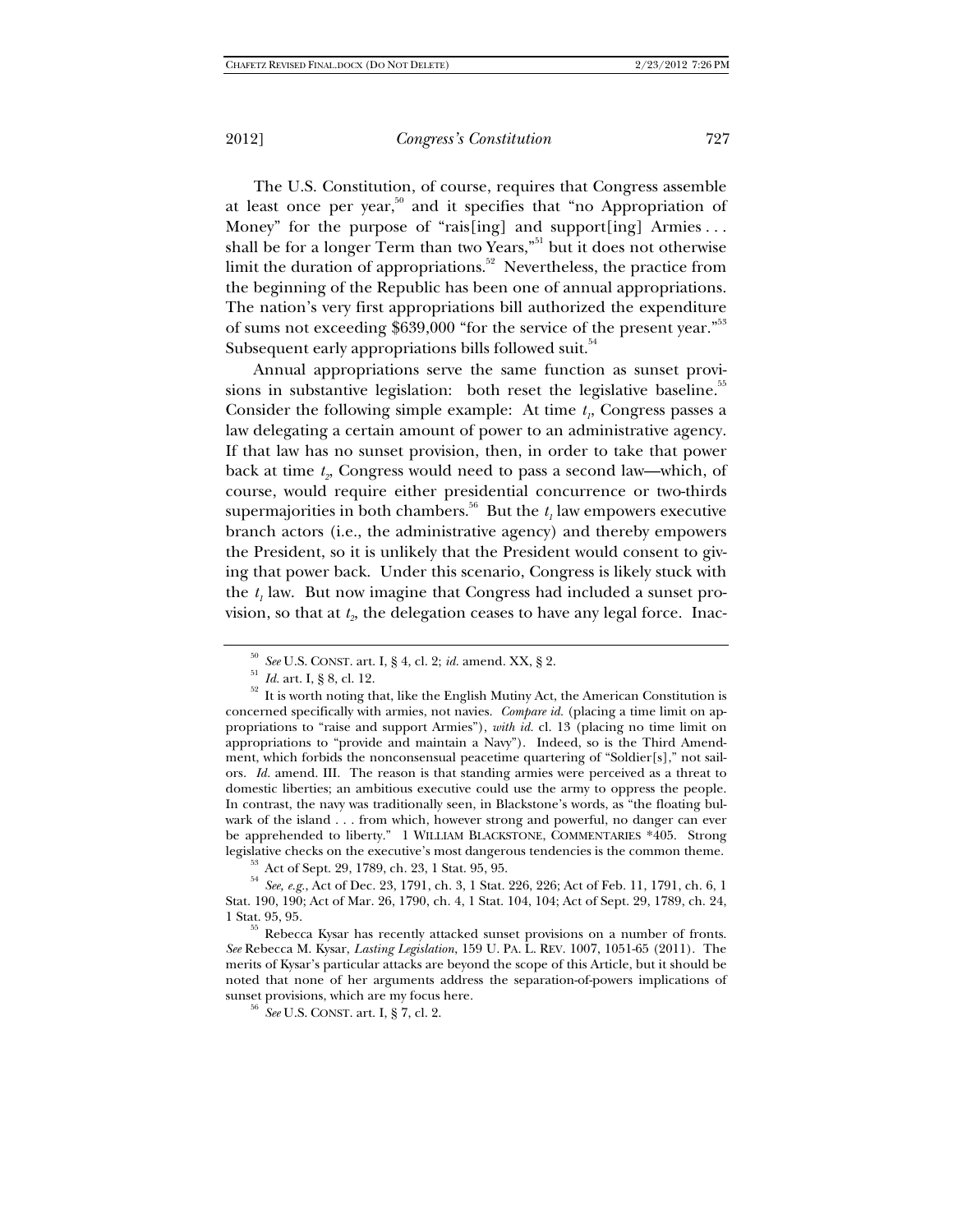tion now favors congressional power; only if the House, Senate, and President once again agree to delegate the power will the executive be able to exercise it at  $t<sub>2</sub>$ . This, of course, is precisely why Parliament in 1689 included a sunset clause in the Mutiny  $Act$ ,  $5\frac{1}{7}$  and it is why Congress in 2001 included a sunset provision in the PATRIOT Act.<sup>58</sup> (It also explains why the Bush Administration opposed the PATRIOT Act's sunset provision.<sup>59</sup>)

An appropriations provision is simply a delegation of spending authority. A long-term or indefinite appropriation significantly increases executive power. So long as the President is happy with the appropriation, he need only veto any attempt to change it. An annual appropriation, however, resets to zero in the absence of congressional action and thereby forces the President to negotiate with Congress each year. Thus, the larger the percentage of the budget that is subject to annual appropriations, the more bargaining chips Congress has at its disposal.

It is, then, interesting to note that the percentage of the federal budget subject to annual appropriations has been steadily declining for some time. The federal budget consists of two essential components: mandatory spending and discretionary spending. Mandatory spending (also called "direct spending") "involves a binding legal obligation by the Federal Government to provide funding for an individual, program, or activity."60 Once mandatory spending has been authorized, "eligible recipients have legal recourse to compel payment from the government if the obligation is not fulfilled."<sup>61</sup> Mandatory spending is precisely that spending that does not require annual appropriations. It is authorized in perpetuity, unless a new law is passed revoking it. The major elements of mandatory spending are entitlements<sup>62</sup> and interest payments on debt.<sup>63</sup> All other spending—

<sup>57</sup> *See supra* text accompanying notes 47-49. 58 *See* Uniting and Strengthening America by Providing Appropriate Tools Required to Intercept and Obstruct Terrorism Act of 2001 (USA PATRIOT Act), Pub. L. No. 107-56, §  $224(a)$ , 115 Stat. 272, 295 (2001) ("[T]his title and the amendments made by this title ... shall cease to have effect on December 31, 2005.").

<sup>&</sup>lt;sup>59</sup> See Beryl A. Howell, Seven Weeks: The Making of the USA PATRIOT Act, 72 GEO. WASH. L. REV. 1145, 1172, 1178-79 (2004) (noting that the Bush Administration preferred a bill lacking a sunset clause).<br><sup>60</sup> STAFF OF S. COMM. ON THE BUDGET, 105TH CONG., THE CONGRESSIONAL

BUDGET PROCESS: AN EXPLANATION 5 (Comm. Print 1998); *see also* ALLEN SCHICK, THE FEDERAL BUDGET: POLITICS, POLICY, PROCESS 57 (3d ed. 2007) ("Direct spending is not controlled by annual appropriations but by the legislation that establishes eligibility criteria and payment formulas, or otherwise obligates the government.").<br><sup>61</sup> STAFF OF S. COMM. ON THE BUDGET, *supra* note 60, at 5. <sup>62</sup> *Id.* at 5-6.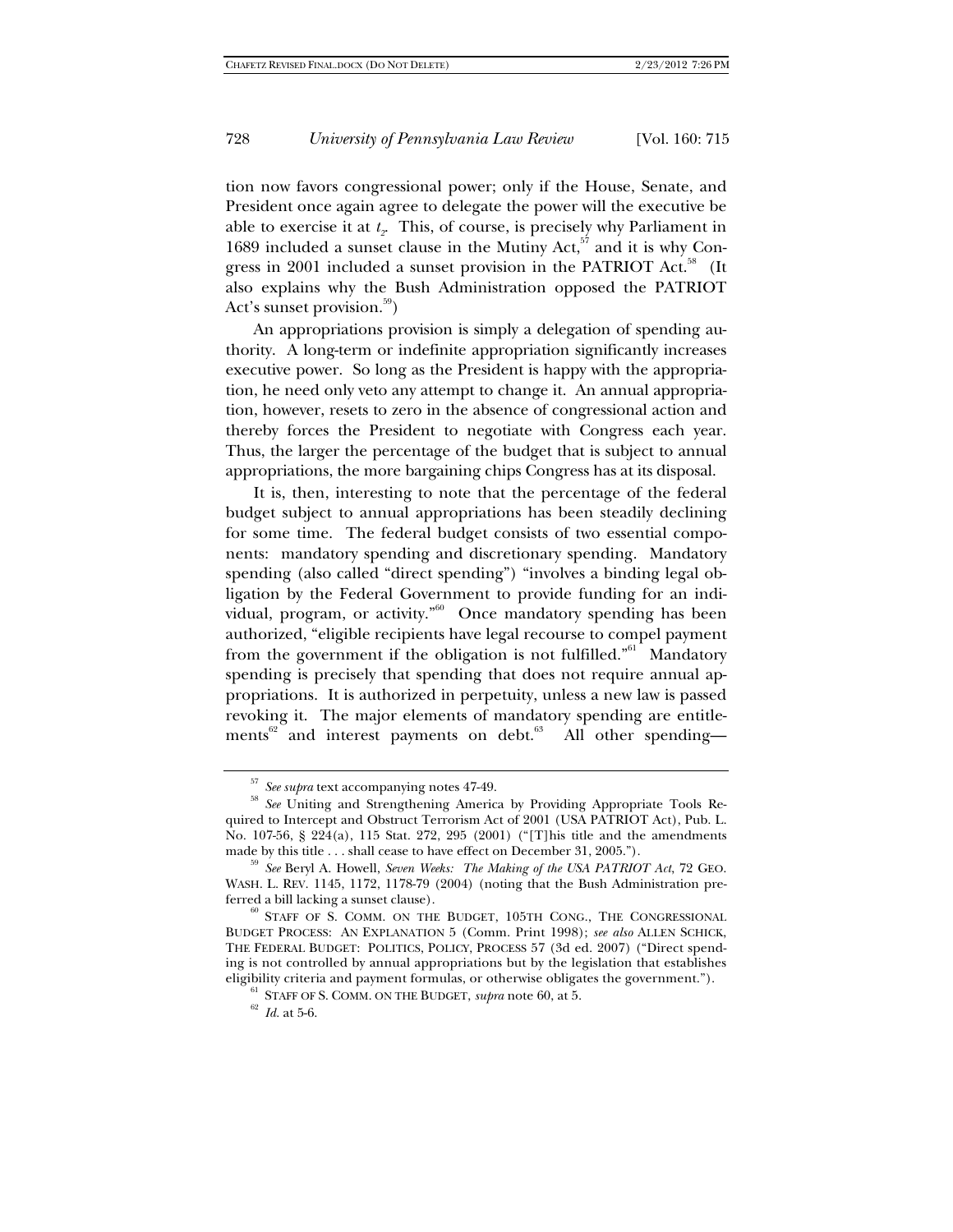including the funding for all federal agencies—is discretionary $64$  and requires annual appropriations. For the 2010 fiscal year, sixty-one percent of the federal budget consisted of mandatory spending,<sup>65</sup> reflecting a long-running trend of growth in the percentage of the federal budget devoted to mandatory spending.<sup>66</sup> In other words, for sixty-one percent of the federal budget, Congress has ceded the institutional advantage of annual appropriations $67$  and surrendered the gains of 1689.

Moreover, even in the realm of discretionary spending, Congress has ceded the first-mover advantage to the President. Under the 1921 Budget and Accounting Act, $^{68}$  the President kicks off the annual appropriations process by submitting a budget proposal to Congress. $69$ Of course, Congress can—and does—depart from the President's proposal in numerous ways, but it is nevertheless the President's proposal that serves as the starting point for negotiation, and therefore exerts a disproportionate impact on the subsequent process.<sup>70</sup>

Finally, Congress has shown itself unwilling to take full advantage of its power over discretionary spending. As Charles Black famously noted, "[B]y simple majorities, Congress could . . . reduce the president's staff to one secretary for answering social correspondence, and . . . , by two-thirds majorities, Congress could put the White

(noting that the prevalence of "permanent fiscal legislation limits Congress's ability to review and change priorities through the appropriation process"). 68 Pub. L. No. 67-13, 42 Stat. 20 (codified as amended in scattered sections of

31 U.S.C.).  $^{69}$  31 U.S.C. § 1105(a) (2006) ("On or after the first Monday in January but not later than the first Monday in February of each year, the President shall submit a budget of the United States Government for the following fiscal year."). 70 *See* Gersen & Posner, *supra* note 40, at 589 (noting the "first-mover advantage

[that] . . . accrues from the President's ability to propose an initial budget"); *see also* SCHICK, *supra* note 60, at 14 (suggesting that the 1921 Budget and Accounting Act ushered in an era of "presidential dominance" of the budget process).

<sup>63</sup> *See id.* at 56 (listing "Social Security, Medicare, veterans' pensions, rehabilitation services, Members' pay, judges' pay and the payment of interest of the public debt" as examples of mandatory spending).

<sup>&</sup>lt;sup>64</sup> *See id.* at 6 ("Most of the actual operations of the Federal Government are funded by discretionary spending.").

<sup>&</sup>lt;sup>65</sup> See OFFICE OF MGMT. & BUDGET, EXEC. OFFICE OF THE PRESIDENT, FISCAL YEAR 2012: HISTORICAL TABLES, BUDGET OF THE U.S. GOVERNMENT 145 tbl.8.1 (2010) (recording that, for fiscal year 2010, total spending was \$3.5 trillion, of which \$2.1 trillion

<sup>&</sup>lt;sup>66</sup> See Robert C. Byrd, Policy Essay, *The Control of the Purse and the Line Item Veto Act*, 35 HARV. J. ON LEGIS. 297, 314 (1998) (noting the considerable growth in mandatory spending since the 1960s). 67 *See* Alan L. Feld, *The Shrunken Power of the Purse*, 89 B.U. L. REV. 487, 492 (2009)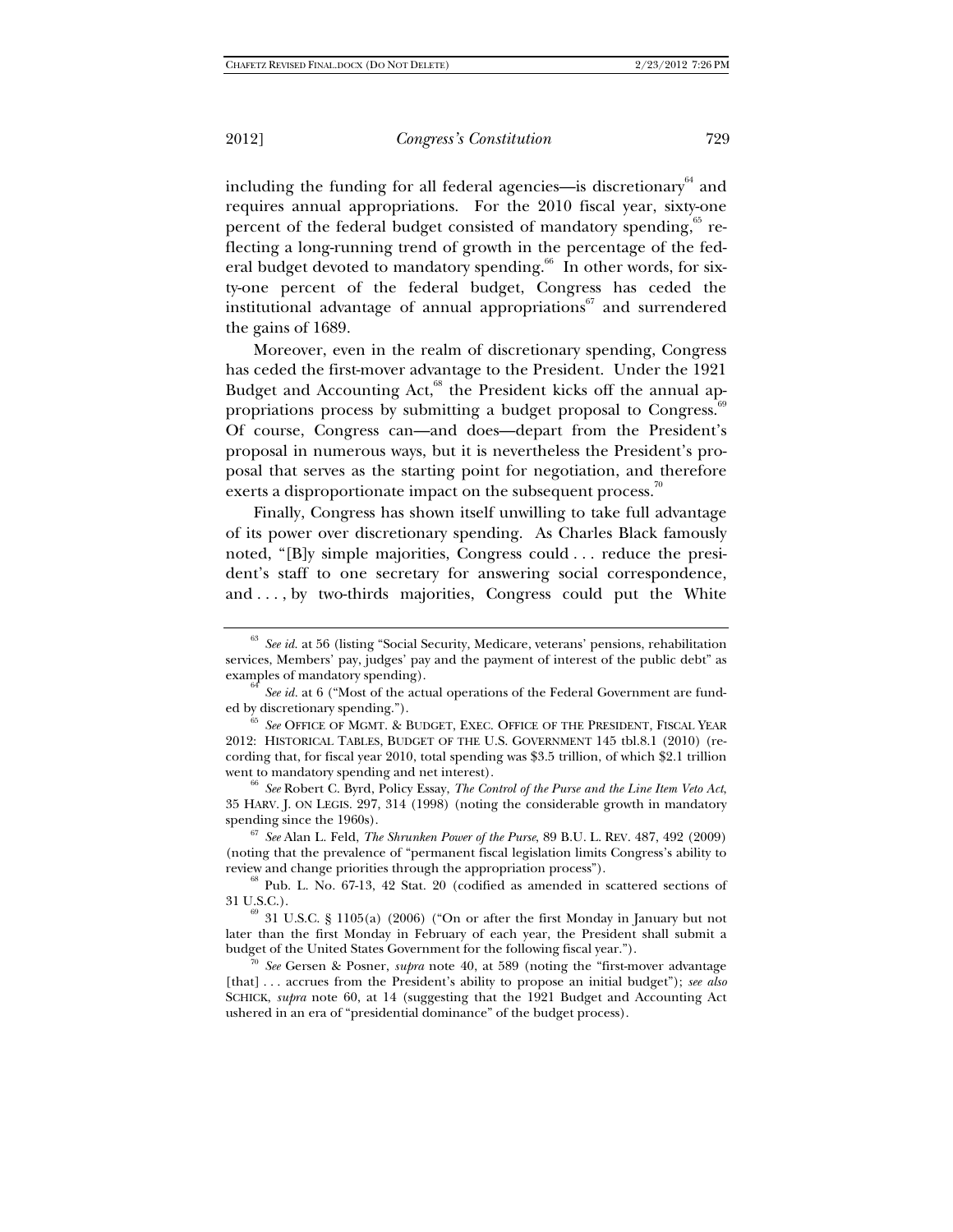House up at auction."<sup>71</sup> Along the same lines, Congress could presumably eliminate the salaries of judicial clerks and secretaries or even (most cruelly of all) cut the Supreme Court's air conditioning budget.<sup>72</sup> Why do we so seldom see even more modest versions of this behavior? After all, refusing to pay the salaries of Crown officers and judges was a venerable tradition in the American colonies.<sup>73</sup> The President himself, $74$  like federal judges, $75$  is protected against salary diminution, but the Constitution provides no other government official such protection. And yet, even when Congress is willing to hold executive branch officers in contempt—as it did with Harriet Miers and Joshua Bolten during the Bush Administration<sup>76</sup>—it has not used its power of the purse as a means of indicating its disapproval.

Of course, perhaps Professor Black was wrong—perhaps simple majorities could not reduce the President's staff to a single social secretary because the President would veto any such budget. There would be an element of perversity in that: by doing so, the President would shut down the government, thereby reducing his staff to zero. $^{77}$ 

<sup>73</sup> See Chafetz, *supra* note 45, at 1122-23 (giving examples of colonial legislatures withholding the salaries of Crown officials in order to express dissatisfaction).

<sup>74</sup> *See* U.S. CONST. art. II, § 1, cl. 7 ("The President shall . . . receive for his Services, a Compensation, which shall neither be increased nor diminished during the Period for which he shall have been elected  $\dots$ .

 $\frac{75}{3}$  *See id.* art. III, § 1 ("The Judges, both of the supreme and inferior Courts . . . shall . . . receive for the Services, a Compensation, which shall not be dimin-

ished during their Continuance in Office.").<br><sup>76</sup> *See* Chafetz, *supra* note 45, at 1086-93 (discussing the contempt of Congress proceedings against Miers and Bolten).

 $\frac{77}{10}$  Not entirely. "Essential" government personnel continue to report for work, even during government "shutdowns," although they cannot be paid until the government reopens. *See* Auth. for the Continuance of Gov't Functions During a Temp. Lapse in Appropriations, 5 Op. O.L.C. 1, 11-12 (1981) (noting that, even during a shutdown, the executive branch possesses "leeway to perform essential functions and make the government 'workable'"). But this leeway is rather tightly constrained. *See* Anti-Deficiency Act, 31 U.S.C. § 1342 (2006) ("An officer or employee of the United States Government or of the District of Columbia government may not accept voluntary services for either government or employ personal services exceeding that authorized by law except for emergencies involving the safety of human life or the protection of property."); Auth. to Employ the Servs. of White House Office Emps. During an Appropria-

<sup>71</sup> Charles L. Black, Jr., *The Working Balance of the American Political Departments*, 1

 $\frac{72}{12}$  Mike Dorf, who suggested the air conditioning hypothetical in conversation, is also the source of the hypothetical about cutting the salaries of judicial staff. *See* Michael C. Dorf, *Fallback Law*, 107 COLUM. L. REV. 303, 331 (2007). Dorf raises the possibility that such cuts would be an unconstitutional violation of a structural principle of judicial independence, but he does not take a position on the question. *See id.* at 331-32.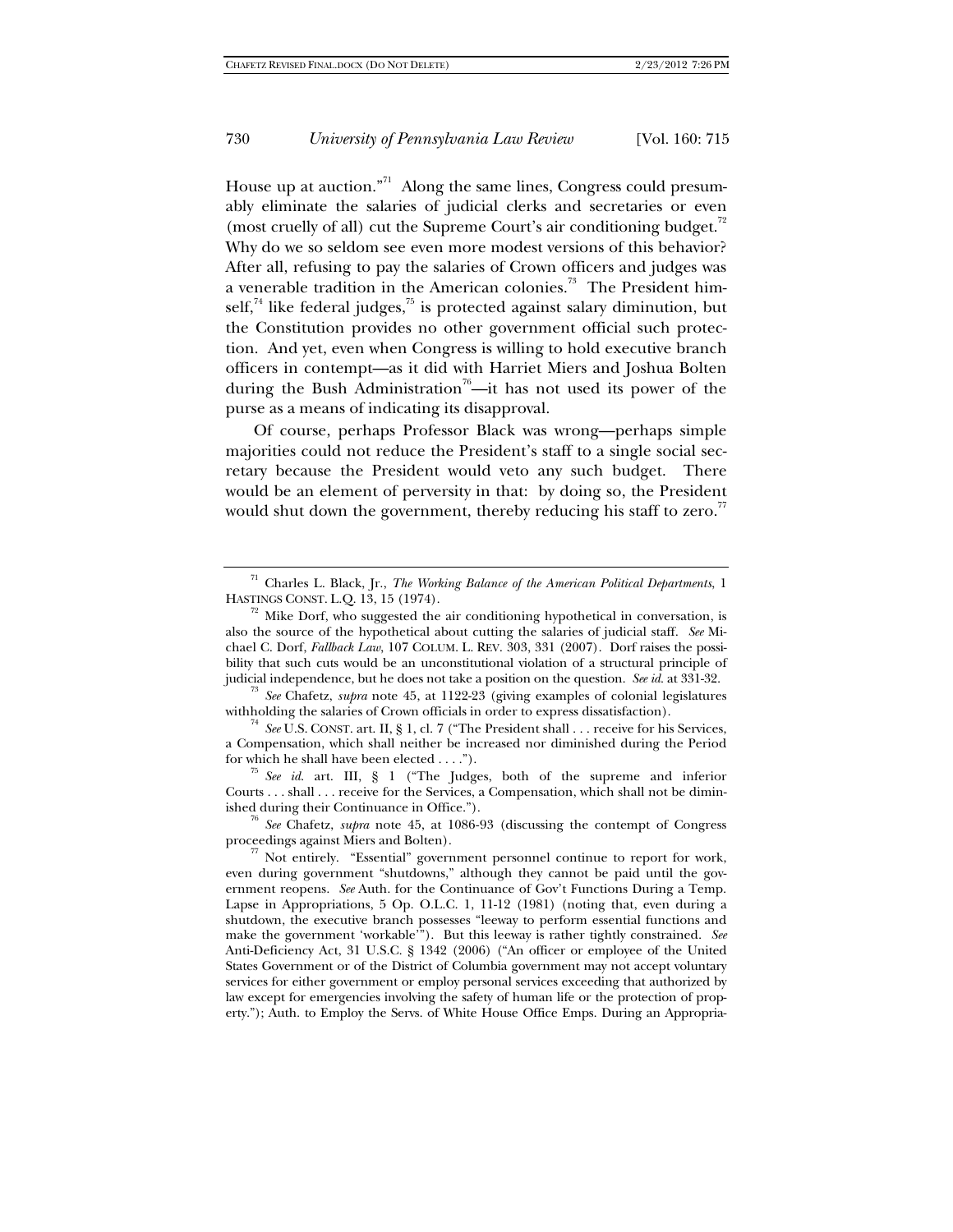But he would be banking on winning the ensuing public relations struggle, thereby forcing Congress (eventually) to back down and restore his full staff. Perhaps a President would even be willing to veto an appropriations bill simply because it zeroed-out the salary of one of his favored subordinates. After all, in 1995 and 1996, the federal government shut down twice—once for less than a week and then again for three weeks—when President Clinton and the Republicancontrolled Congress (led by Speaker Newt Gingrich) were unable to agree on a budget.<sup>78</sup> While Congress was the clear institutional loser in the 1995–1996 government shutdowns,<sup>79</sup> it would be a mistake to infer from this single example that Congress inevitably loses out in government shutdowns.<sup>80</sup> The lesson of 1995–1996 was, rather, that a government shutdown throws interbranch conflict into sharp relief, increasing the public salience—and therefore the political stakes—of the fight. This dynamic presents both opportunities and pitfalls for Congress and the President alike. As one historian of the 1995–1996 shutdowns wrote, "It was a high-risk gamble for both sides. No one really knew how the public would react."<sup>81</sup> Indeed, news accounts during the shutdowns made it clear that the President was at risk both of losing in the public arena and of losing enough Democratic votes in

tions Lapse, 19 Op. O.L.C. 235, 235 (1995) (discussing the limits of "emergencies involving an imminent threat to the safety of human life or the protection of property"). 78 *See generally* ELIZABETH DREW, SHOWDOWN: THE STRUGGLE BETWEEN THE GIN-

GRICH CONGRESS AND THE CLINTON WHITE HOUSE 330-41, 355-67 (1996) (describing the shutdowns); SHARON S. GRESSLE, CONG. RESEARCH SERV., 98-844GOV, SHUTDOWN OF THE FEDERAL GOVERNMENT: CAUSES, EFFECTS, AND PROCESS 2-3 (2001) (same).

<sup>79</sup> See Richard S. Conley, President Clinton and the Republican Congress, 1995–2000: *Political and Policy Dimensions of Veto Politics in Divided Government*, 31 CONGRESS & PRES-IDENCY 133, 151 (2004) ("By early January 1996 it became clear that the public was beginning to ascribe far greater blame to the Congress than to the president for the poli-

cy confrontation and stalemate."). 80 It would, nevertheless, be a common mistake. *See, e.g.*, Chris McGreal, *Midterms 2010: Lessons of 1994*, GUARDIAN (London), Nov. 4, 2010, at 13 (suggesting, based on the evidence of the 1995 shutdown alone and without regard to context, that the President enjoys a significant advantage in a budget shutdown); Steve Benen, *Norquist Thinks the GOP Will Win from Another Shutdown*, WASH. MONTHLY POL. ANIMAL BLOG (Nov. 19, 2010, 11:30 AM), http://www.washingtonmonthly.com/archives/individual/2010\_11/ 026718.php (noting that some Republicans "seriously believe that the public would *credit* Republicans for shutting down the government" and asking "whether Republican leaders are crazy enough to think this is a good idea"); Joseph Lazzaro, *The Looming Springtime Shutdown of the U.S. Government*, DAILYFINANCE (Feb. 20, 2011, 9:00 AM), http://www.dailyfinance.com/2011/02/20/looming-springtime-governmentshutdown (suggesting that "history" teaches that Congress will lose the public opinion battle over

a government shutdown).<br><sup>81</sup> STEVEN M. GILLON, THE PACT: BILL CLINTON, NEWT GINGRICH, AND THE RIVAL-RY THAT DEFINED A GENERATION 159 (2008).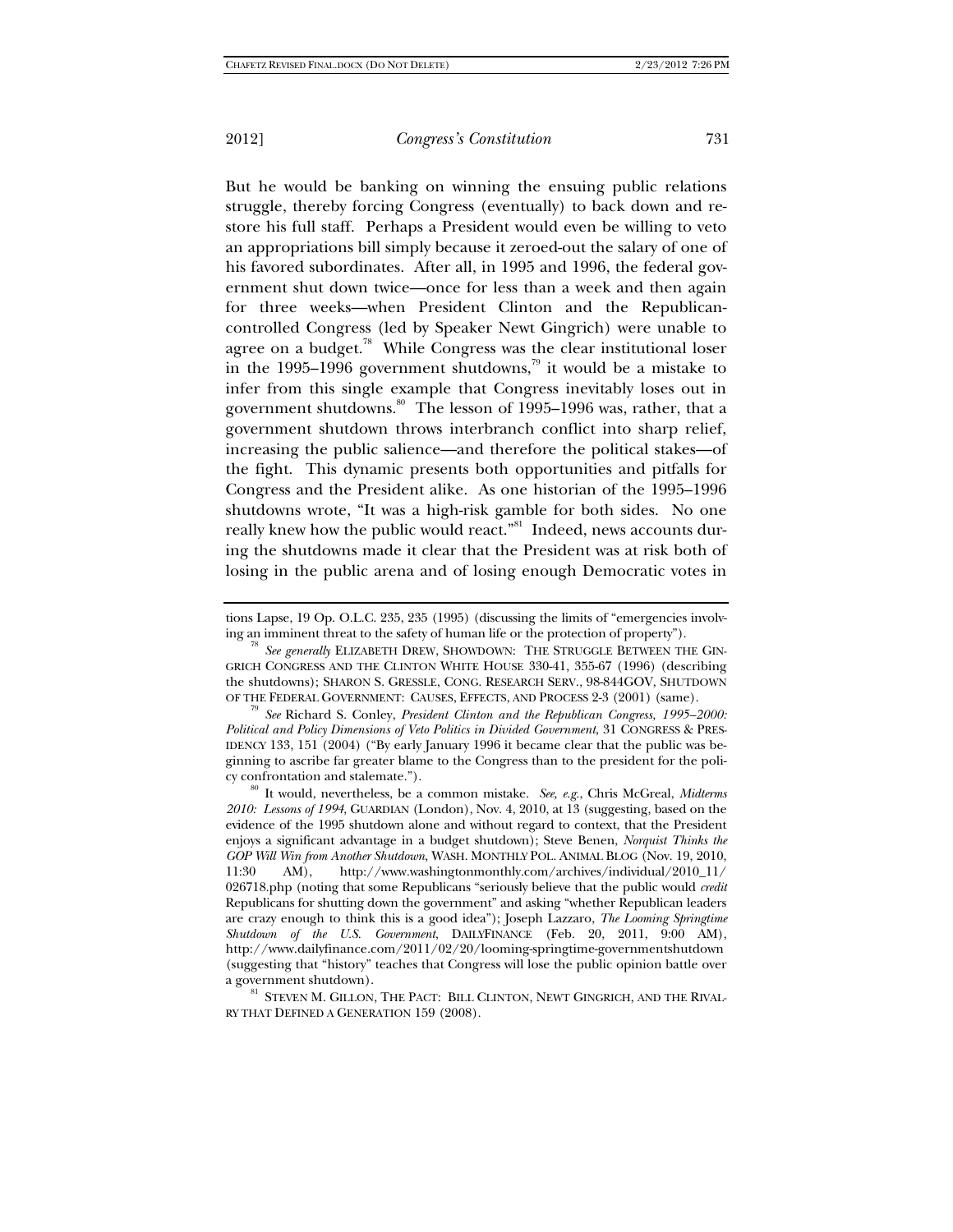Congress that his veto could no longer be sustained. $82$  But, as several commentators have noted, Gingrich made both tactical mistakes such as personalizing the fight and thereby appearing petty<sup>83</sup>—and strategic ones—such as overreading his mandate to press for conservative fiscal policy.<sup>84</sup> Had he been more skilled, or had Clinton been less so, we might well remember the 1995–1996 budget showdown as the moment at which the separation-of-powers pendulum began swinging back toward Congress. But to the extent that Congress internalizes the narrative that it is bound to lose any budget showdown with the White House, it correspondingly lessens its bargaining power.

Indeed, the House of Representatives' behavior in the days and hours leading up to a near-shutdown in 2011 reveals something more of the full extent of each house's power of the purse. The 2010 election had been a good one for the Republican Party, giving it control of the House by a comfortable margin and significantly narrowing the margin in the Senate.<sup>85</sup> In an echo of President Bush's admission that the  $2006$  elections were a "thumpin" for Republicans,  $86$  President Obama called the 2010 elections a "shellacking" for Democrats.<sup>87</sup>

 $^{83}$  During the shutdown, Gingrich publicly complained about the seating arrangements for a flight on Air Force One. GILLON, *supra* note 81, at 160. As Gillon notes, "Gingrich's childish verbal tirade was a public relations disaster for the Republicans. Coming in the second day of the shutdown when public opinion was still malleable, it made the Republicans seem petulant and stubborn . . . ." *Id.*

<sup>84</sup> *See id.* at 170 ("Gingrich could have declared victory at a number of points [during budget negotiations .... [But] Gingrich misinterpreted the results of the 1994 election and oversold the revolution."); Conley, *supra* note 79, at 151 ("[T]he Republican leadership had *overestimated* support for the Contract [with America] following the

margin in that chamber).<br><sup>86</sup> *See supra* text accompanying note 19.<br><sup>87</sup> Peter Baker & Carl Hulse, *The Great Divide: Obama and G.O.P.*, N.Y. TIMES, Nov. 4, 2010, at A1.

<sup>82</sup> *See* Ann Devroy & Eric Pianin, *Talks on 7-Year Balanced Budget 'Goal' Collapse*, WASH. POST, Nov. 18, 1995, at A1 (discussing the President's slipping public approval ratings and the mounting pressure from House Democrats who "urg[ed] passage of a new continuing resolution and instruct[ed] the President to work with Congress to develop a seven-year balanced budget 'without preconditions'"); Todd S. Purdum, *President and G.O.P. Agree to End Federal Shutdown and to Negotiate a Budget*, N.Y. TIMES, Nov. 20, 1995, at A1 (stating that, "[w]hile early public opinion polls" favored the President, "[t]he consensus on Capitol Hill was that Mr. Clinton would have had a hard time sustaining a veto if Democrats were given another chance to vote on" "a stopgap spending measure . . . that . . . included the goal of balancing the budget in seven years").

 $^{85}$  See Carl Hulse, *Taking Control, G.O.P. Overhauls Rules in House*, N.Y. TIMES, Jan. 6, 2011, at A1 (noting that sixty-three House seats switched from Democratic to Republican control, giving the Republicans a 242-to-193 edge, and that six Senate seats shifted from Democratic to Republican control, leaving the Democrats with a slim 53-to-47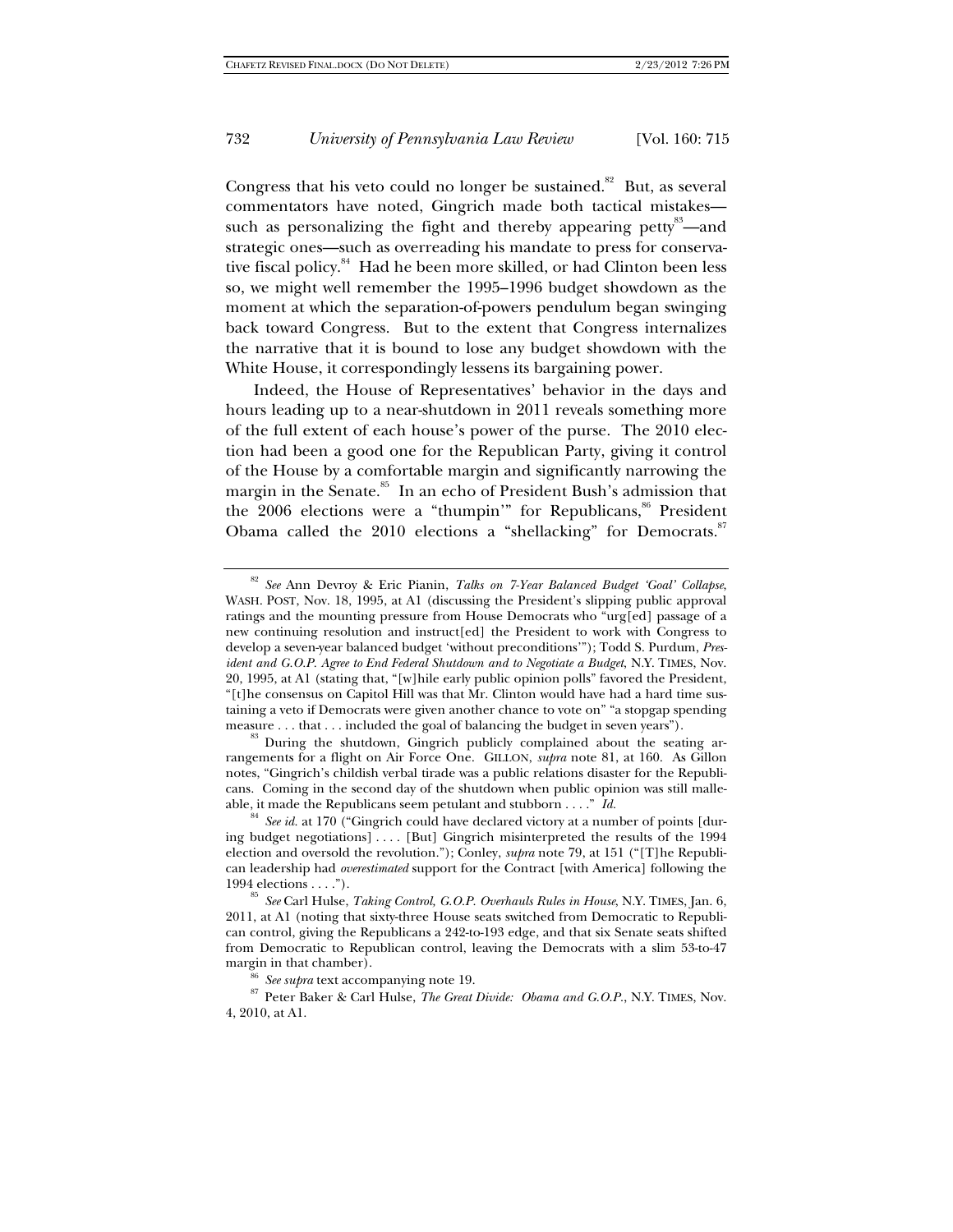House Republicans, led by Speaker John Boehner, claimed a mandate for a decidedly more conservative agenda than had predominated over the previous two years.<sup>88</sup> Because no budget for Fiscal Year 2011 had ever been completed, the government was being funded by a series of short-term continuing resolutions.<sup>89</sup> This meant that the new Republican House majority had an early crack at the budget.

By credibly threatening to allow the government to shut down, the House Republican leadership was able to bargain for a great deal of what it wanted.<sup>90</sup> Not only did House Republicans successfully negotiate for over \$38 billion in spending cuts that were opposed by the White House, $91$  they also used their budget power as leverage to achieve changes they sought in areas as diverse as environmental law,<sup>92</sup> education policy, $93$  and abortion access. $94$  They even took the opportunity to intervene in a separation-of-powers controversy, prohibiting the expenditure of funds for certain White House "czars."95 Whether or not one agrees with all (or, indeed, any) of these policy positions, it

Continuing Appropriations Act, 2011, Pub. L. No. 112-10, 125 Stat. 38.<br><sup>91</sup> Jennifer Steinhauer, *2011 Budget Bill with Cuts Is Approved by Congress*, N.Y. TIMES, Apr. 15, 2011, at A1.

<sup>92</sup> See Felicity Barringer & John M. Broder, *Congress, in a First, Removes an Animal from the Endangered Species List*, N.Y. TIMES, Apr. 13, 2011, at A16 ("A rider to the Congressional budget measure . . . dictates that wolves in Montana and Idaho be taken off the endangered species list . . . . The rider is the first known instance of Congress' directly intervening in the list."). 93 *See* Trip Gabriel, *Budget Deal Fuels Revival of School Vouchers*, N.Y. TIMES, Apr. 15,

2011, at A18 (noting that the budget deal included a provision financing school vouchers in Washington, D.C.). 94 *See* Editorial, *The Crisis Next Time*, N.Y. TIMES, Apr. 11, 2011, at A24 (noting that

a provision in the budget deal prohibits the District of Columbia from spending any public money on abortion provision). 95 *See* James Risen, *Obama Takes on Congress over Policy Czar Positions*, N.Y. TIMES,

Apr. 17, 2011, at A17. In a signing statement, President Obama suggested that this provision of the budget law may be an unconstitutional infringement of his inherent Article II powers. *See* Statement on Signing the Department of Defense and Full-Year Continuing Appropriations Act, 2011, 2011 DAILY COMP. PRES. DOC. 263 (Apr. 15, 2011). On the separation-of-powers tussle over "policy czars," see generally Kevin Sholette, Note, *The American Czars*, 20 CORNELL J.L. & PUB. POL'Y 219 (2010).

<sup>88</sup> *See* Peter Baker, *Washington Worries About Its New Power Couple*, N.Y. TIMES, Nov.

<sup>10, 2010,</sup> at A24. 89 *See* Further Additional Continuing Appropriations Amendments, 2011, Pub. L. No. 112-8, 125 Stat. 34; Additional Continuing Appropriations Amendments, 2011, Pub. L. No. 112-6, 125 Stat. 23; Further Continuing Appropriations Amendments, 2011, Pub. L. No. 112-4, 125 Stat. 6; Continuing Appropriations and Surface Transportation Extension Act, 2011, Pub. L. No. 111-322, 124 Stat. 3518 (2010); Act of Dec. 18, 2010, Pub. L. No. 111-317, 124 Stat. 3454; Act of Dec. 4, 2010, Pub. L. No. 111-290, 124 Stat. 3063; Continuing Appropriations Act, 2011, Pub. L. No. 111-242, 124 Stat. 2607 (2010).<br><sup>90</sup> The final budget deal is embodied in Department of Defense and Full-Year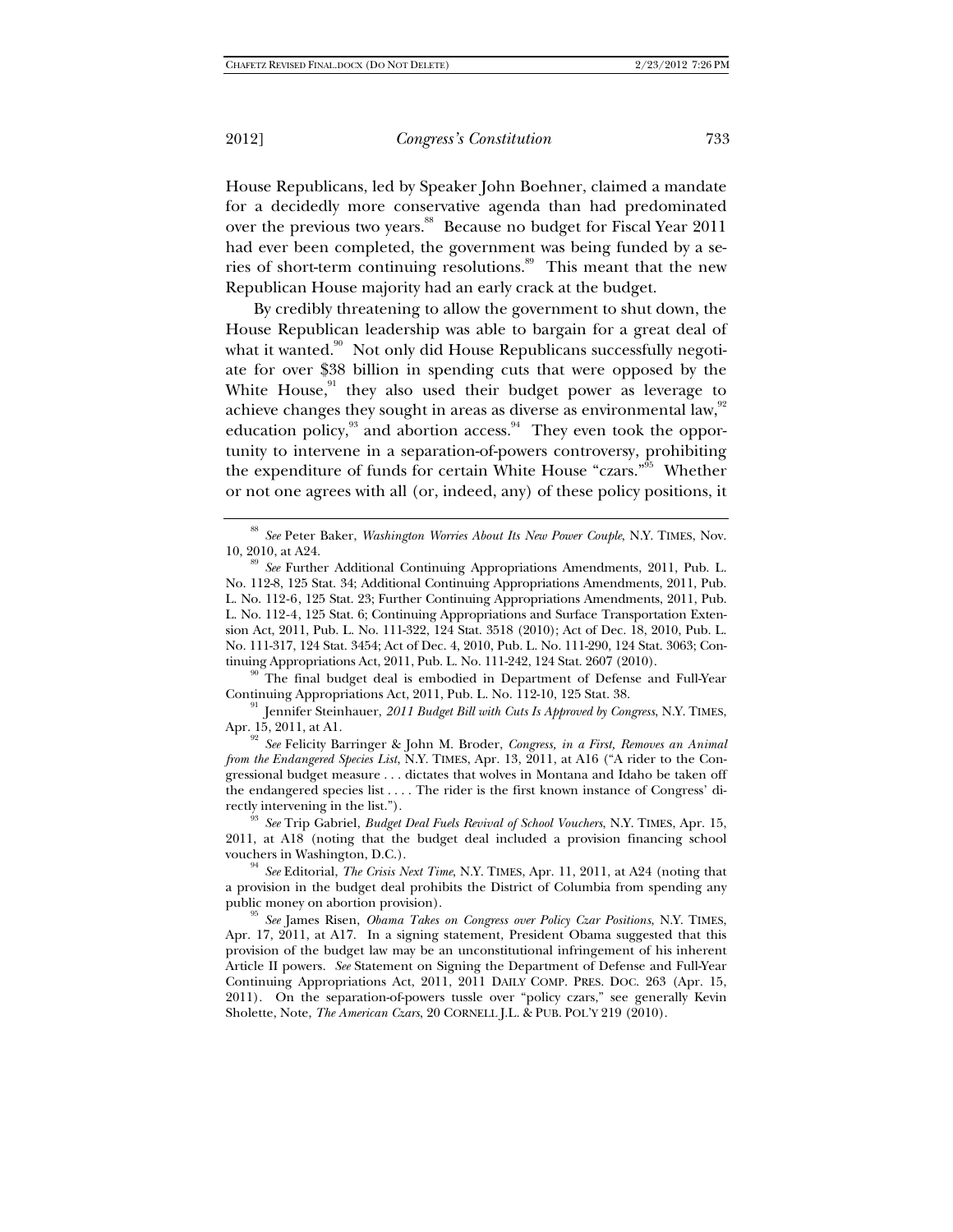is clear that the House in this instance used its power of the purse as a potent weapon in interbranch struggle.

My aim in this Section is not to advocate a rush to shut down the government—or even to threaten to do so—over every interbranch spat. Nor do I advocate a slashing of entitlement spending or a profligate zeroing-out of executive branch salaries. Each of these, of course, comes with significant costs, and Congress would undermine rather than enhance its power if it used them irresponsibly. But to the extent that Congress is *unwilling* to return to a budget process in which annual appropriations predominate, $96$  to threaten the livelihood of executive officials, or to shut down the government, then it must recognize that it has ceded significant power to the executive branch. $\frac{97}{10}$  Conversely, to the extent that it is willing to do these things, it can regain some portion of that power. As the 2011 budget negotiations have shown, a credible willingness to use these tools need not lead to their frequent use—but it does mean that interbranch conflicts are negotiated in their shadow.<sup>98</sup> Moreover, as the 2011 budget negotiations showed, a Congress inclined to use the power of the purse robustly would use the appropriations power as leverage in substantive matters other than appropriations, $99$  much as the post-Revolution Parliament exacted concessions in exchange for granting

<sup>&</sup>lt;sup>96</sup> Indeed, some have even proposed moving to a biennial cycle for discretionary spending. *See* Marcus K. Garner, *Isakson Pitches Biennial Budget*, ATLANTA J.-CONST., Apr. 16, 2011, at A4 ("Isakson, Democratic co-sponsor Sen. Jeanne Shaheen of New Hampshire and a growing list of co-sponsors want Congress to pass a budget every two years, rather than every year. Despite a long history of indifference, the idea appears to be gaining support in key committees."). Needless to say, this would further reduce

 $^{97}$  Kate Stith has even suggested that such a hands-off approach to the budget on the part of Congress may be unconstitutional. *See* Kate Stith, *Congress' Power of the Purse*, 97 YALE L.J. 1343, 1345-46 (1988) ("Congress abdicates, rather than exercises, its power of the purse if it creates permanent or other open-ended spending authority that effectively escapes periodic legislative review and limitation. Accordingly, I propose that not every legislative grant of spending authority necessarily qualifies as an 'Appropriation[] made by Law' under the Constitution." (alteration in original)). Whether such congressional abdication is unconstitutional or not, it clearly does represent a less-than-emphatic use of Congress's constitutional powers. 98 *Cf.* Robert H. Mnookin & Lewis Kornhauser, *Bargaining in the Shadow of the Law:* 

*The Case of Divorce*, 88 YALE L.J. 950, 968-69 (1979) (noting that law serves largely to structure bargaining that takes place outside of the courtroom).<br><sup>99</sup> *See, e.g.*, Bruce Ackerman & Oona Hathaway, *Limited War and the Constitution:* 

*Iraq and the Crisis of Presidential Legality*, 109 MICH. L. REV. 447, 510 (2011) (arguing that Congress should vigorously employ its power of the purse to check presidential unilateralism in warmaking).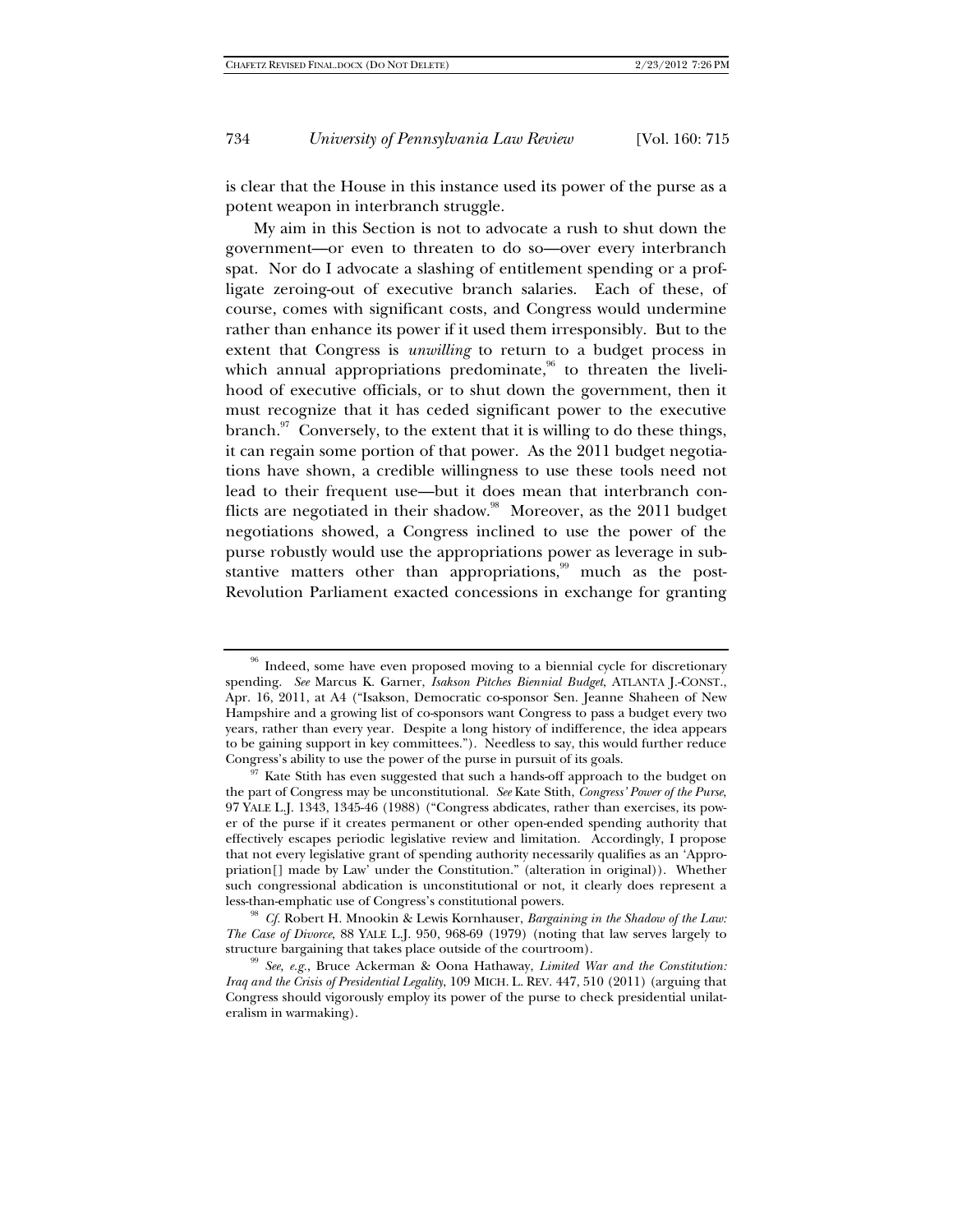supply to the Crown.<sup>100</sup> Few actions would give teeth to a congressional demand, a congressional desire for action, or even a congressional finding of contempt quite like a credible threat to withhold funds.

#### B. *Contempt*

This brings us to our second congressional hard power: a contempt of Congress citation. Although there is no explicit textual grounding for holding nonmembers in contempt, each house of Congress has been understood to possess this power since the earliest days of the Republic.<sup>101</sup> Indeed, the contempt power has a long pedigree in English constitutional practice, $102$  and has long been understood as an important guarantor of the ability of the legislature to serve its constitutional functions.<sup>103</sup>

 $^{100}$   $\,See$   $supra$  note 46 and accompanying text.  $^{101}$   $\,See$  JOSH CHAFETZ, DEMOCRACY'S PRIVILEGED FEW: LEGISLATIVE PRIVILEGE AND DEMOCRATIC NORMS IN THE BRITISH AND AMERICAN CONSTITUTIONS 212-14, 222-34 (2007) (describing the theory and history of the houses' power to punish nonmembers for contempt); *see also* MORTON ROSENBERG & TODD B. TATELMAN, CONG. RESEARCH SERV., RL34097, CONGRESS'S CONTEMPT POWER: LAW, HISTORY, PRACTICE, AND PRO-CEDURE 2-4 (2008) (noting that a congressional contempt power "has been deemed implicit in the Constitution's grant to Congress of all legislative powers" by the Supreme Court); 2 JOSEPH STORY, COMMENTARIES ON THE CONSTITUTION OF THE UNITED STATES § 842, at 305 (Fred B. Rothman & Co. 1991) (1833) ("[I]t is obvious, that, unless such a power [to punish nonmembers for contempt], to some extent, exists by implication, it is utterly impossible for either house to perform its constitutional functions."); C.S. Potts, *Power of Legislative Bodies to Punish for Contempt* (pt. 2), 74 U. PA. L. REV. 780, 780 (1926) ("[C]ourts in this country and in England have practically without exception recognized the existence of the right of legislative bodies to protect their rightful privileges and to remove obstructions to the proper performance of their functions, by use of their contempt powers against offenders . . . . [T]he right has been

justified by courts on both sides of the Atlantic . . . on the ground of necessity."). <sup>102</sup> *See* CHAFETZ, *supra* note 101, at 193-206 (tracing this power in English constitutional history).

 $103$  For Congress to perform any of its functions, it must have access to information. *See* J.W. Fulbright, *Congressional Investigations: Significance for the Legislative Process*, 18 U. CHI. L. REV. 440, 441 (1951) ("The power to investigate is one of the most important attributes of the Congress. It is perhaps also the most necessary of all the powers underlying the legislative function."); James M. Landis, *Constitutional Limitations on the Congressional Power of Investigation*, 40 HARV. L. REV. 153, 209 (1926) ("To deny Congress power to acquaint itself with facts is equivalent to requiring it to prescribe remedies in darkness."). And in order for it to have reliable access to information, it must have the contempt power. *See* Allen B. Moreland, *Congressional Investigations and Private Persons*, 40 S. CAL. L. REV. 189, 189 (1967) ("In practical terms, the inquisitorial authority of the Congress ends at the point where a witness will be excused . . . for refusing to obey a congressional summons to appear or to produce papers, or for refusing to answer questions posed by a member or committee of Congress.").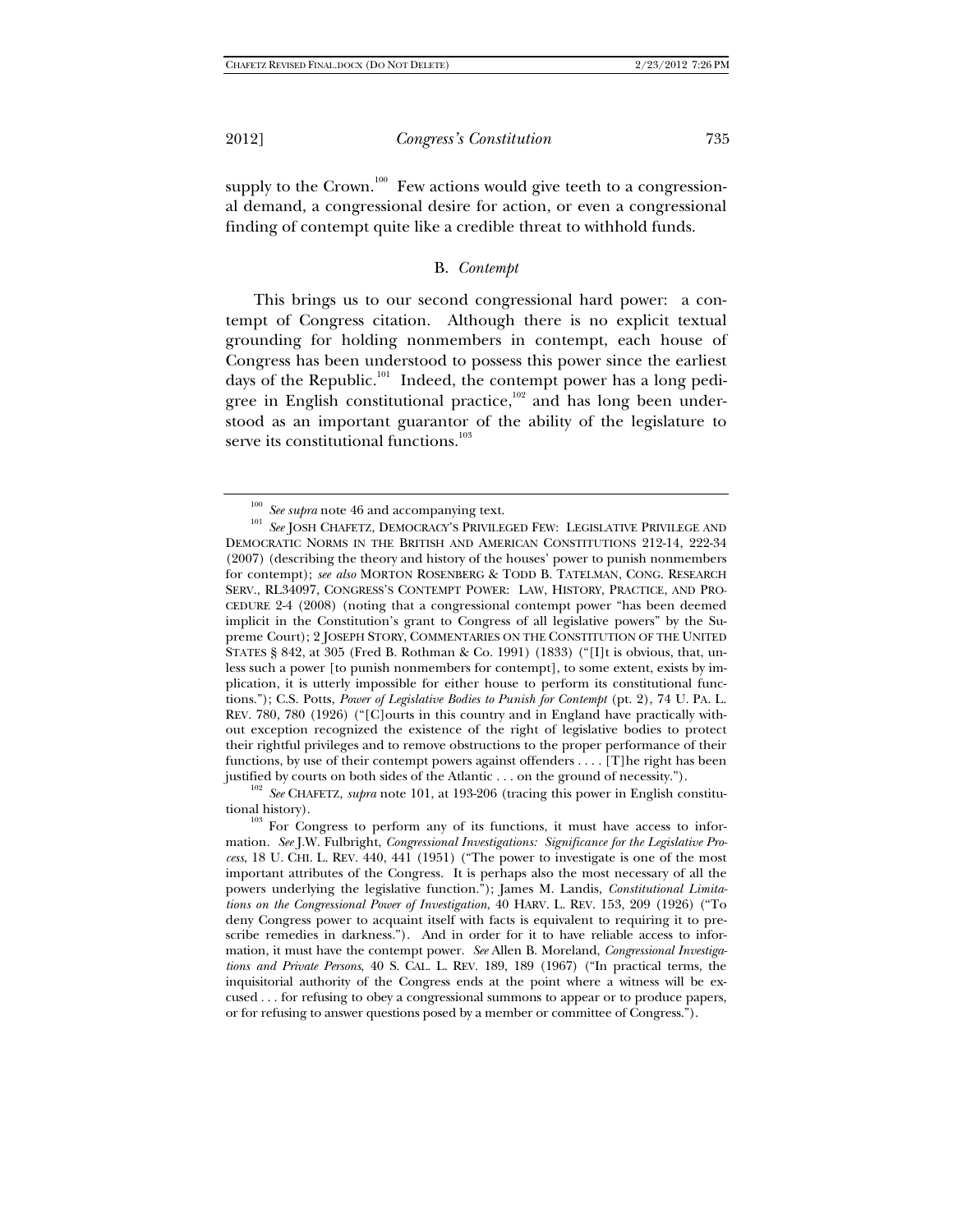Because holding contempt hearings took a great deal of congressional time and energy, Congress in 1857 passed a statute providing for criminal prosecution of anyone who refused to obey a congressional subpoena, $104$  and a slightly modified version of that statutory regime remains in place today.<sup>105</sup> However, it is clear that the statutory regime cannot have displaced the houses' inherent contempt power. Even assuming, arguendo, that Congress *could* have surrendered this power entirely, there is no evidence that it intended to deliver its ability to enforce its demands for information wholly into the hands of executive prosecutorial discretion.<sup>106</sup> Indeed, doing so would have insulated executive branch officers from any consequences for disobeying a congressional subpoena, at least so long as their refusal was pursuant to administration policy.<sup>107</sup> Given the importance of Congress's role in overseeing the executive branch, it is clear that it must have some means of forcing information from that branch.<sup>108</sup>

Moreover, each house of Congress has the institutional wherewithal to investigate, adjudicate, and punish contempts against itself. The houses' sergeants-at-arms can arrest and bring before the houses any alleged contemnors who refuse to appear<sup>109</sup>—and, indeed, the House has twice used this power against executive branch officers. $110$ The same committee structures that allow the houses to conduct investigations into substantive matters also allow them to conduct investigations into refusals to cooperate with those substantive investigations.<sup>111</sup> Having conducted those investigations, the houses of Congress can use the same decisionmaking procedures by which they settle other issues to make final determinations as to whether or not contempt has

against George Seward, Minister to China, and H. Snowden Marshall, federal District

<sup>111</sup> See ROSENBERG & TATELMAN, *supra* note 101, at 15-20 (describing the procedures the houses have used in exercising their inherent contempt power); *see also* Michael A. Zuckerman, *The Court of Congressional Contempt*, 25 J.L. & POL. 41, 68-80 (2009) (recommending certain procedural innovations in how the houses handle contempt proceedings).

<sup>&</sup>lt;sup>104</sup> Act of Jan. 24, 1857, ch. 19, § 1, 11 Stat. 155, 155-56.<br><sup>105</sup> 2 U.S.C. §§ 192–194 (2006).<br><sup>106</sup> *See* ROSENBERG & TATELMAN, *supra* note 101, at 21 ("It is clear from the floor debates and the subsequent practice of both Houses that the legislation was intended

as an *alternative* to the inherent contempt procedure, not as a substitute for it.").<br>
<sup>107</sup> See Chafetz, *supra* note 45, at 1131-32.<br>
<sup>108</sup> See id.<br>
<sup>109</sup> See CHAFETZ, *supra* note 101, at 222-23 (noting that the House at-arms to arrest nonmembers in a contempt proceeding for the first time in the Fourth Congress).<br><sup>110</sup> *See* Chafetz, *supra* note 45, at 1135-39 (discussing the contempt proceedings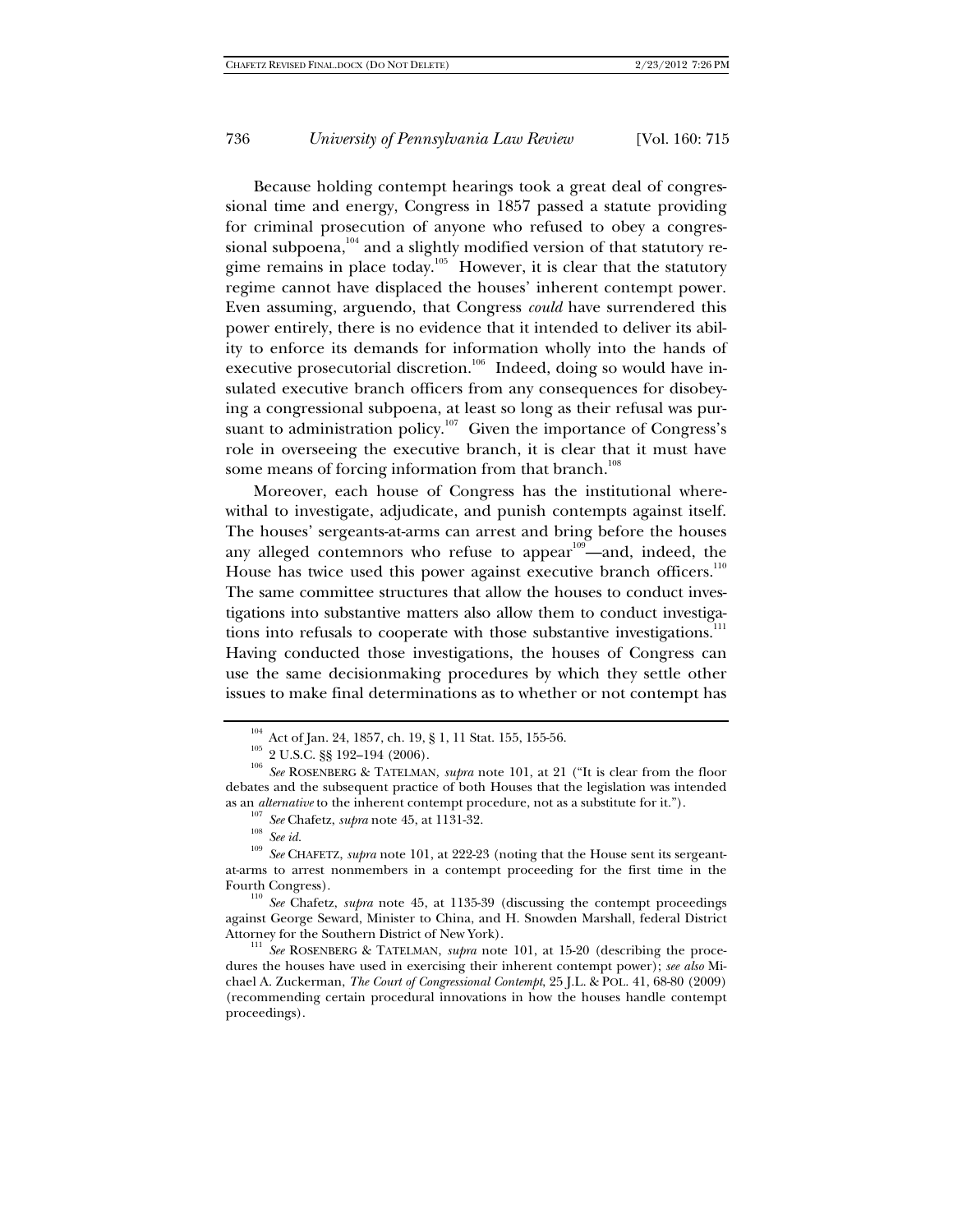been proven.<sup>112</sup> When the contempt is committed by a private individual, the punishments available to the houses are limited to reprimand and imprisonment.<sup>113</sup> Although one could imagine situations in which the executive branch might refuse to prosecute a private citizen who had been held in contempt by one of the houses, such situations would be rare,<sup>114</sup> and one can therefore assume that most cases of contempt of Congress by private citizens will be tried and punished by Article III courts under the statutory regime described above.<sup>115</sup>

The situation changes, however, when the alleged contemnor is not a private citizen but rather a member of the executive branch. As noted above, in such cases, the fact of prosecutorial discretion makes the houses' own inherent contempt power essential;<sup>116</sup> equally importantly, when the alleged contemnor is a member of the executive branch, the punishment options available to the houses broaden significantly. Of course, the option of arrest still remains potent— Congress has the capacity to arrest and imprison contemnors without the aid of the executive branch.<sup>117</sup> And the fact that Congress has twice arrested and held on its own authority executive branch officers<sup>118</sup> should put to rest any claim that it is categorically unwilling to or

<sup>112</sup> *See* ROSENBERG & TATELMAN, *supra* note 101, at 15-20 (discussing the history of

contempt adjudications in congressional committees). <sup>113</sup> The Supreme Court has insisted that the congressional power to punish is limited to "'*the least possible power adequate to the end proposed*;' which is the power of imprisonment." Anderson v. Dunn, 19 U.S. (6 Wheat.) 204, 231 (1821). The houses have also made use of reprimands. *See, e.g.*, 2 ASHER C. HINDS, HINDS' PRECEDENTS OF THE HOUSE OF REPRESENTATIVES OF THE UNITED STATES §§ 1616–1619, at 1083-89 (1907) (describing the House's reprimand of Samuel Houston, then a private citizen, for assaulting a member of Congress because of the member's remarks during a debate).  $114$  Indeed, I am not aware of any. The closest situation of which I am aware is one

in which the Department of Justice sought a court order enjoining a private party from complying with a congressional subpoena. *See* United States v. AT&T, 551 F.2d 384, 385 (D.C. Cir. 1976). The Department's attempt to enjoin compliance with the subpoena likely implies that, had the House found the private party in contempt for refusing to comply with the subpoena, the Department would have declined to prosecute. Ultimately, however, the matter was settled by negotiation, so the issue of contempt never arose. *See* Patricia M. Wald & Jonathan R. Siegel, *The D.C. Circuit and the Struggle for Control of Presidential Information*, 90 GEO. L.J. 737, 745-46 (2002) (describing the appellate court's role in fostering a negotiated settlement).

<sup>&</sup>lt;sup>115</sup> See supra text accompanying notes 104-05.<br><sup>116</sup> See supra text accompanying notes 106-08.<br><sup>117</sup> See Chafetz, *supra* note 45, at 1152 ("[E]ach house has a sergeant-at-arms, and the Capitol building has its own jail. The sergeant can be sent to arrest contemnors and, if necessary, hold them in his custody until either their contempt is purged or the

<sup>&</sup>lt;sup>18</sup> See supra note 110 and accompanying text.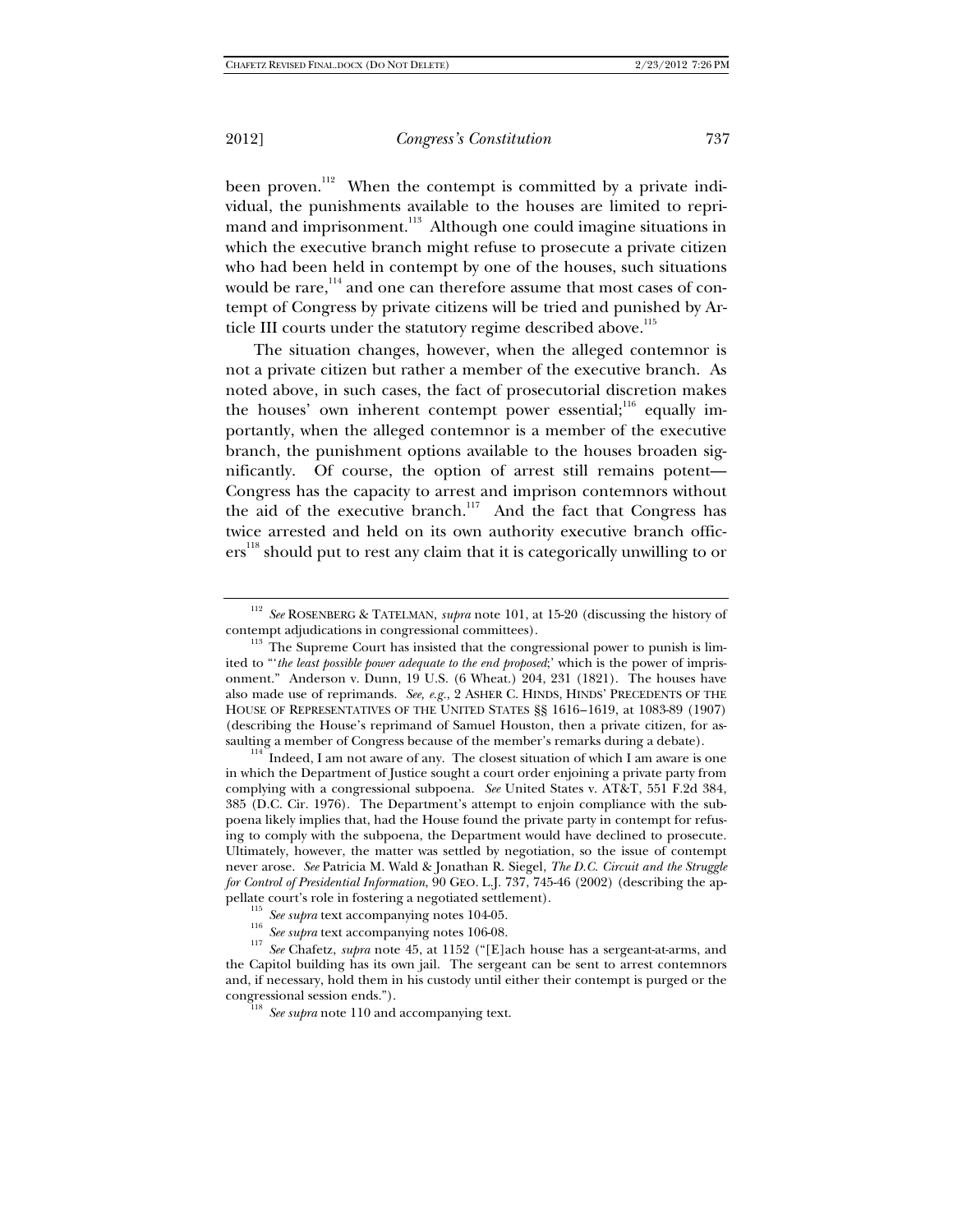incapable of doing so. Still, the power of arrest may be somewhat *too* potent—a blunderbuss in a situation in which a rifle may be more apt. Here is where it again becomes important to view congressional power holistically. In a dispute over executive branch defiance of a subpoena, the houses of Congress have a number of tools to enforce compliance. They can turn to the power of the purse, zeroing-out the salary of the officer who has defied the subpoena or cutting funds for her department.119 The House can open an impeachment inquiry into the contemnor's conduct. The Senate can refuse to confirm the administration's nominees to executive branch offices until the Executive's officer complies with the subpoena. And either house can simply decide that it will not turn to legislative matters in which the executive is invested until its demands are satisfied. Each of these mechanisms is a form of leverage by which a single house of Congress, acting alone, can respond to executive branch contempt of Congress. Of course, they fall along a continuum of disruptiveness—the bigger weapons may be more effective, but they may also cause more collateral damage that harms the house politically. A wise house would be careful in using any of them. But at the point at which a house has gotten as far as holding a member of the executive branch in contempt, some response is surely called for, and the menu above provides a wide range of options.

But recently, Congress has opted for something weaker than any of them. Following what appeared to be the politically motivated dismissal of nine U.S. Attorneys in 2006,<sup>120</sup> the House and Senate Judiciary Committees sought testimony from various executive branch officials, who promptly asserted executive privilege.121 Negotiations broke down; the House Judiciary Committee issued subpoenas; and the executive branch defied those subpoenas.<sup>122</sup> Eventually, the House found White House Chief of Staff Joshua Bolten and former White House Counsel Harriet Miers in contempt.<sup>123</sup> When the House in-

<sup>&</sup>lt;sup>119</sup> *See supra* Section I.A. <sup>120</sup> For just a sampling of the literature on the U.S. Attorney controversy, see OF-FICE OF THE INSPECTOR GEN. & OFFICE OF PROF'L RESPONSIBILITY, U.S. DEP'T OF JUS-TICE, AN INVESTIGATION INTO THE REMOVAL OF NINE U.S. ATTORNEYS IN 2006 (2008), *available at* http://www.justice.gov/opr/us-att-firings-rpt092308.pdf; John McKay, *Train Wreck at the Justice Department: An Eyewitness Account*, 31 SEATTLE U. L. REV. 265, 267-92 (2008); Mark J. Rozell & Mitchel A. Sollenberger, *Executive Privilege and the U.S. Attorneys Firings*, 38 PRESIDENTIAL STUD. Q. 315, 319-24 (2008); David C. Weiss, Note, *Nothing Improper? Examining Constitutional Limits, Congressional Action, Partisan Motivation, and Pretextual Justification in the U.S. Attorney Removals*, 107 MICH. L. REV. 317, 322-32 (2008). <sup>121</sup> Chafetz, *supra* note 45, at 1087.<br><sup>122</sup> *Id.* at 1087-88. <sup>123</sup> *Id.* at 1088.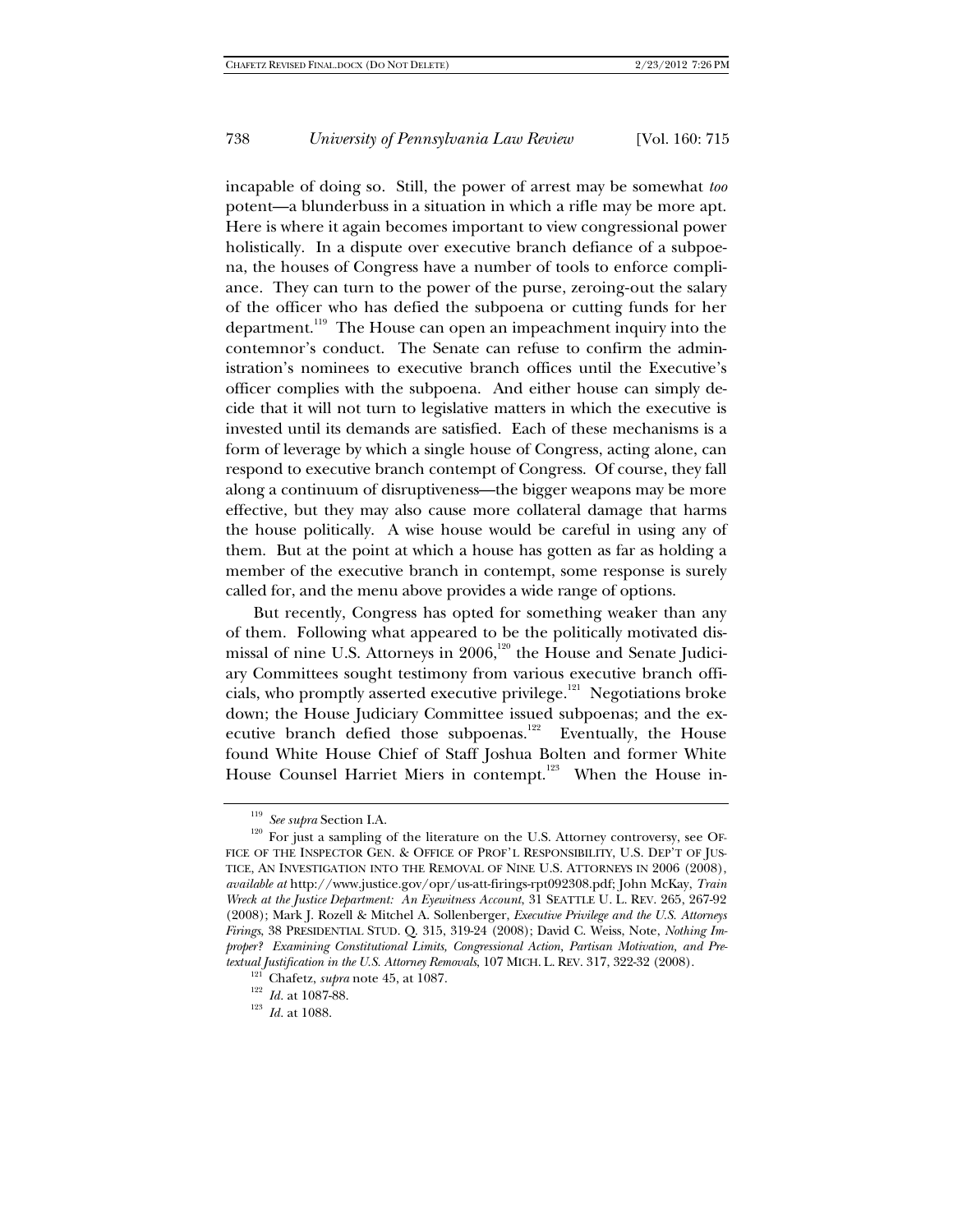voked the statutory contempt mechanism, the Attorney General notified the Speaker that the Department of Justice would not prosecute Miers or Bolten.<sup>124</sup> Rather than make use of any of the tools discussed above, the House filed suit in federal court, seeking a declaratory judgment that Miers and Bolten were in contempt and an injunction ordering them to comply with the congressional subpoenas.<sup>125</sup>

Miers and Bolten argued that the suit should be dismissed on standing and nonjusticiability grounds and because there was no proper cause of action; the district court rejected these arguments $^{126}$  as well as their claims of absolute executive privilege.<sup>127</sup> It did, however, hold that they could return to court with specific privilege claims against specific demands by the committee.<sup>128</sup> The court of appeals granted Miers's and Bolten's motion for a stay of the district court judgment pending appeal.<sup>129</sup> It also noted, in dicta, that the case could well become moot upon the expiration of the Congress in which the contempt finding was made.<sup>130</sup> Finally, in March 2009, a compromise was reached in which some of the material subpoenaed would be turned over and Miers and Karl Rove would testify under oath, but in closed proceedings.<sup>131</sup>

By choosing to bring the courts in, the House underplayed its constitutional hand and undercut its own aims in a number of ways. First, and most immediately, the House allowed its inquiry into the Bush Administration to be frustrated and its oversight role to be correspondingly reduced. Not only did the settlement result in the House's getting less than it had determined that it was due, but the timing here was also crucial. The U.S. Attorney firings occurred in late 2006; the congressional subpoenas were issued in mid-2007; the House held Miers and Bolten in contempt in early 2008; and yet the

<sup>&</sup>lt;sup>124</sup> See id. at 1086-89 (describing these events in more detail).<br><sup>125</sup> Comm. on the Judiciary v. Miers, 558 F. Supp. 2d 53, 55, 63-64 (D.D.C. 2008).<br><sup>126</sup> *Id.* at 65-99.<br><sup>127</sup> *Id.* at 99-107.<br><sup>128</sup> *Id.* at 106.<br><sup>129</sup>

riam), *appeal dismissed per stipulation*, No. 08-5357, 2009 WL 3568649 (D.C. Cir. Oct.

<sup>14, 2009). 130</sup> *Id.* Judge Tatel rejected this possibility. *See id.* at 912 (Tatel, J., concurring). 131 *See* Carrie Johnson, *Deal Clears Rove, Miers to Discuss Prosecutor Firings*, WASH. POST, Mar. 5, 2009, at A8 (noting that the interviews would be transcribed and without cameras and that certain matters would be off-limits); *see also* Comm. on the Judiciary v. Miers, No. 08-5357, 2009 WL 3568649, at \*1 (D.C. Cir. Oct. 14, 2009) (dismissing the case pursuant to the settlement).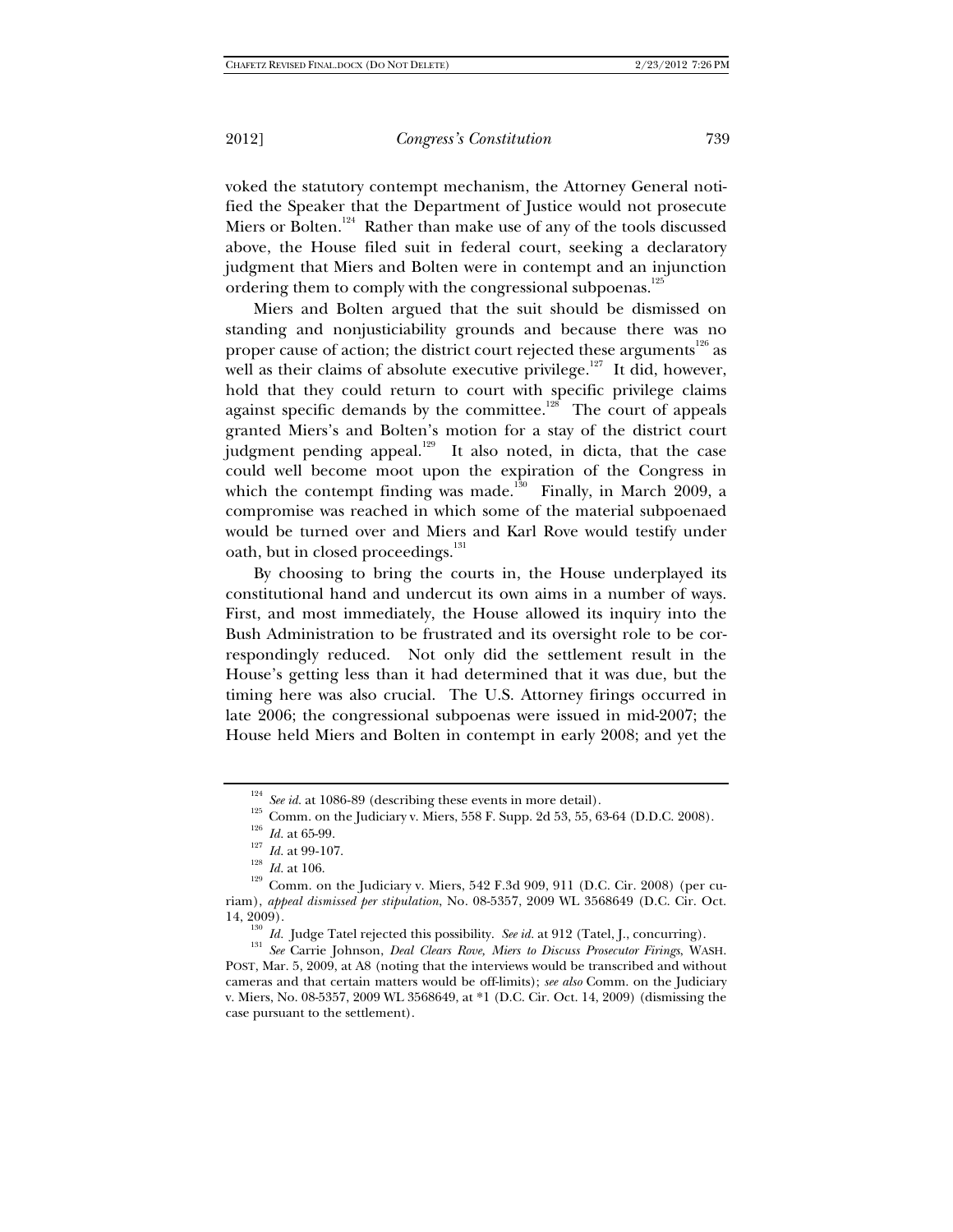House did not get any information at all until mid-2009.<sup>132</sup> Or, to put it differently, the subpoenaed information was not handed over to Congress until after the Bush Administration was safely out of office, the Congress that had issued the subpoenas had expired, and the U.S. Attorney controversy was long out of the news. Moreover, there can be no doubt that the Administration could have dragged the matter out significantly longer, had it needed to. First, it could have waited for a final ruling from the court of appeals. Quite possibly, that ruling would have come after the expiration of the Congress that had issued the subpoenas, and the court suggested that could well have mooted the case.<sup>133</sup> If so, then the whole process would have had to start over in early 2009. Even if the court of appeals had affirmed the district court's ruling, the Administration could still have petitioned for rehearing en banc<sup>134</sup> and then a writ of certiorari.<sup>135</sup> Even if these were both denied relatively expeditiously, the district court's ruling made it clear that Miers and Bolten could then have argued executive privilege in response to each individual question asked or document requested.<sup>136</sup> And then, of course, those specific claims would have had to be adjudicated. In short, once Congress turns to the courts to enforce its contempt finding, an administration can likely keep the House or Senate tied up in litigation until that administration is out of office, regardless of how early in the administration's tenure the issue arises. And if the administration is lucky, intervening congressional elections will usher in legislators more inclined simply to let the matter drop. To put it succinctly, Congress cannot win in court—even if the courts ultimately side with it over the executive branch, the Administration can ensure that those final rulings come far too late to allow Congress effectively to oversee executive branch operations.<sup>137</sup>

But Congress's self-inflicted wound may well go even deeper. In seeking the aid of the judiciary, the House was announcing to the world its belief in its own impotence. The House had already declared that Miers and Bolten were in contempt; it then asked a district court judge to issue a declaratory judgment that Miers and Bolten

<sup>&</sup>lt;sup>132</sup> See Chafetz, *supra* note 45, at 1086-93 (describing the events in more detail).<br><sup>133</sup> See Miers, 542 F.3d at 911.<br><sup>134</sup> See FED. R. APP. P. 35 (laying out the procedure for rehearing en banc).<br><sup>135</sup> See SUP. CT. R. *Prompt and Orderly Means by Which Congress May Enforce Investigative Demands Against Executive Branch Officials*, 36 CATH. U. L. REV. 71, 81, 84 (1986) (noting the effect of delay in hindering congressional oversight).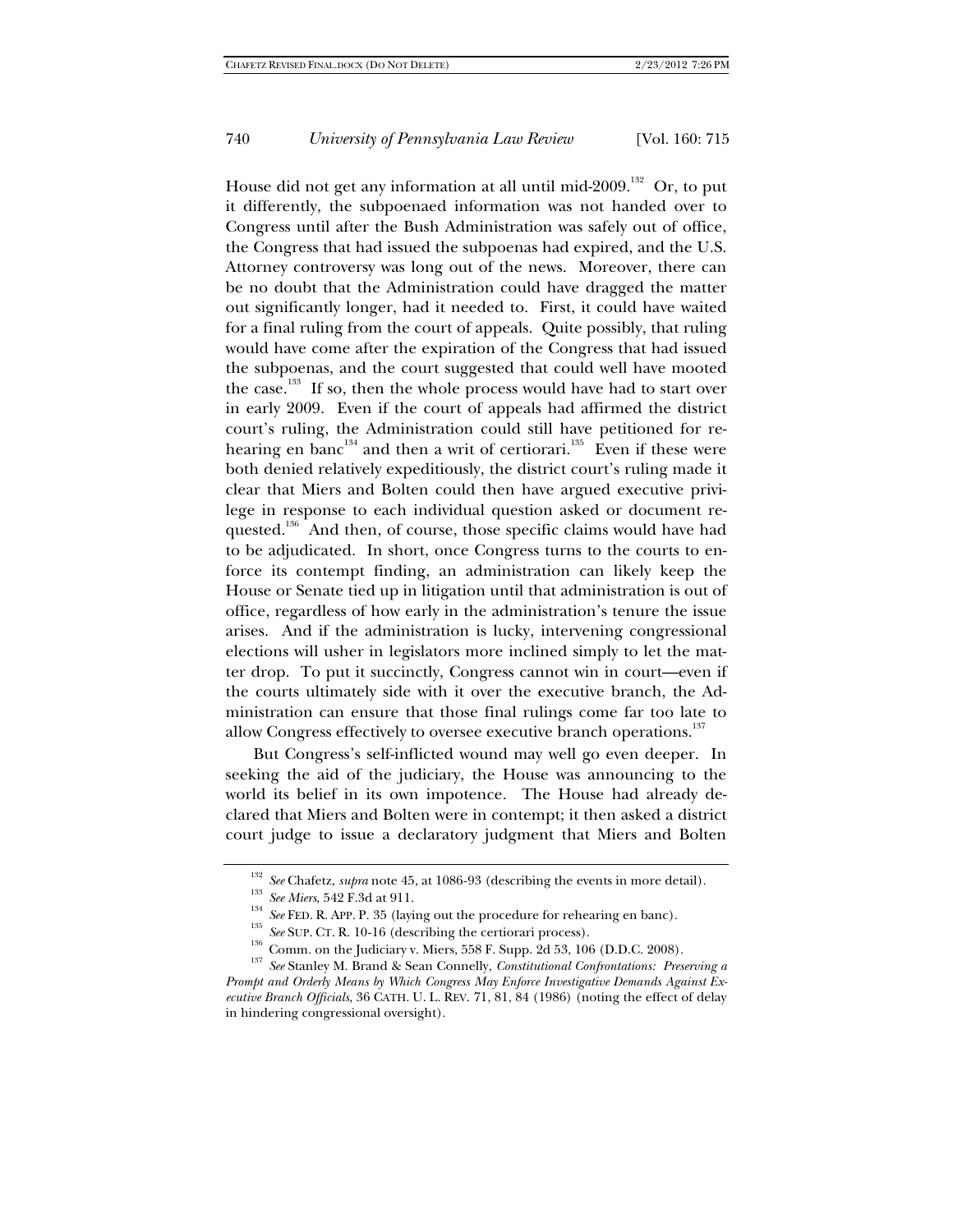were in contempt—in essence, suggesting that, while the executive may not listen to a house of Congress, *of course* it would listen to a federal district judge. This point was thoroughly internalized by the district court itself, which wrote that

imprisoning current (and even former) senior presidential advisors and prosecuting them before the House would only exacerbate the acrimony between the two branches and would present a grave risk of precipitating a constitutional crisis. Indeed, one can easily imagine a stand-off between the Sergeant-at-Arms and executive branch law enforcement officials concerning taking Mr. Bolten into custody and detaining him. Such unseemly, provocative clashes should be avoided, and there is no need to run the risk of such mischief when a civil action can resolve the same issues in an orderly fashion.<sup>1</sup>

It seemed literally unimaginable to the court that the executive branch might resist a court order as readily as it would resist an order from the House. And the House, in choosing to invoke the court's authority rather than its own, played right into this perception. It reinforced the idea that the judiciary is the domain of reasoned, principled judgments that must be respected, while congressional action in defense of its powers is "unseemly."<sup>139</sup> As David Mayhew has noted, congressional action does not simply reflect public opinion; it shapes it as well.<sup>140</sup> To the extent, then, that even the houses of Congress themselves publicly subscribe to the notion that congressional selfassertion is degraded, debased, or unseemly, how can that not lessen their power? In contrast, in recent years, one would be hard pressed to find the executive branch<sup>141</sup> or the judiciary<sup>142</sup> making such selfeffacing claims.

its own discretion). 142 *See, e.g.*, Chafetz, *supra* note 45, at 1153-54 (discussing the judiciary's recent habit of referring to itself as the "ultimate arbiter" of constitutional issues).

<sup>&</sup>lt;sup>138</sup> Miers, 558 F. Supp. 2d at 92 (citation omitted).<br><sup>139</sup> Id.<br><sup>140</sup> See MAYHEW, *supra* note 34, at 18, 96, 202-03, 239-40.<br><sup>141</sup> See, e.g., Julian Davis Mortenson, *Executive Power and the Discipline of History*, 78 U. CHI. L. REV. 377, 387-88 (2011) (book review) (describing the Bush Administration's "assertions of [executive] constitutional preeminence" and Bush Administration official John Yoo's attempt to provide scholarly justification for these assertions). *But cf.* Jon D. Michaels, *The (Willingly) Fettered Executive: Presidential Spinoffs in National Security Domains and Beyond*, 97 VA. L. REV. 801, 810-28 (2011) (suggesting that, at least twice in recent decades, the executive branch has voluntarily and unilaterally limited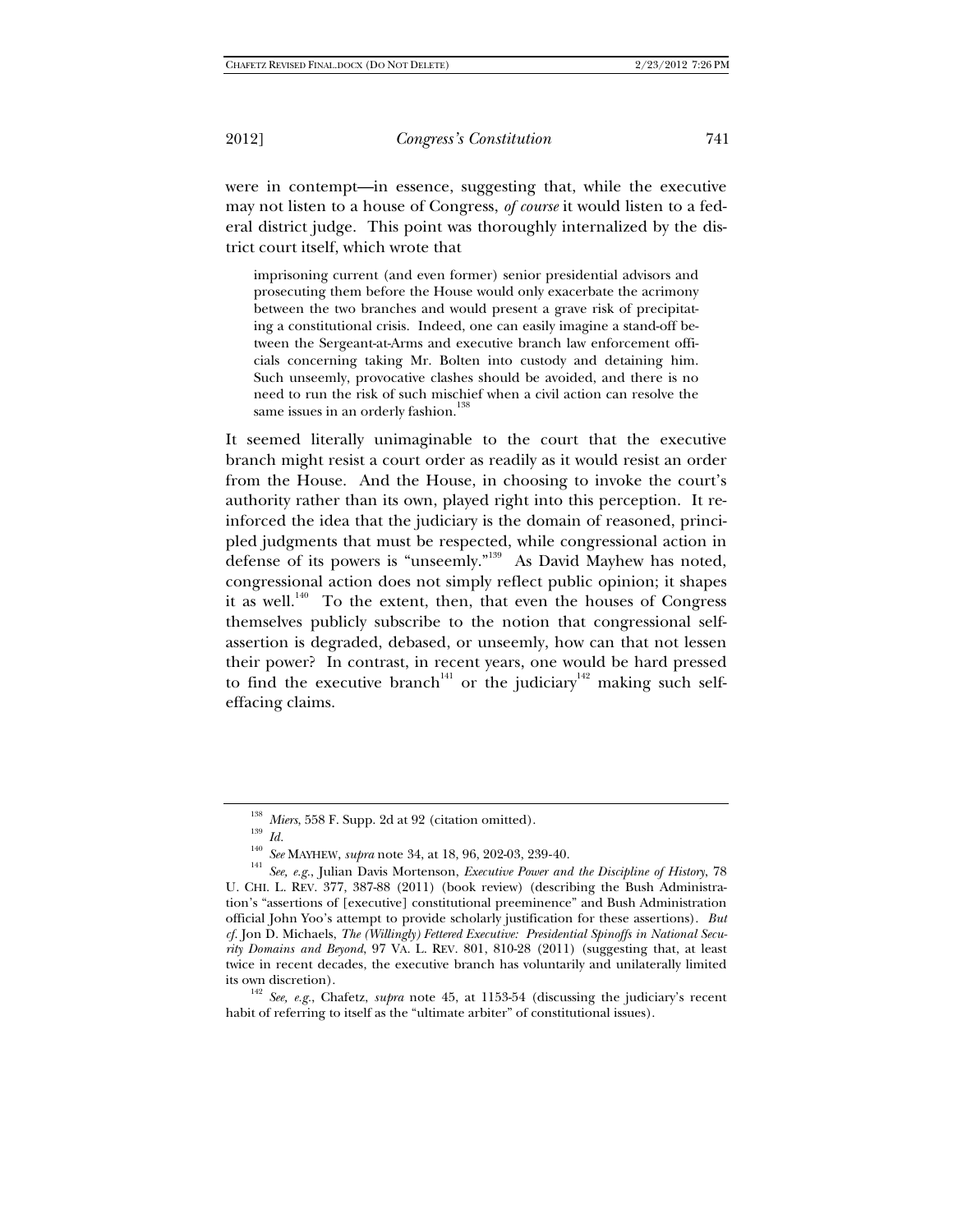## II. SOFT POWER

Contempt of Congress is an apt bridge between congressional hard powers and congressional soft powers. While the authority to hold nonmembers in contempt falls within the category of hard powers, Congress's reluctance to fully assert itself in this area has the effect of diminishing its soft power. Recall that, in separation-of-powers conflicts—as in international conflicts—soft powers are those that are exercised in an attempt to win the hearts and minds of the civilian population.143 When the houses of Congress take public stands that (explicitly or implicitly) denigrate their own ability to act in principled, public-interested ways, they diminish their own soft power. In turning to the courts in an attempt to enforce its contempt citation, the House of Representatives was inattentive to soft power concerns.

Indeed, this inattentiveness marks much of Congress's relationship to its soft power tools generally, as we shall see in this Part.

#### A. *The Freedom of Speech or Debate*

The Constitution guarantees that, "for any Speech or Debate in either House, [Senators and Representatives] shall not be questioned in any other Place."<sup>144</sup> The legislative privilege of freedom of speech and debate is an ancient one; the House of Commons is known to have asserted the privilege as early as  $1397<sup>145</sup>$  By the middle of the sixteenth century, the Speaker's petition to the Monarch, delivered at the beginning of every new session of the House of Commons, formally claimed it as one of the ancient privileges of Parliament.<sup>146</sup> Of course, as with so many constitutional principles, the Stuart monarchs honored it more in the breach than the observance,<sup>147</sup> and it was therefore formalized as part of the Revolution Settlement in 1689. Article 9 of

<sup>&</sup>lt;sup>143</sup> *See supra* text accompanying notes 26-35.<br><sup>144</sup> U.S. CONST. art. I, § 6, cl. 1.<br><sup>145</sup> *See* CHAFETZ, *supra* note 101, at 69 (discussing the *Haxey* case); HENRY ELSYNGE, THE MANNER OF HOLDING PARLIAMENTS IN ENGLAND 179-81 (London, Richardson & Clark 1768) (same); F.W. MAITLAND, THE CONSTITUTIONAL HISTORY OF ENGLAND 241 (H.A.L. Fisher ed., 1908) (same); CARL WITTKE, THE HISTORY OF ENGLISH PARLIAMEN-TARY PRIVILEGE 23-24 (Da Capo Press 1970) (1921) (same). 146 *See, e.g.*, 1 H.C. JOUR. 37 (1554) (noting that the Speaker petitioned Queen

Mary for "free Speech in the House" and that the Queen granted the petition). For the history of the Speaker's petition generally, see J.E. Neale, *The Commons' Privilege of Free Speech in Parliament*, *in* 2 HISTORICAL STUDIES OF THE ENGLISH PARLIAMENT 1399- 1603, at 147, 157-59 (E.B. Fryde & Edward Miller eds., 1970). 147 *See* CHAFETZ, *supra* note 101, at 72-74 (chronicling conflicts between the Stuarts

and Parliament over the speech privilege).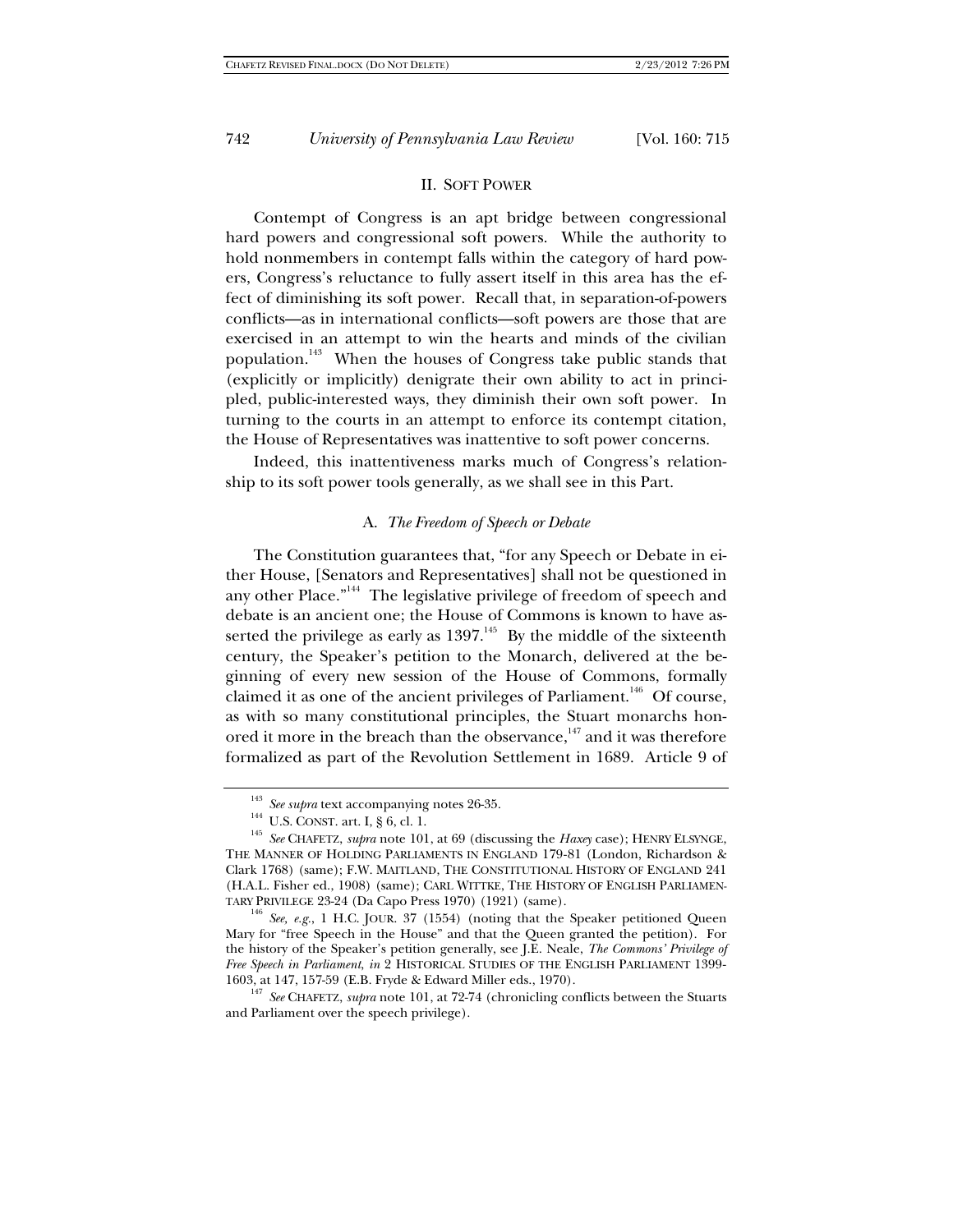the Bill of Rights expressly provides that "the Freedome of Speech and Debates or Proceedings in Parlyament ought not to be impeached or questioned in any Court or Place out of Parlyament."<sup>148</sup>

At the time of the American founding, four states explicitly protected legislative speech and debate in their state constitutions,  $149$  and two more had general provisions protecting legislative privilege, which seems to have included protecting legislative speech and debate.<sup>150</sup> Indeed, given the extent to which the American colonial and early state legislatures looked to Parliament for an understanding of their privileges and procedures,<sup>151</sup> it would be surprising if the privilege were not understood to exist by structural necessity in the other states as well. The Articles of Confederation,<sup>152</sup> as well as the Constitution,<sup>153</sup> contained a speech or debate clause.

Although there are, of course, debates about the outer limits of the speech or debate privilege, its core is clear enough: members of Congress cannot be held criminally or civilly liable for speech acts (speaking, debating, introducing legislation, voting, etc.) performed

<sup>&</sup>lt;sup>148</sup> An Act Declaring the Rights and Liberties of the Subject, and Settling the Succession of the Crown (Bill of Rights), 1689, 1 W. & M., c. 2, § 9. On this provision in the Bill of Rights, see generally S.A. de Smith, *Parliamentary Privilege and the Bill of Rights*, 21 MOD. L. REV. 465, 468-75 (1958); Geoffrey Lock, *The 1689 Bill of Rights*, 37 POL. STUD. 540, 552-54 (1989). 149 *See* MD. CONST. of 1776, Declaration of Rights, art. VIII, *reprinted in* 3 THE

FEDERAL AND STATE CONSTITUTIONS, COLONIAL CHARTERS, AND OTHER ORGANIC LAWS OF THE STATES, TERRITORIES, AND COLONIES NOW OR HERETOFORE FORMING THE UNITED STATES OF AMERICA 1686, 1687 (Francis Newton Thorpe ed., 1909) [hereinafter THORPE]; MASS. CONST. of 1780, pt. I, art. XXI, *reprinted in* 3 THORPE, *supra*, at 1888, 1892; N.H. CONST. of 1784, pt. I, art. XXX, *reprinted in* 4 THORPE, *supra*, at 2453, 2457; N.C. CONST. of 1776, Form of Government, art. XLV, *reprinted in* 5

THORPE, *supra*, at 2787, 2794.<br><sup>150</sup> *See* N.Y. CONST. of 1777, art. IX (providing that the state legislature would "enjoy the same privileges . . . as the assemblies of the colony of New York of right formerly did"), *reprinted in* 5 THORPE, *supra* note 149, at 2623, 2631; S.C. CONST. of 1778, art. XVI (providing that the state legislature "shall enjoy all other privileges which have at any time been claimed or exercised by the commons house of assembly"), *reprinted in* 6 THORPE, *supra* note 149, at 3248, 3252; S.C. CONST. of 1776, art. VII (same), *reprinted in* 6 THORPE, *supra* note 149, at 3241, 3244. In South Carolina, at least, those privileges clearly included freedom of speech and debate. *See* MARY PATTERSON CLARKE, PAR-LIAMENTARY PRIVILEGE IN THE AMERICAN COLONIES 94 (1943) (noting a claim of the speech or debate privilege in the South Carolina colonial legislature as early as 1701). 151 *See* JACK P. GREENE, NEGOTIATED AUTHORITIES: ESSAYS IN COLONIAL POLITICAL

AND CONSTITUTIONAL HISTORY 189-99 (1994) (discussing the extent to which New World legislatures borrowed Old World privileges).<br><sup>152</sup> ARTICLES OF CONFEDERATION of 1781, art. V, para. 5.<br><sup>153</sup> U.S. CONST. art I, § 6, cl. 1.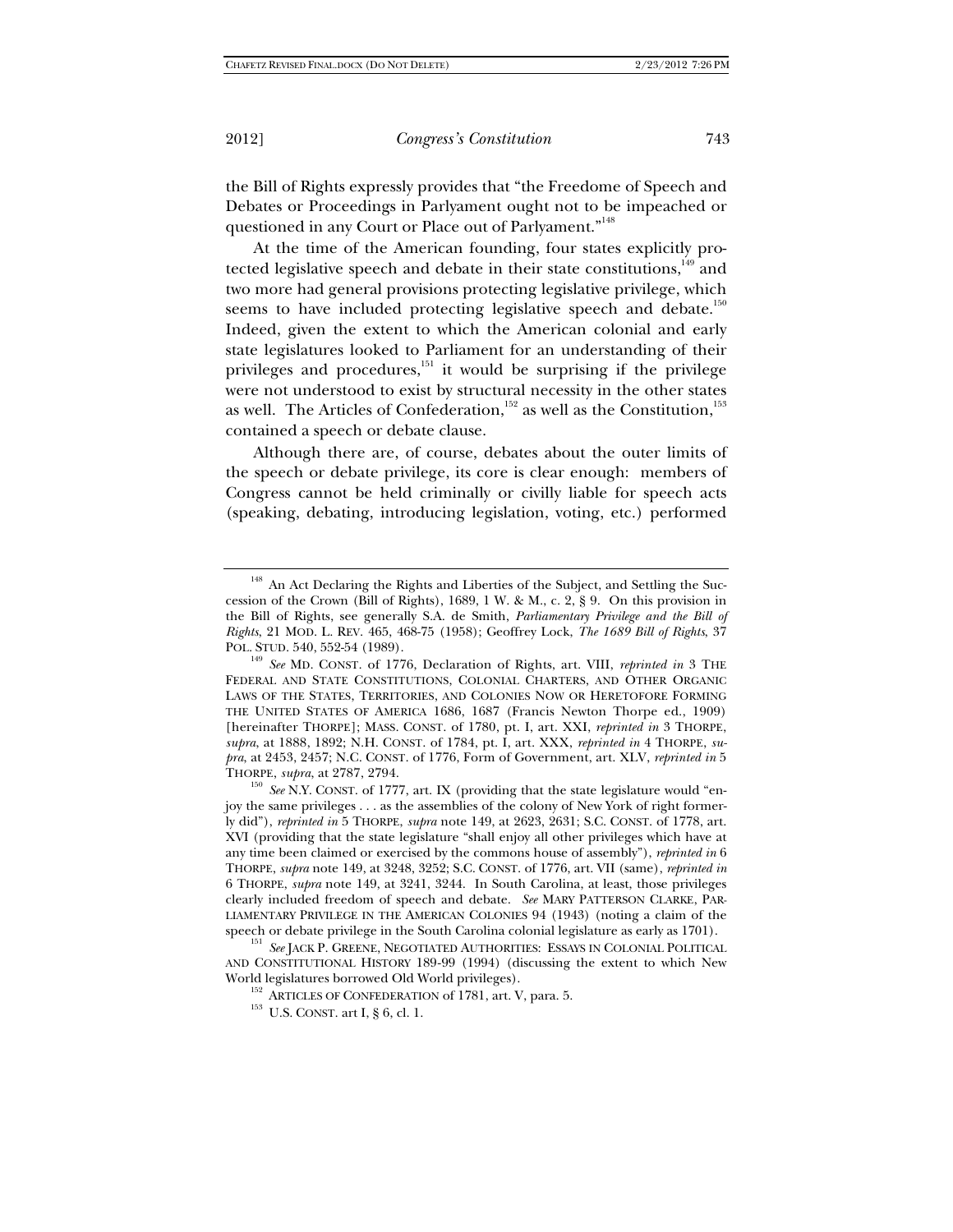in Congress.154 In a political system in which the legislature debates and discusses openly and publicly,<sup>155</sup> speech acts performed in Congress are directed not only toward other members of Congress, but toward the public as well. The Speech or Debate Clause thus protects members' ability to communicate with their constituents, as well as

Kilbourn v. Thompson, 103 U.S. 168, 204 (1880). <sup>155</sup> The House of Representatives has always met publicly, as a general rule, although it can go into secret session under certain specified conditions. *See* RULES OF THE HOUSE OF REPRESENTATIVES R. XVII, § 9, H.R. DOC. NO. 110-162, at 760-62 (2009). The Senate met secretly for its first five years. *See* 1 ANNALS OF CONG. 15 (Joseph Gales ed., 1834) (editor's note). This secrecy, however, was criticized on the grounds that it was inconsistent with popular sovereignty, and the Senate eventually bowed to public pressure and opened its proceedings to the public. *See* DAVID P. CURRIE, THE CONSTITUTION IN CONGRESS: THE FEDERALIST PERIOD, 1789–1801, at 10 (1997). As with the House, the Senate retains the ability to go into secret session under certain specified conditions. *See* STANDING RULES OF THE SENATE R. XXI, *in* COMM. ON RULES AND ADMIN., U.S. SENATE, SENATE MANUAL CONTAINING THE STANDING RULES, ORDERS, LAWS, AND RESOLUTIONS AFFECTING THE BUSINESS OF THE U.S. SENATE, S. DOC. NO. 110-1, at 1, 20 (2008). It should be noted that the ability to meet in secret is very seldom used. *See* Eric Lane et al., *Too Big a Canon in the President's Arsenal: Another Look at*  United States v. Nixon, 17 GEO. MASON L. REV. 737, 758 (2010) (noting that the House met secretly only six times between 1825 and 2008 and that the Senate met secretly only fifty-four times between 1925 and 2010).

 Moreover, the Constitution itself, through the Journals Clause, requires a certain level of openness. *See* U.S. CONST. art. I, § 5, cl. 3 ("Each House shall keep a Journal of its Proceedings, and from time to time publish the same . . . ."). As David Currie has noted, "[N]either chamber interpreted the journal provision to require a verbatim transcript of its proceedings." CURRIE, *supra*, at 10. However, newspapers carried extensive coverage of debates in the House from the beginning, and they covered Senate debates with the same level of detail once the Senate opened its galleries. Indeed, *The Annals of Congress*, published by Gales and Seaton between 1834 and 1836, is simply a compilation of such newspaper accounts for the Congresses meeting between 1789 and 1824. *See* Seth Barrett Tillman, The *Annals of Congress*, the Original Public Meaning of the Succession Clause, and the Problem of Constitutional Memory 8-10 (June 30, 2011) (unpublished manuscript), *available at* http://ssrn.com/abstract=1524008 (describing the *Annals*). It is thus clear that American political and constitutional norms have long required that legislative proceedings be open, except in sharply limited circumstances. This norm has, of course, only strengthened with the advent of televised congressional proceedings.

 $154$  As the Supreme Court put it in 1880,

It would be a narrow view of the constitutional provision to limit it to words spoken in debate. The reason of the rule is as forcible in its application to written reports presented in that body by its committees, to resolutions offered, which, though in writing, must be reproduced in speech, and to the act of voting, whether it is done vocally or by passing between the tellers. In short, to things generally done in a session of the House by one of its members in relation to the business before it.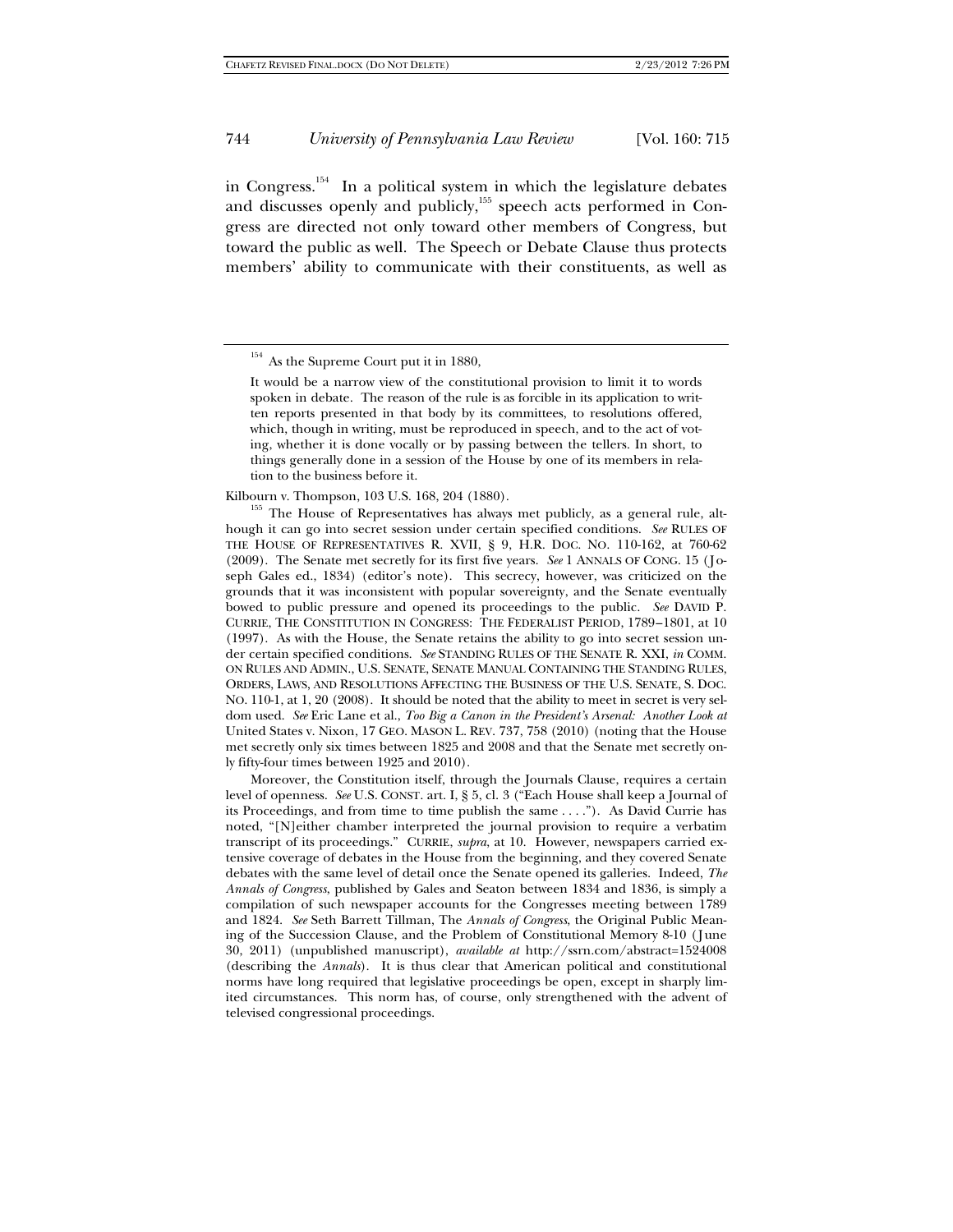with one another.<sup>156</sup> In doing so, it gives them a potent weapon in interbranch struggles.

Consider the *Pentagon Papers* case. No, the *other Pentagon Papers* case. For most of us, the name conjures *New York Times v. United States*,<sup>157</sup> in which the heroic Court stood up for freedom of the press against a secrecy-obsessed executive branch.<sup>158</sup> And it is certainly not my intention here to denigrate *New York Times v. United States*, which I agree is an important defense of a free press. But what often gets lost in the discussion is that, before the Supreme Court ruled, far more of the Pentagon Papers<sup>159</sup> than the newspapers would ever publish<sup>160</sup> had already irretrievably entered the public record.

(Law and Courts Section of the Am. Political Sci. Ass'n), Spring 1993, at 2-4)).<br><sup>159</sup> The Pentagon Papers is the popular name for the top secret Pentagon study prepared between 1967 and 1969 and officially titled "History of U.S. Decision Making Process on Vietnam Policy." The complete study was over seven thousand pages long and was bound in forty-seven volumes. Only parts of it were leaked. *See* DAVID RUDENSTINE, THE DAY THE PRESSES STOPPED: A HISTORY OF THE PENTAGON PAPERS CASE 2, 27 (1996). <sup>160</sup> Three editions of the Pentagon Papers were eventually published in book form.

 $^{156}\,$  This, indeed, was the theme of a petition that Thomas Jefferson wrote to the Virginia House of Delegates in 1797 on the subject of the speech or debate privilege. *See* Thomas Jefferson, Petition to Virginia House of Delegates (asserting that the privilege exists to ensure that representatives "in the discharge of their functions, should be free from the cognizance or coercion of the coordinate branches, Judiciary and Executive; and that their communications with their constituents should of right, as of duty also, be free, full, and unawed by any"), *in* 8 THE WORKS OF THOMAS JEFFERSON IN TWELVE VOL-UMES 322, 322 (Paul Leicester Ford ed., 1904). *See generally* CHAFETZ, *supra* note 101, at 88-89 (discussing Jefferson's comments); *id.* at 90-93 (discussing the importance of con-

stituent communication in understanding the scope of the Speech or Debate Clause). 157 N.Y. Times Co. v. United States (*Pentagon Papers*), 403 U.S. 713 (1971)

<sup>(</sup>per curiam). 158 Lionization of *New York Times v. United States* is widespread. *See, e.g.*, CHRISTO-PHER L. EISGRUBER, CONSTITUTIONAL SELF-GOVERNMENT 73 (2001) (listing it as one of the Court's four "greatest moments" in the second half of the twentieth century); William R. Glendon, *The Pentagon Papers—Victory for a Free Press*, 19 CARDOZO L. REV. 1295, 1306 (1998) (arguing that the importance of the case "cannot be overstated"); Gordon Silverstein & John Hanley, *The Supreme Court and Public Opinion in Times of War and Crisis*, 61 HASTINGS L.J. 1453, 1479 (2010) ("Most casual readers think of the *Pentagon Papers* case as a great victory for the freedom of the press. And it was. But it was at least equally significant as a statement on the separation of powers and executive power in wartime." (footnotes omitted)); *see also* J.M. Balkin & Sanford Levinson, Commentary, *The Canons of Constitutional Law*, 111 HARV. L. REV. 963, 974 n.43 (1998) (listing *New York Times v. United States* as one of only eighteen "truly canonical" American constitutional law cases (citing Jerry Goldman, *Is There a Canon of Constitutional Law?*, AM. POL. SCI. ASS'N NEWSL.

The first, published by Bantam, consisted of the *New York Times*'s edition of the Papers, as well as various supplementary material by the *Times*. NEIL SHEEHAN ET AL., THE PENTAGON PAPERS AS PUBLISHED BY THE NEW YORK TIMES (1971). It is the shortest of the three. The other two—the Gravel edition, THE PENTAGON PAPERS: THE SENATOR GRAVEL EDITION (1972) (in five volumes) [hereinafter GRAVEL EDITION], and the gov-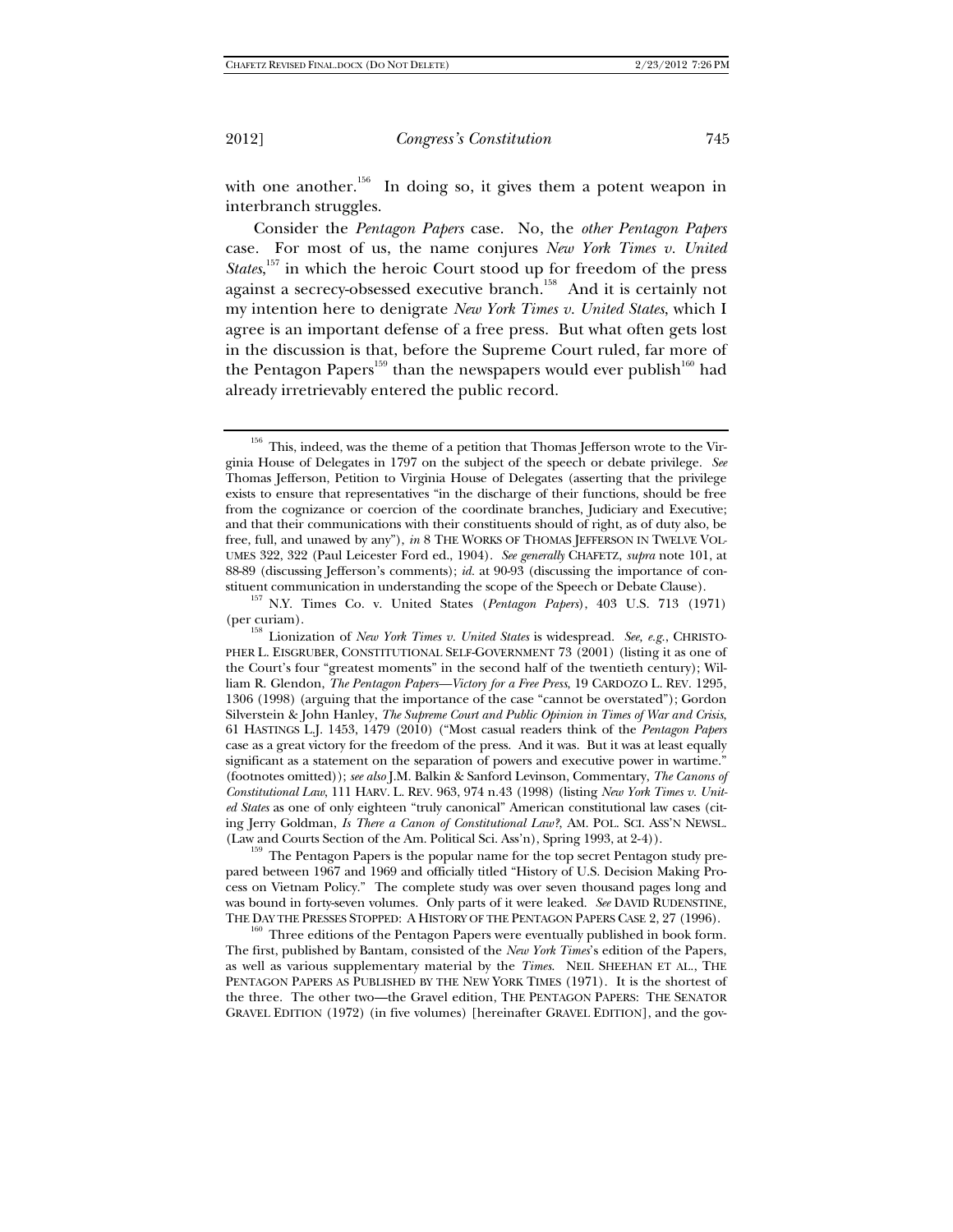The *New York Times* published its first three articles on the Pentagon Papers on June 13, 14, and 15,  $1971$ <sup>161</sup> On June 15, the United States District Court for the Southern District of New York granted a temporary restraining order barring further publication while the court adjudicated the government's motion for an injunction.<sup>162</sup> On June 18, the *Washington Post* ran its first story on the Papers,<sup>163</sup> and on June 19, a district court issued a temporary restraining order against the *Post*. 164 The same day, the Southern District of New York ruled for the *Times*, denying the government's motion for a preliminary injunc- $\mu$ <sub>165</sub> the Second Circuit immediately stayed the decision, thus keeping the temporary restraining order in effect, and on June 23, it remanded for further proceedings in the district court with the temporary restraining order still in place.<sup>166</sup> Also on June 23, the D.C. Circuit denied the government's motion for an injunction, but stayed its order until June  $25.^{167}$  On June 25, the Supreme Court granted certiorari in both cases, consolidated them, and set oral arguments for the next day;<sup>168</sup> on June 30, the Court handed down its celebrated decision.169 Only then did the *Times* and *Post* resume publication.170

*Involvement*, N.Y. TIMES, June 13, 1971, at A1; Neil Sheehan, *Vietnam Archive: A Consensus to Bomb Developed Before '64 Election, Study Says*, N.Y. TIMES, June 14, 1971, at A1; Neil Sheehan, *Vietnam Archive: Study Tells How Johnson Secretly Opened Way to Ground Combat*,

N.Y. TIMES, June 15, 1971, at A1.<br><sup>162</sup> United States v. N.Y. Times Co., 328 F. Supp. 324, 325 (S.D.N.Y. 1971).<br><sup>163</sup> *See* Chalmers M. Roberts, *Documents Reveal U.S. Effort in '54 to Delay Viet Election*,<br>WASH. POST, Jun

<sup>164</sup> See United States v. Wash. Post Co., 446 F.2d 1322, 1323 (D.C. Cir. 1971) (per

curiam). 165 *N.Y. Times*, 328 F. Supp. at 331. 166 United States v. N.Y. Times Co., 444 F.2d 544, 544 (2d Cir. 1971) (en banc)

(per curiam).<br><sup>167</sup> United States v. Wash. Post Co., 446 F.2d 1327, 1329 (D.C. Cir. 1971) (en banc)<br>(per curiam).

 $^{168}$  United States v. Wash. Post Co., 403 U.S. 943 (1971); N.Y. Times Co. v. United States, 403 U.S. 942 (1971). 169 N.Y. Times Co. v. United States (*Pentagon Papers*), 403 U.S. 713 (1971) (per

curiam). 170 *See* Sanford J. Ungar & George Lardner, Jr., *War File Articles Resumed*, WASH. POST, July 1, 1971, at A1 ("Newspapers throughout the nation, expressing satisfaction

ernment's own edition, U.S. DEP'T OF DEFENSE, UNITED STATES-VIETNAM RELATIONS, 1945–1967 (1971) (in twelve volumes)—are both significantly longer. Each of these contains material that the others lack, but even combined they do not comprise the entirety of the Pentagon Papers. In 2011, the government finally released the entirety of the Papers. *See* Michael Cooper & Sam Roberts, *After 40 Years, the Complete Pentagon Papers*, N.Y. TIMES, June 8, 2011, at A12.<br><sup>161</sup> Neil Sheehan, *Vietnam Archive: Pentagon Study Traces 3 Decades of Growing U.S.*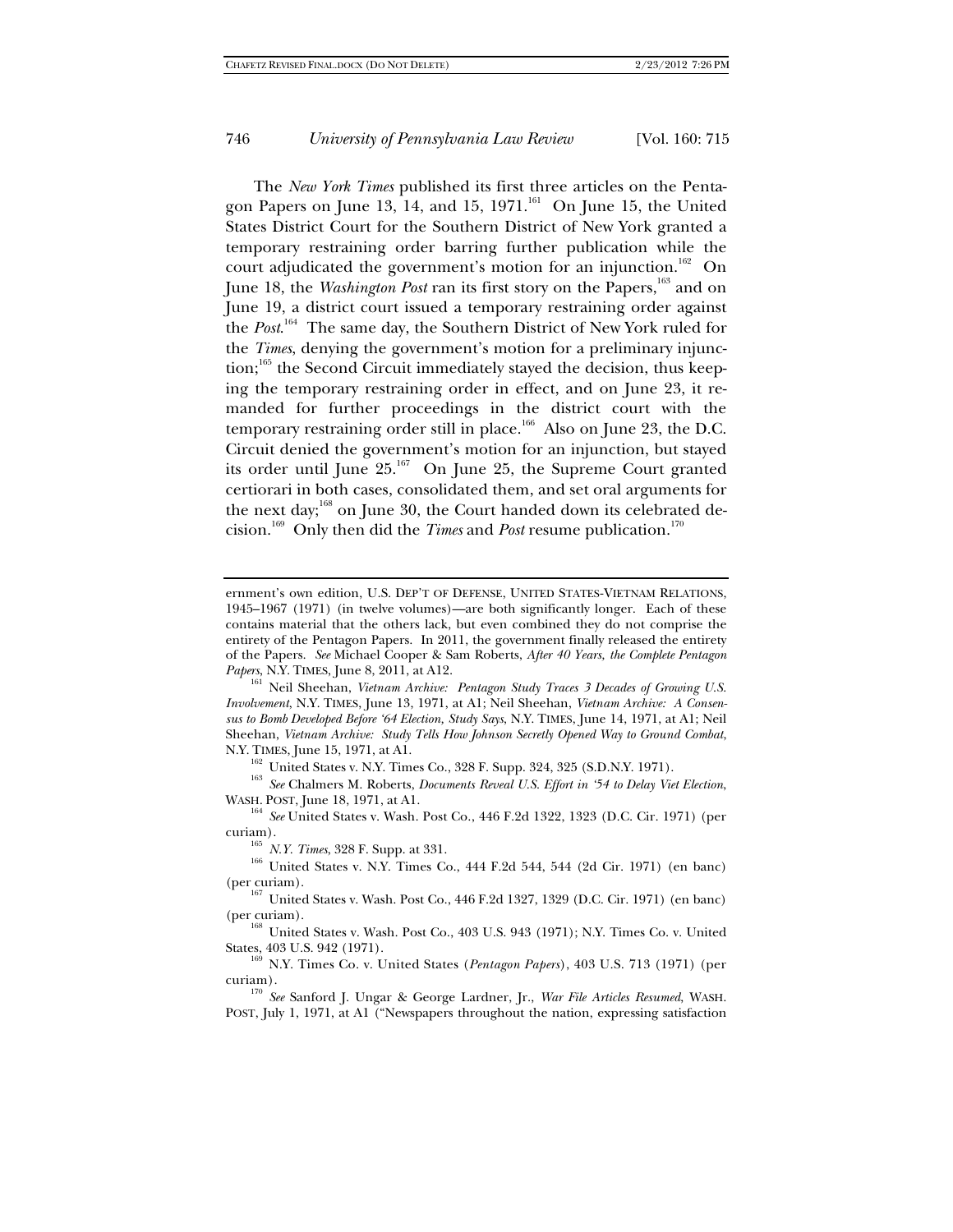The night before, however, Mike Gravel, a first-term senator from Alaska, had placed 4100 pages of the Pentagon Papers into the public record. Daniel Ellsberg, the same RAND Corporation analyst who had leaked the Papers to the press, had given them to Gravel as well. $^{171}$ After an attempt to read them on the floor of the Senate failed due to lack of a quorum,<sup>172</sup> Gravel convened a 9:45 p.m. meeting of the Buildings and Grounds Subcommittee of the Senate's Environment and Public Works Committee.<sup>173</sup> Gravel, the subcommittee chair, was the only Senator in attendance; an anti-war House member was rounded up to serve as the "witness" whose "testimony" would provide the impetus for Gravel's reading the Papers into the record.<sup>174</sup> Gravel read aloud from the Papers until approximately 1:00 a.m. the next morning, at which point he broke down in tears.175 He then entered the remaining pages into the subcommittee record.<sup>176</sup> By the time he returned to his office, his staff was already photocopying the "subcommittee record" and handing it out to reporters.<sup>177</sup> By the time the Court ruled, roughly twelve hours later,  $178$  the Papers could not have been removed from the public sphere.

Even after the Court's ruling, Gravel came to the conclusion that some combination of the threat of criminal prosecution<sup>179</sup> and news-

junction would constitute an impermissible prior restraint. 403 U.S. at 714. But three Justices dissented, *id.* at 748 (Burger, C.J., dissenting); *id.* at 752 (Harlan, J., joined by Burger, C.J., and Blackmun, J., dissenting), and two Justices in the majority explicitly held open the possibility of post-publication criminal sanction, *id.* at 730 (Stewart, J., concurring); *id.* at 733, 740 (White, J., concurring). It was thus perfectly plausible that the newspapers, their reporters, and their editors might still be criminally prosecuted for publishing the Papers, and, indeed, the Justice Department briefly pursued such prosecutions before ultimately abandoning them. *See* RUDENSTINE, *supra* note 159, at 339-43 (describing the unsuccessful prosecutions of Daniel Ellsburg and Anthony Russo and considering why no further criminal charges were brought in connection with the Papers).

over the Supreme Court decision, rushed into print last night with articles based on the once-secret Pentagon papers on Vietnam.").

<sup>&</sup>lt;sup>171</sup> Daniel Ellsberg, *Foreword* to MIKE GRAVEL & JOE LAURIA, A POLITICAL ODYSSEY:<br>THE RISE OF AMERICAN MILITARISM AND ONE MAN'S FIGHT TO STOP IT 9, 9-10 (2008).

<sup>&</sup>lt;sup>172</sup> GRAVEL & LAURIA, *supra* note 171, at 27-29.<br><sup>173</sup> *Id.* at 30.<br><sup>174</sup> *Id.*<br>*II Id.* at 35-36.<br><sup>176</sup> *Id.* at 38.<br><sup>176</sup> *Id.* at 38.<br><sup>176</sup> *Id.* at 38.<br><sup>177</sup> *Id.* 278 *See* N.Y. Times Co. v. United States (*Penta* curiam); *see also* RUDENSTINE, *supra* note 159, at 302 (noting that the Court announced its judgment at 2:30 PM on June 30).<br><sup>179</sup> The Supreme Court majority held simply that the government's requested in-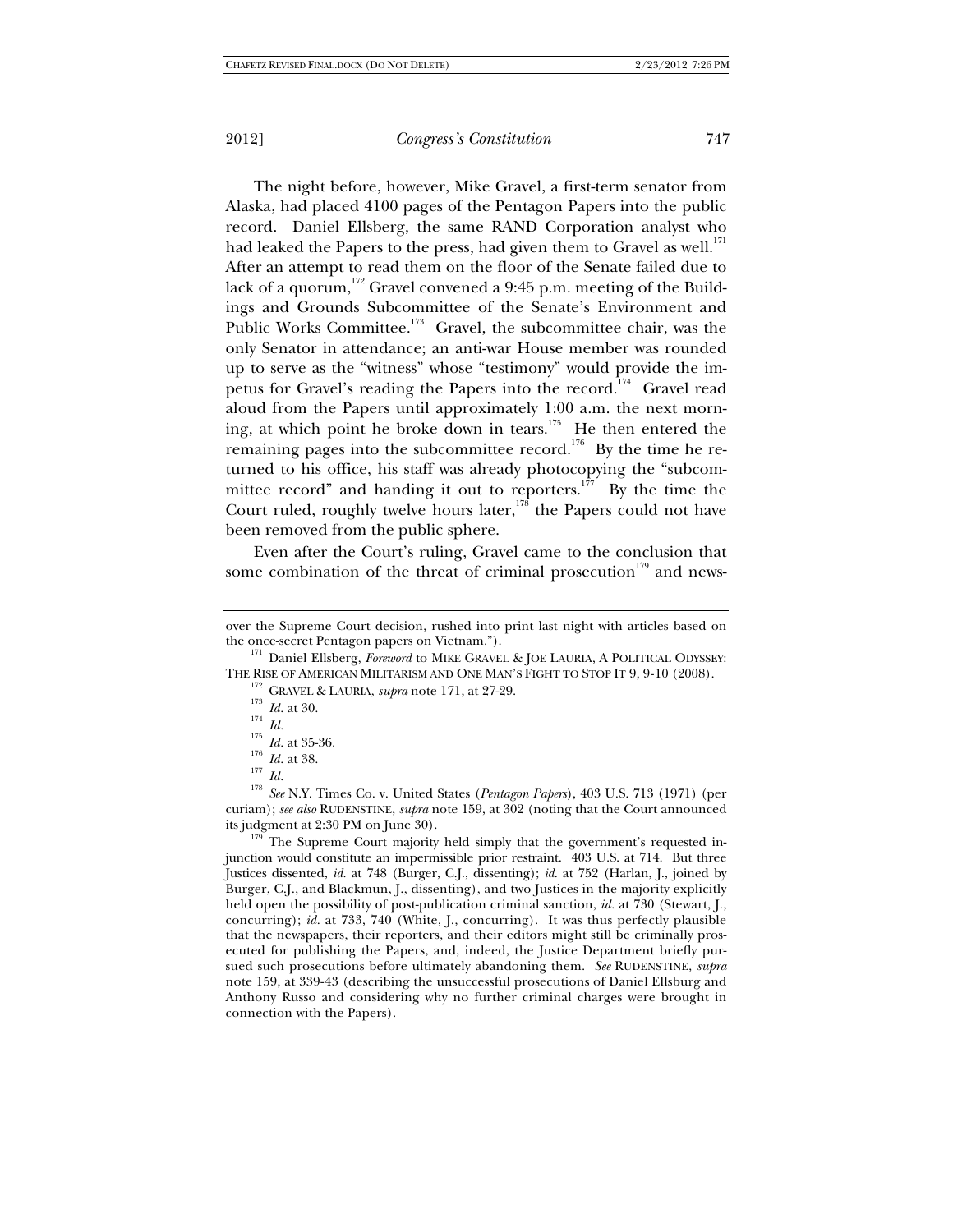room cowardice led the newspapers to publish too little of the Papers.<sup>180</sup> He accordingly arranged to have the entire "4,100-page subcommittee record" published by Beacon Press.<sup>181</sup> Subsequently, in the course of the grand jury investigation into the leaking of the Papers, Gravel's aide, Leonard Rodberg, was subpoenaed, as was the director of the MIT Press, where Gravel had tried to publish his edition of the Papers.<sup>182</sup> Gravel intervened with a motion to quash the subpoenas on Speech or Debate Clause grounds.<sup>183</sup> The case eventually reached the Supreme Court, which found it "incontrovertible" that Gravel himself would be privileged against "questioning elsewhere than in the Senate, with respect to the events occurring at the subcommittee hearing at which the Pentagon Papers were introduced into the public record."184 And given that Gravel was privileged, Rodberg must have been, too, because

it is literally impossible, in view of the complexities of the modern legislative process, with Congress almost constantly in session and matters of legislative concern constantly proliferating, for Members of Congress to perform their legislative tasks without the help of aides and assistants; . . . the day-to-day work of such aides is so critical to the Members' performance that they must be treated as the latter's alter egos; and . . . if they are not so recognized, the central role of the Speech or Debate Clause—to prevent intimidation of legislators by the Executive and accountability before a possibly hostile judiciary—will inevitably be diminished and frustrated.<sup>185</sup>

The Court went on to hold, however, that Gravel's agreement to publish the Papers was not privileged, on the grounds that "private publication by Senator Gravel through the cooperation of Beacon Press was in no way essential to the deliberations of the Senate; nor does questioning as to private publication threaten the integrity or independence of the Senate by impermissibly exposing its deliberations to executive influence."<sup>186</sup> *Gravel*'s second holding seems difficult to defend: not only does it suggest that communication with constituents—with "We the People"—is not an essential part of legislative activity, but it also draws an arbitrary line between placing something in the public record and

<sup>180</sup> *See* GRAVEL & LAURIA, *supra* note 171, at 49-50 (suggesting that the newspapers stopped publishing portions of the Papers in response to legal pressure). 181 *Id.* at 50-51; *see also* 5 GRAVEL EDITION, *supra* note 160, at 314-15 (describing

the text of the Gravel edition).<br>
<sup>182</sup> RUDENSTINE, *supra* note 159, at 340-41.<br>
<sup>183</sup> *See* Gravel v. United States, 408 U.S. 606, 608-09 (1972).<br>
<sup>184</sup> *Id.* at 615.<br>
<sup>185</sup> *Id.* at 616-17 (citation omitted).<br>
<sup>186</sup> *I*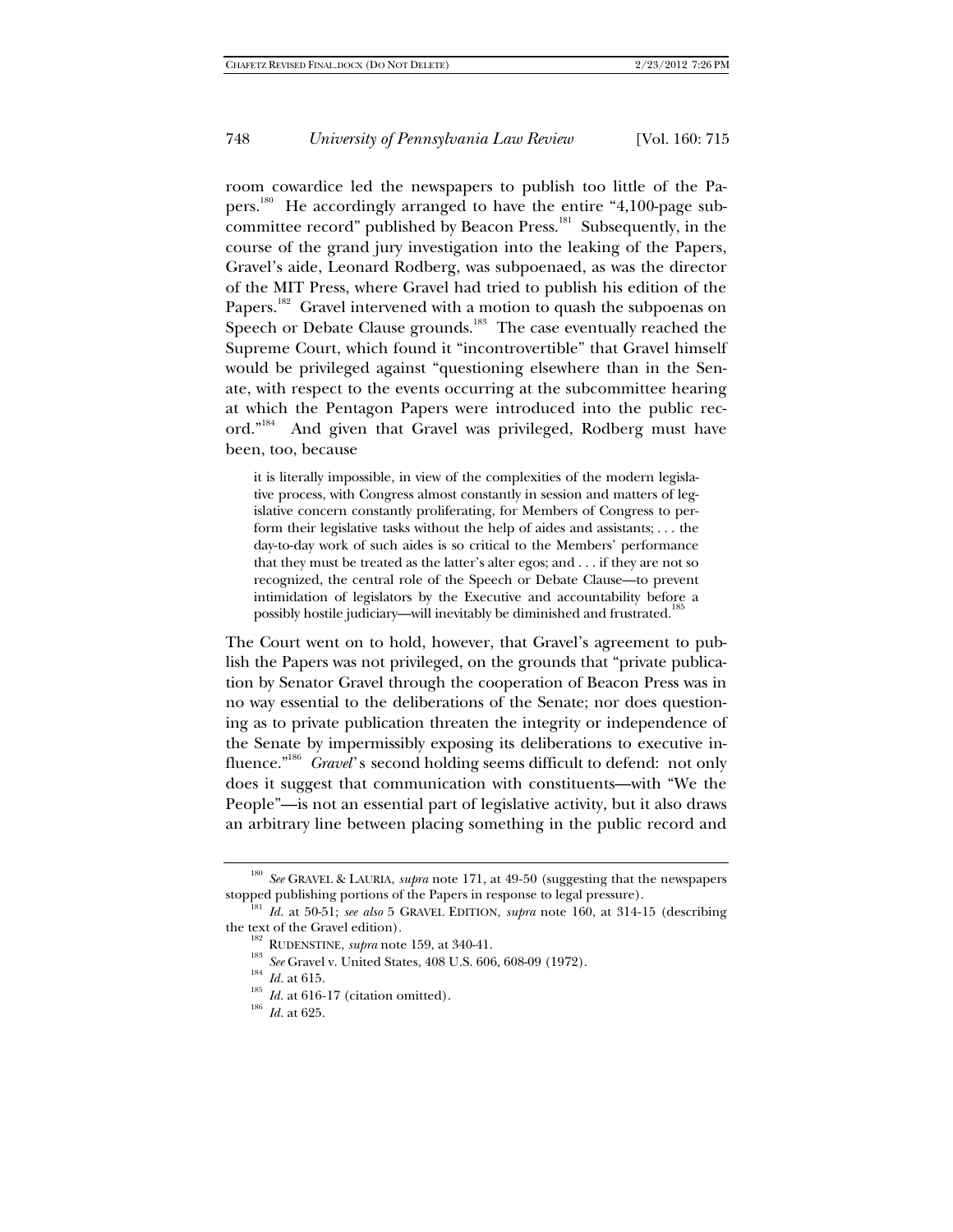arranging for easier public access to it through private publication.<sup>187</sup> The arbitrariness of the Court's line also points to its unworkability. So long as putting matters into the public sphere in the context of floor debates or committee hearings is protected—and the Court properly ruled that it is—then that material can be picked up, reported upon, and read by the public.

And it's a good thing, too. Today, we rightly consider the release of the Pentagon Papers to be an important milestone in the checking of an imperial presidency at war.<sup>188</sup> While some amount of secret keeping is undoubtedly necessary for effective governmental operations, it is well understood that the executive branch has a tendency to keep too many secrets and to withhold information that merely embarrasses it or undermines its public standing.<sup>189</sup> Moreover, to the extent that the executive branch prefers secrecy to disclosure, it has a special incentive to maintain "deep secrets"—that is, secrets whose existence, and not just content, is unknown to outsiders.<sup>190</sup> After all, no one can make pesky demands to know the contents of a secret if the

and trust on which those phenomena relied."). <sup>189</sup> *See, e.g.*, ACLU v. Dep't of Def., 389 F. Supp. 2d 547, 561 (S.D.N.Y. 2005) (noting the "unfortunate tendency of government officials to over-classify information"); Steven Aftergood, *Reducing Government Secrecy: Finding What Works*, 27 YALE L. & POL'Y REV. 399, 401-07 (2009) (summarizing the literature on overclassification); Harold Edgar & Benno C. Schmidt, Jr., *The Espionage Statutes and Publication of Defense Information*, 73 COLUM. L. REV. 929, 1085 (1973) (noting that "substantial overclassification is inevi-

<sup>187</sup> For criticism of *Gravel*'s second holding, see CHAFETZ, *supra* note 101, at 99- 100; Sam J. Ervin, Jr., *The* Gravel *and* Brewster *Cases: An Assault on Congressional Inde-*

<sup>&</sup>lt;sup>188</sup> See INSIDE THE PENTAGON PAPERS 183 (John Prados & Margaret Pratt Porter eds., 2004) ("[T]he Pentagon Papers revelation 'lent credibility to and finally crystalized the growing consensus that the Vietnam War was wrong and legitimized the radical critique of the war.' The leak also began a period of militancy on the part of the press."); Heidi Kitrosser, *What If Daniel Ellsberg Hadn't Bothered?*, 45 IND. L. REV. 89, 93 (2011) ("[T]he leak . . . is invoked in judicial opinions and in public debates alike for the proposition that it is dangerous to defer heavily to executive branch judgments, including executive claims that certain information is too dangerous to release. It is highly plausible that this social learning effect imposes practical constraints on the executive's ability to take legal action against classified information leaks and publications."); *id.* at 100 ("The Papers thus helped to disrupt the momentum of the national security state and the imperial presidency. It forced a crisis in the culture of deference

table given the variety of inducements to official secrecy").<br><sup>190</sup> *See* David E. Pozen, *Deep Secrecy*, 62 STAN. L. REV. 257, 260 (2010) (explaining that secrets are deep when "we do not know [that] we do not know" some relevant fact); *see also id*. at 274 (offering a more formal definition of a "deep" secret as one where "a small group of similarly situated officials conceals its existence from the public and from other officials, such that the outsiders' ignorance precludes them from learning about, checking, or influencing the keepers' use of the information").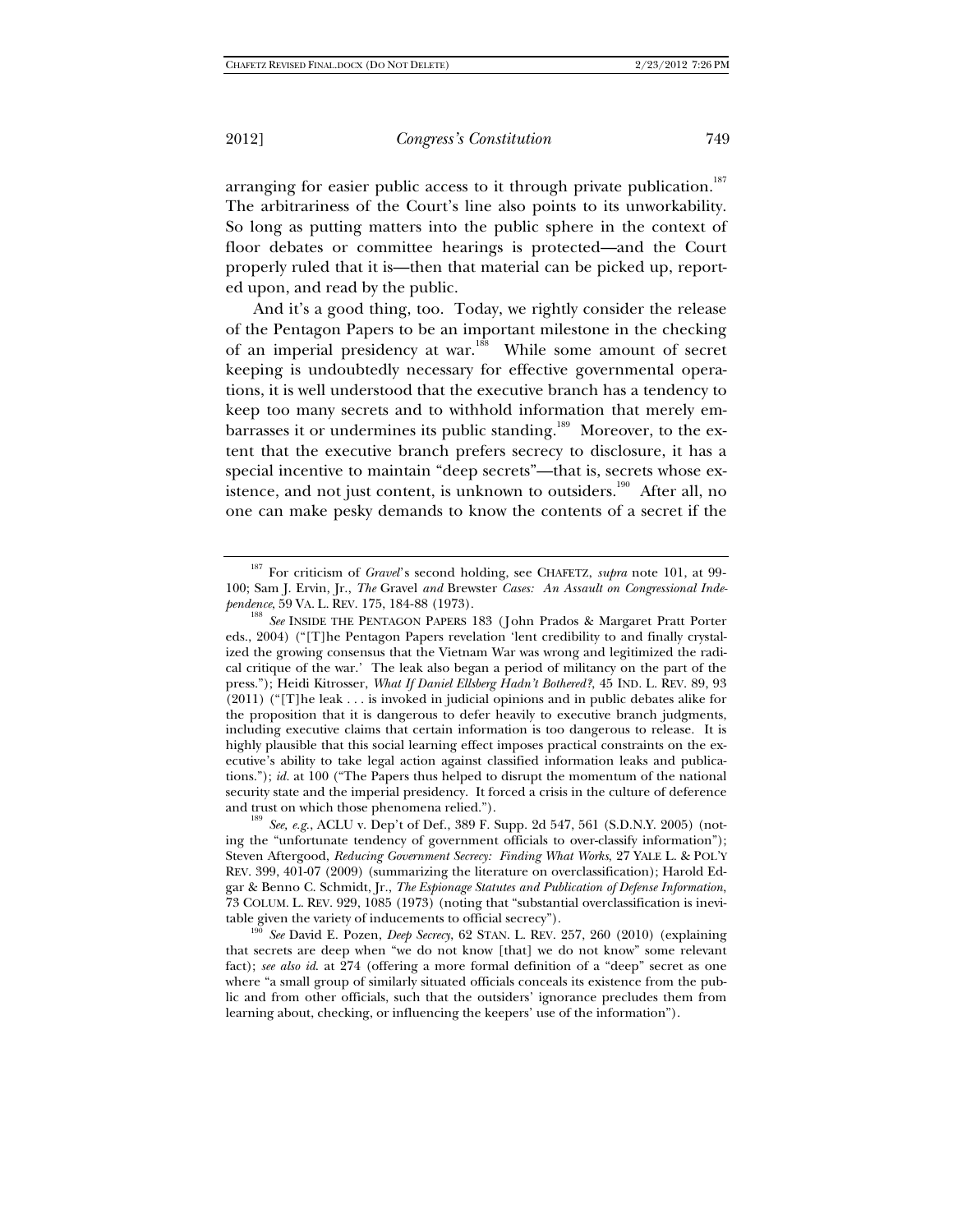very existence of the secret is unknown. And yet, as David Pozen has convincingly demonstrated, the deeper a secret is, the more troubling it is on utilitarian, democratic, and constitutional grounds.<sup>191</sup>

Members of Congress, using their Speech or Debate Clause immunity, can go a long way toward mitigating the most damaging types of executive branch secrecy. To the extent that deep secrecy is unjustified (for example, the existence of a program of warrantless wiretapping $192)$ , members of Congress can reveal the existence of the secrets. To the extent that shallow secrecy is justified (for example, the names of covert operatives), members of Congress can act as democratically accountable checks on the executive, reassuring the public that the executive's assertion of the need for secrecy really is valid.<sup>193</sup> But this is only the case if members of Congress are willing, as Senator Gravel was, to make their own judgments about the need for secrecy, giving a respectful hearing but not absolute deference to the executive branch.

Consider another, more recent, example: the 2011 reauthorization of portions of the PATRIOT Act.<sup>194</sup> During floor debate, Senators Ron Wyden and Mark Udall argued that the Obama Administration had adopted an implausible and disturbing secret legal interpretation of portions of the PATRIOT Act.<sup>195</sup> Senator Wyden insisted that "[w]hen the American people find out how their government has secretly interpreted the PATRIOT Act, they are going to be stunned and they are going to be angry."196 In making these claims, the Senators took what had been a deep secret and made it shallow: the public is now aware of the existence, but not the content, of this secret legal in-

<sup>191</sup> *See id*. at 275-323. 192 *See* Heidi Kitrosser, *It Came from Beneath the Twilight Zone: Wiretapping and Article II Imperialism*, 88 TEX. L. REV. 1401, 1406-07 (2010) (describing the Terrorist Surveillance Program, whose existence was kept secret from 2001 to 2005).

<sup>&</sup>lt;sup>193</sup> *See* Pozen, *supra* note 190, at 330 (arguing that "[m]embers of Congress . . . are ideally positioned to serve as the people's proxy in vetting and checking otherwise

deep presidential secrets").<br>
<sup>194</sup> Patriot Sunsets Extension Act of 2011, Pub. L. No. 112-14, 125 Stat. 216 (to be codified at 50 U.S.C. §§ 1805, 1861, 1862).

<sup>&</sup>lt;sup>195</sup> See Charlie Savage, *Senators Say Patriot Act Is Being Misinterpreted*, N.Y. TIMES, May 27, 2011, at A17 ("During the debate, Senator Ron Wyden . . . said that the executive branch had come up with a secret legal theory about what it could collect under a provision of the Patriot Act that did not seem to dovetail with a plain reading of the text. . . . Senator Mark Udall, Democrat of Colorado, backed Mr. Wyden's account."). 196 157 CONG. REC. S3386 (daily ed. May 26, 2011) (statement of Sen. Ron Wy-

den); *see also id*. at S3389 (statement of Sen. Mark Udall) ("Americans would be alarmed if they knew how this law is being carried out.").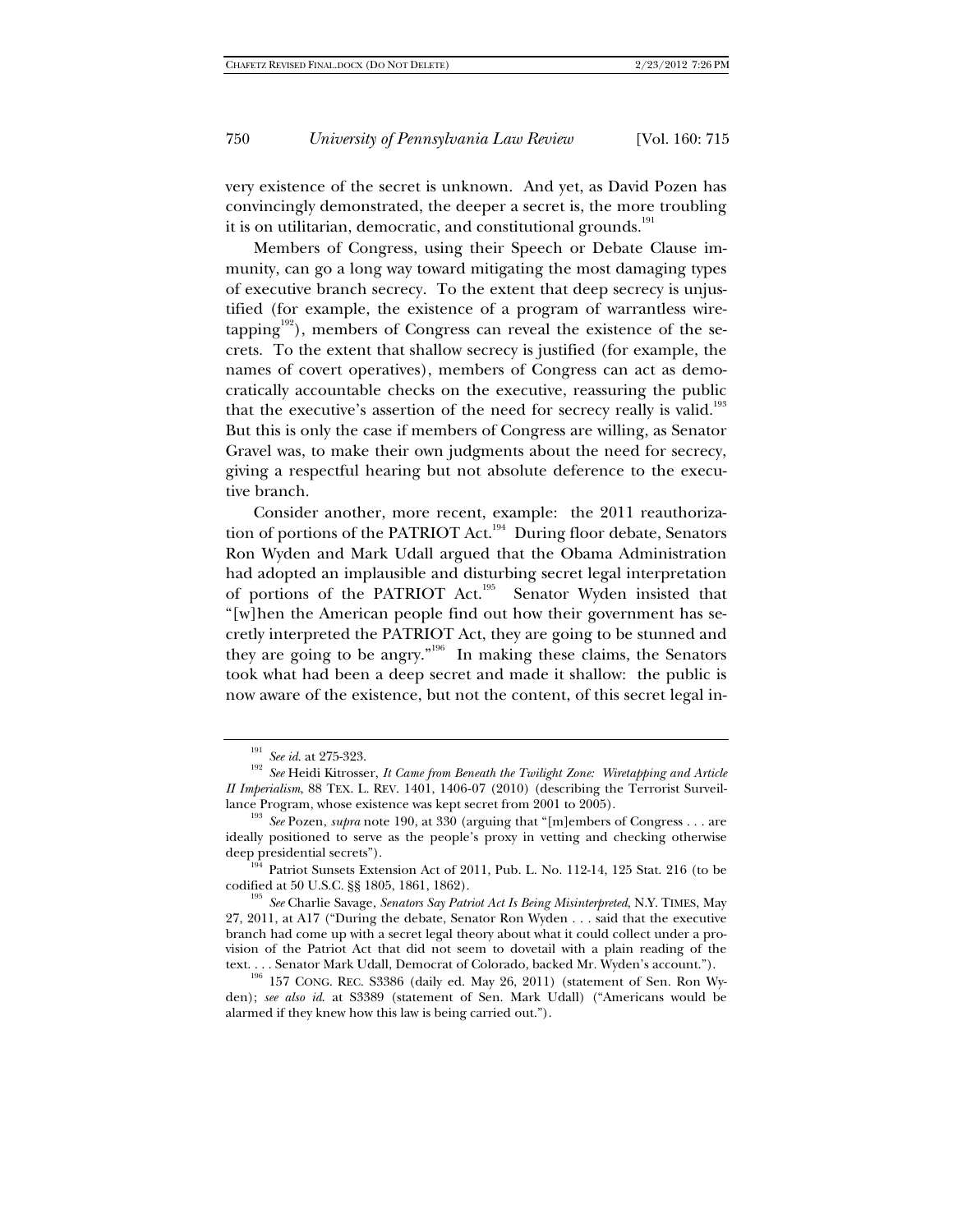terpretation. Perhaps the Senators did not go far enough—we should be deeply skeptical of secret laws, as opposed to secret facts.<sup>197</sup> Perhaps they should have disclosed the content of the interpretation. But at least now the public is able to debate whether the interpretation should be released—and it is able to do so because these Senators made use of their privilege of free congressional speech.

Of course, Speech or Debate Clause immunity can be abused. Members of Congress can release information that truly ought to be kept secret. And the executive, fearing release by Congress, may choose to withhold such sensitive information from Congress. But these concerns are frequently overblown. First, although one often hears "the standard executive claim that Congress leaks like a sieve,"<sup>198</sup> one seldom sees any evidence for that claim.<sup>199</sup> The executive branch, of course, has a strong incentive to make that claim, as it would prefer to withhold as much information from Congress as possible. We should be wary, then, of taking such executive branch claims at face value. Indeed, consider again the Pentagon Papers, which the government claimed were so damaging that it sought a court order enjoining their publication. Recall that Senator Gravel did not release the Papers in their entirety—rather, he released approximately 4100 out of a total of 7800 pages.<sup>200</sup> Moreover, before he released those pages into the public record, he excised those names that he judged should continue to receive shallow secrecy.<sup>201</sup> And despite the Nixon Administration's hyperventilation over the Papers' release, their release did not harm American national interests (as distinct from the interests of the Nixon Administration). Indeed, Erwin Griswold, Nixon's Solicitor General who argued the *Pentagon Papers* case for the

<sup>197</sup> *See generally* Trevor W. Morrison, *Constitutional Alarmism*, 124 HARV. L. REV. 1688, 1724-30 (2011) (reviewing ACKERMAN, *supra* note 2) (arguing that the work of the Office of Legal Counsel should be disclosed); Sudha Setty, *No More Secret Laws: How Transparency of Executive Branch Legal Policy Doesn't Let the Terrorists Win*, 57 U. KAN.

L. REV. 579, 601-29 (2009) (same). 198 Eric A. Posner & Adrian Vermeule, *The Credible Executive*, 74 U. CHI. L. REV.

<sup>865, 885 (2007). 199</sup> *See* Pozen, *supra* note 190, at 331 ("[T]o my knowledge no one inside or outside the [second Bush] administration ever marshaled any evidence, even anecdotal evidence, to justify" the claim that Congress is especially leak prone); *see also* Kathleen Clark, *Congress's Right to Counsel in Intelligence Oversight*, 2011 U. ILL. L. REV. 915, 936-51 (describing the institutional features that allow Congress to keep secrets). 200 5 GRAVEL EDITION, *supra* note 160, at 314. 201 *See* GRAVEL & LAURIA, *supra* note 171, at 34-35 (recounting how Senator Gravel

and his staff spent five nearly sleepless days making context-based decisions about which names to remove).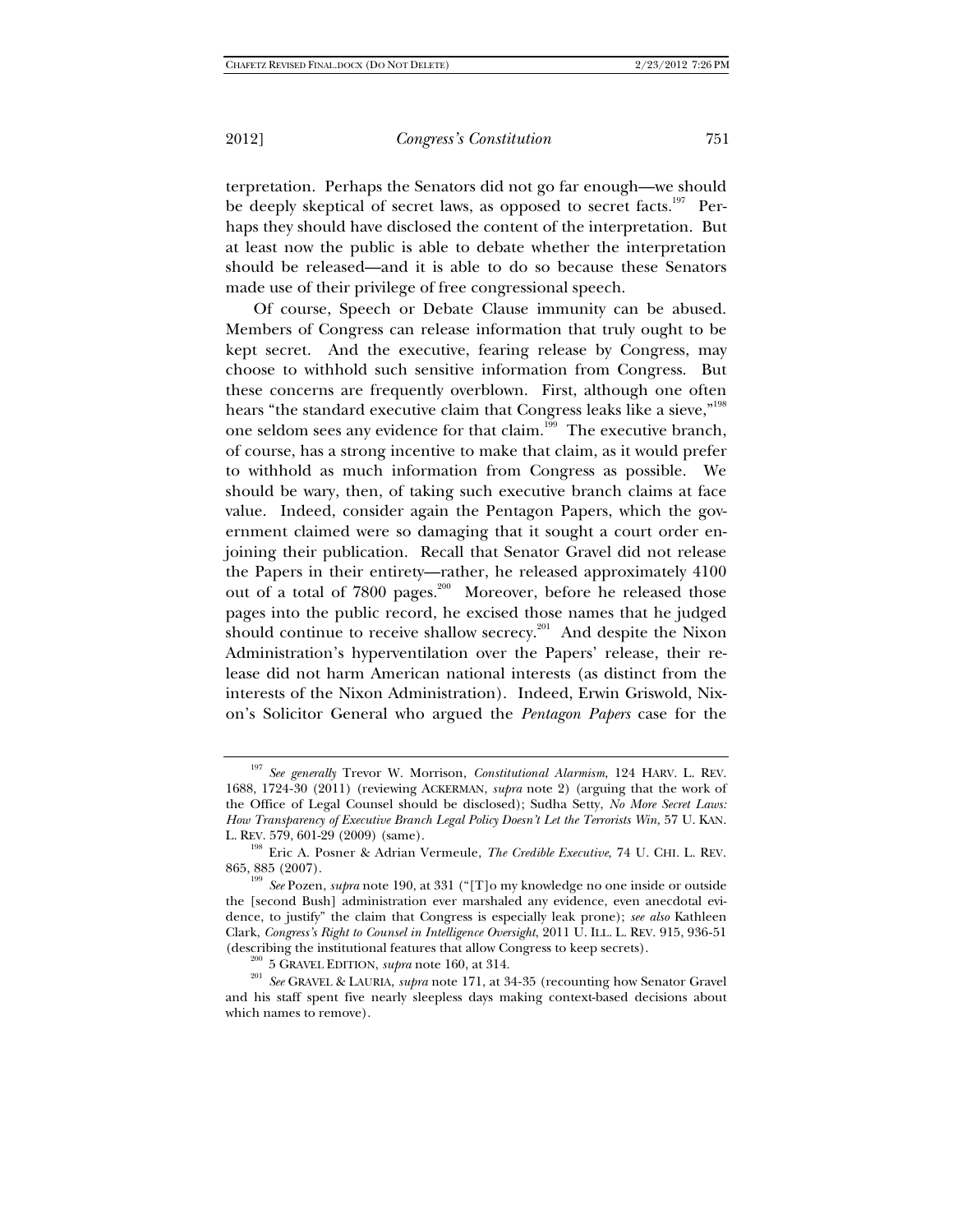government, repeatedly said as much, $202$  and the preeminent historian of the Papers concurs.<sup>203</sup> There is simply no reason to think that Congress cannot be every bit as careful with information as the executive branch.

Indeed, Congress's record might well be better than that of the executive branch. Consider that the 2010–2011 disclosures to WikiLeaks—which have been called "the most radical form of unauthorized disclosure since the leak of the Pentagon Papers<sup>"204</sup>—seem to have come from executive branch sources.<sup>205</sup> And for sheer spitefulness, it is hard to imagine a congressional leak as bad as the outing of Valerie Plame as a covert CIA agent by Vice President Cheney's Chief of Staff, I. Lewis "Scooter" Libby.206 From the point of view of the public, there simply does not seem to be a lot of evidence that the Speech or Debate Clause privilege results in a large number of harmful disclosures. Congress can be trusted—at least as much as the executive branch can—to keep those secrets that need to be kept. And, as the Pentagon Papers show, Congress can also be trusted, at least sometimes, to bring to light secrets that the executive would rather keep, but that the nation would rather know.

But what about from the point of view of the executive branch? After all, what will Congress have to release if the executive branch refuses to give it any information? Again, concerns about access to in-

<sup>&</sup>lt;sup>202</sup> See ERWIN N. GRISWOLD, OULD FIELDS, NEW CORNE: THE PERSONAL MEMOIRS OF A TWENTIETH CENTURY LAWYER 310 (1992) ("As far as I know, . . . none of the material which was 'objectionable' from my point of view was ever published by anyone, including the newspapers, until several years later."); Erwin N. Griswold, *'No Harm Was Done*,*'* N.Y. TIMES, June 30, 1991, at E15 ("In hindsight, it is clear to me that no harm was done by publication of the Pentagon Papers."); Erwin N. Griswold, *Secrets Not Worth Keeping*, WASH. POST, Feb. 15, 1989, at A25 ("I have never seen any trace of a threat to the national security from the publication. Indeed, I have never seen it even suggested that there was such an actual threat.").<br><sup>203</sup> *See* RUDENSTINE, *supra* note 159, at 327-28 (noting that neither Nixon nor Kis-

singer claimed any damages from the Papers' publication in their memoirs and concluding that "[t]here is no evidence" that the release of the Papers "harmed the U.S. military, defense, intelligence, or international affairs interests"). 204 Mark Fenster, *Disclosure's Effects: WikiLeaks and Transparency*, 97 IOWA L. REV.

<sup>(</sup>forthcoming 2012) (manuscript at 4-5) (italics omitted), *available at* http://ssrn.com/

<sup>&</sup>lt;sup>205</sup> For a discussion of WikiLeaks and its disclosures, see generally Yochai Benkler, *A Free Irresponsible Press: WikiLeaks and the Battle over the Soul of the Networked Fourth Estate*, 46 HARV. C.R.-C.L. L. REV. 311, 315-51 (2011); Fenster, *supra* note 204

<sup>(</sup>manuscript at 4-16). 206 For the details of the Plame affair, see generally Richard B. Kielbowicz, *The Role of News Leaks in Governance and the Law of Journalists' Confidentiality, 1795–2005*, 43 SAN DIEGO L. REV. 425, 464-65 (2006).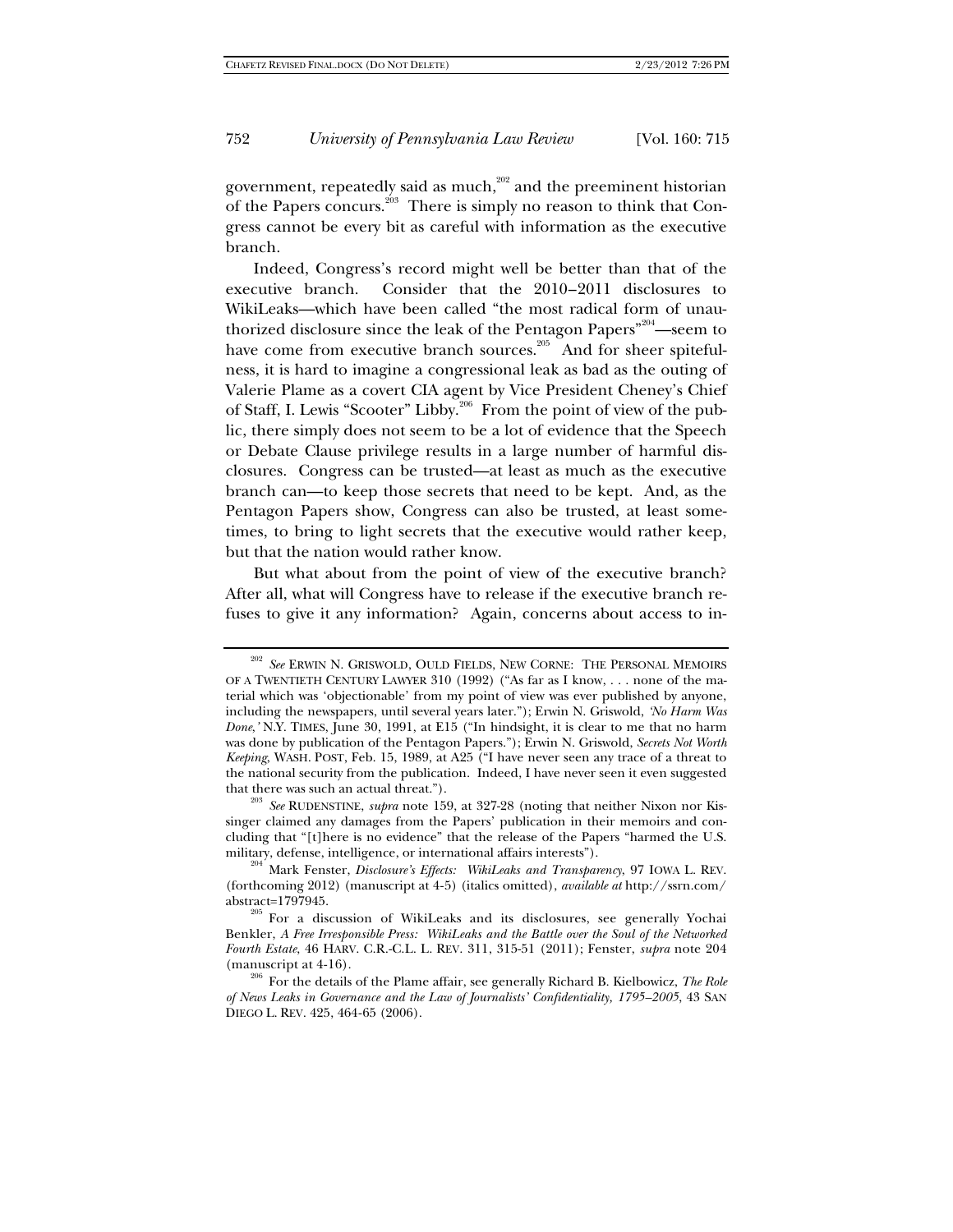formation drying up, while important, tend to be overblown. First, the executive, like Congress, is a "they," not an "it."<sup>207</sup> There may frequently be those in the executive branch with access to secret information who want that information brought to light—much like Daniel Ellsberg did with the Pentagon Papers and Bradley Manning did with some of the documents posted on WikiLeaks. Indeed, to the extent that members of Congress are perceived as democratically legitimate and responsible in a way that news outlets or website operators are not, executive branch employees may feel more comfortable leaking material to them. To encourage such disclosure, Congress may want to consider providing enhanced whistleblower protection to executive branch employees who leak to Congress instead of to the press.<sup>208</sup>

Equally important, Congress need not rely on the executive branch's good will to extract information from it. Here, again, it is important to think of congressional powers as a mutually reinforcing set. As we have seen, a house of Congress can subpoena information that the executive branch does not wish to surrender, and it can begin contempt proceedings if the executive defies the subpoena.<sup>209</sup> It can also use its power of the purse, refusing to fund programs about which it is given inadequate information. None of these mechanisms, of course, will get Congress everything it might want, but they are all tools that it can use against a hostile executive branch.

And they are very much tools that are meant to be used in the public sphere. When Congress responsibly releases to the public information that the public wants, it enhances its own prestige and, hence, its power. It simultaneously knocks the President down a peg by showing the American people what he sought to withhold from them. The power to reveal information is, ultimately, a soft power. As such, its potency depends entirely on how well the member of Congress using it gauges public sentiment. A member releasing, say, the names of covert operatives would likely find his public standing diminished, not bolstered. But, as the aftermath of the release of the Pentagon Papers shows, a member who uses the power properly can enhance his own, and his branch's, stature, especially in relation to an executive branch that appears to be fighting to keep its own failures and misdeeds out of the public eye.

<sup>207</sup> *Cf.* Kenneth A. Shepsle, *Congress Is a "They," Not an "It": Legislative Intent as Oxymoron*, 12 INT'L REV. L. & ECON. 239, 244 (1992) ("[T]here is not a single legislative intent, but rather many *legislators'* intents. Congress is a 'they', not an 'it.'"). 208 *See* Pozen, *supra* note 190, at 332 n.287 (raising this possibility). 209 *See supra* Section I.B.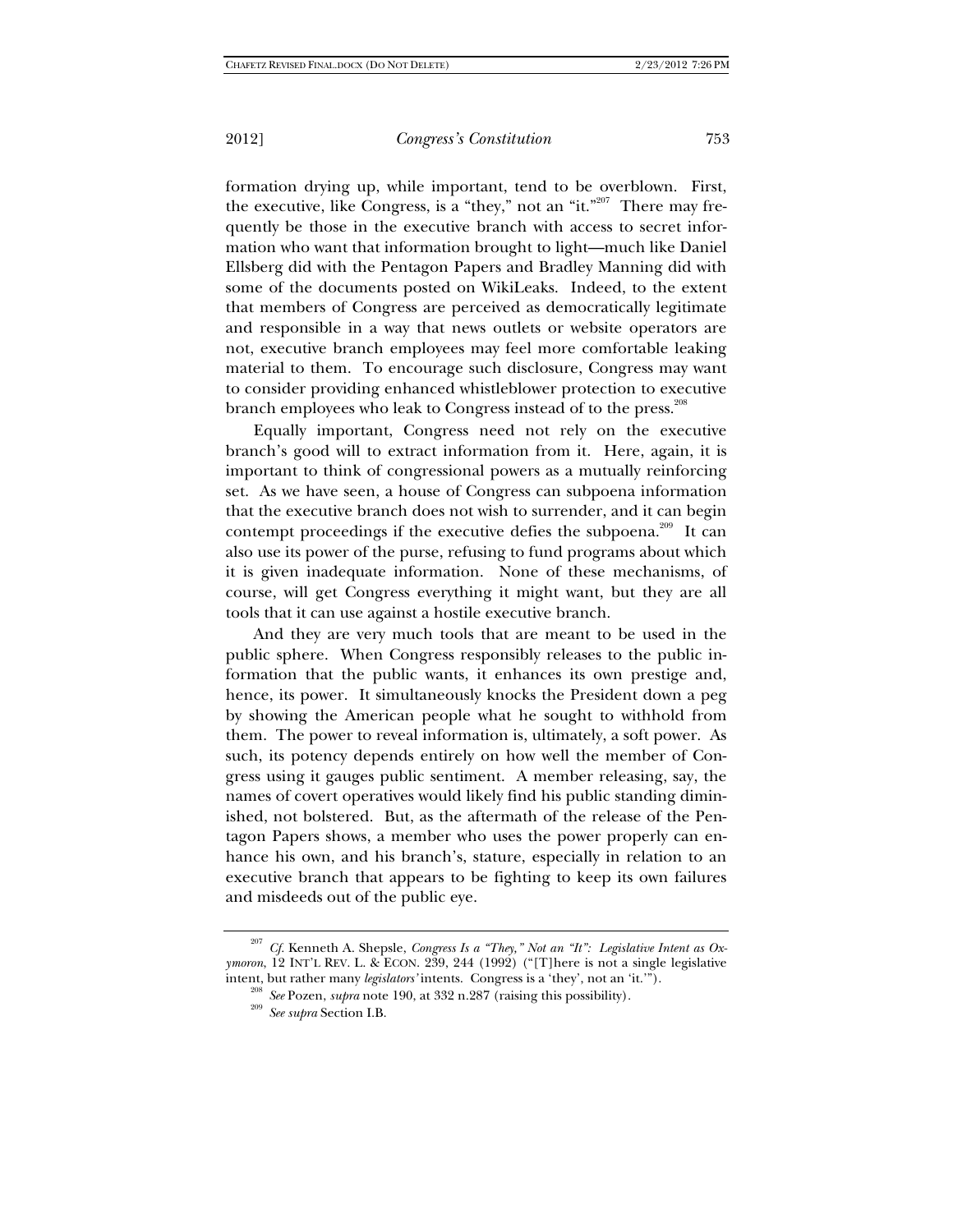#### B. *Internal Discipline*

With power, of course, comes the imperative to exercise it responsibly.<sup>210</sup> Hence, the Speech or Debate Clause's prohibition on punishing members "in any other Place" for their congressional speech acts<sup>211</sup> must be read *in pari materia* with the provision that "[e]ach House may . . . punish its Members for disorderly Behaviour, and, with the Concurrence of two thirds, expel a Member."212 Congress has the primary responsibility for policing itself, and a member who irresponsibly releases information that should have remained secret can expect to face discipline from her own house. But the responsible exercise of power can itself be a source of power. After all, most people are more trusting of an institution that has proven itself a good steward of the powers that it already has than they are of one that has not. As Philip Pettit has argued,

 Not only can the mechanisms of loyalty, virtue, and prudence make it sensible for me to believe in the motivating efficacy of manifesting reliance, and make it sensible for me to trust the person in question in a relevant domain. The mechanisms can also explain why trust builds on trust: why trust tends to grow with use, not diminish. For it should be clear that as I test and prove someone suitably loyal, suitably virtuous, or suitably prudent, I have reason to be reinforced in my disposition to put those mechanisms to the test in future acts of trust.<sup>2</sup>

In other words—and intuitively—evidence of an actor's trustworthiness makes it more likely that further trust will be placed in that actor. Survey evidence indicates both that this conception of trust extends to public institutions and that perceptions of ethics are directly tied to trust in public institutions. $214$  And finally, the power of institutions is directly tied to the public's trust in them: trusted institutions have "more leeway to govern effectively and . . . a larger store of support."<sup>215</sup> In short, a Congress that proves itself trustworthy is, in the long run, a more powerful Congress. And a principal element of trustworthiness

<sup>&</sup>lt;sup>210</sup> Or, as *Spider-Man* more pithily put it, "[W]ith great power there must also come—great responsibility!" STAN LEE, STEVE DITKO & ART SIMEK, AMAZING FANTASY NO. 15, at 11 (1962), *reprinted in* 1 THE ESSENTIAL SPIDER-MAN (2004).<br><sup>211</sup> U.S. CONST. art. I, § 6, cl. 1.<br><sup>212</sup> Id. art. I, § 5, cl. 2.<br><sup>213</sup> Philip Pettit, *The Cunning of Trust*, 24 PHIL. & PUB. AFF. 202, 209-10 (19

*tion: A Five-Year National Study of Their Relationship to Satisfaction with Services, Trust in Gov-*

*ernance, and Voice Orientations*, 17 J. PUB. ADMIN. RES. & THEORY 285, 288-91, 301 (2007). 215 Marc J. Hetherington, *The Political Relevance of Political Trust*, 92 AM. POL. SCI. REV. 791, 803 (1998).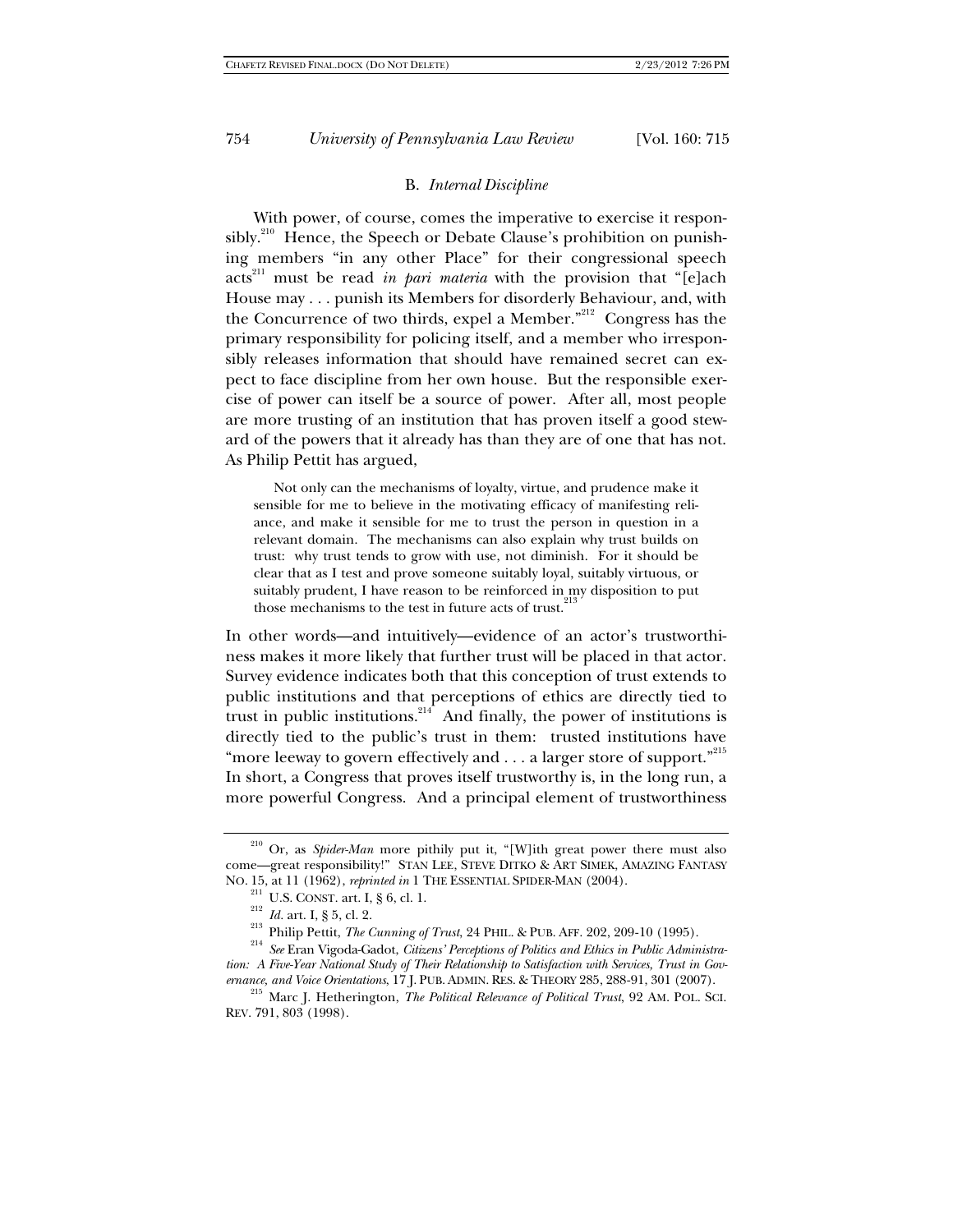is ethical behavior. In this regard, then, congressional ethics enforcement can be a significant source of soft power.

The power of legislative houses to discipline their members has a long history, and, like the power to punish nonmembers,<sup>216</sup> arises out of the need to "protect the integrity and dignity of the legislative institution and its proceedings."<sup>217</sup> By the sixteenth century, the House of Commons had asserted the right to punish its members (often by imprisoning them in the Tower of London) for breaches of parliamentary privilege and contempts against the House.<sup>218</sup> And by the lateseventeenth century, one can find examples of expulsion for what we would today call violations of parliamentary ethics—for example, John Ashburnham was expelled from the House in 1667 for receiving money from "the French Merchants."<sup>219</sup> Similarly, in 1695, Henry Guy was sent to the Tower of London "for taking a Bribe of Two hundred Guineas."220 Indeed, the British Parliament took its commitment to internal discipline so seriously for so long that it was not until 2010 that members of Parliament could be prosecuted in the courts for accepting bribes.221 Prior to that point, *only* parliamentary discipline was available.<sup>222</sup> New World colonial assemblies, too, exercised disciplinary power over their members.<sup>223</sup> Indeed, the foremost historian of parliamentary procedure in the American colonies has written that, "when one sees [one of these assemblies] imposing almost precisely

<sup>&</sup>lt;sup>216</sup> *See supra* Section I.B. <br><sup>217</sup> JACK MASKELL, CONG. RESEARCH SERV., RL31382, EXPULSION, CENSURE, REPRI-MAND, AND FINE: LEGISLATIVE DISCIPLINE IN THE HOUSE OF REPRESENTATIVES 1 (2005). 218 *See* CHAFETZ, *supra* note 101, at 194-95 (recounting the sixteenth-century

precedents).<br><sup>219</sup> 9 H.C. JOUR. 24 (1667).<br><sup>220</sup> 11 H.C. JOUR. 236 (1695).<br><sup>221</sup> *See* Bribery Act, 2010, c. 23, § 12(8). Roughly simultaneously, the United Kingdom Supreme Court ruled that parliamentary privilege did not protect members charged with submitting false claims for expense reimbursement. R v. Chaytor, [2010] UKSC 52 [89]-[93] (appeal taken from Eng.); *see also* Yvonne Tew, Case Note, *No Longer a Privileged Few: Expense Claims, Prosecution, and Parliamentary Privilege*, 70 CAMBRIDGE L.J. 282, 282-83 (2011) (discussing *Chaytor* and the narrow construction of the scope of parliamentary privilege that it adopted). 222 *See* ERSKINE MAY'S TREATISE ON THE LAW, PRIVILEGES, PROCEEDINGS AND USAGE

OF PARLIAMENT 134-35 (Sir William McKay et al. eds., 23d ed. 2004) (noting that, at the time of its publication, no member of Parliament had ever been convicted of bribery in a court of law); *see also* Dawn Oliver, *The Committee on Standards in Public Life: Regulating the Conduct of Members of Parliament*, 48 PARLIAMENTARY AFF. 590, 595-96 (1995) (noting the long history and theory behind exclusive parliamentary jurisdiction

<sup>&</sup>lt;sup>223</sup> See CLARKE, *supra* note 150, at 173-204.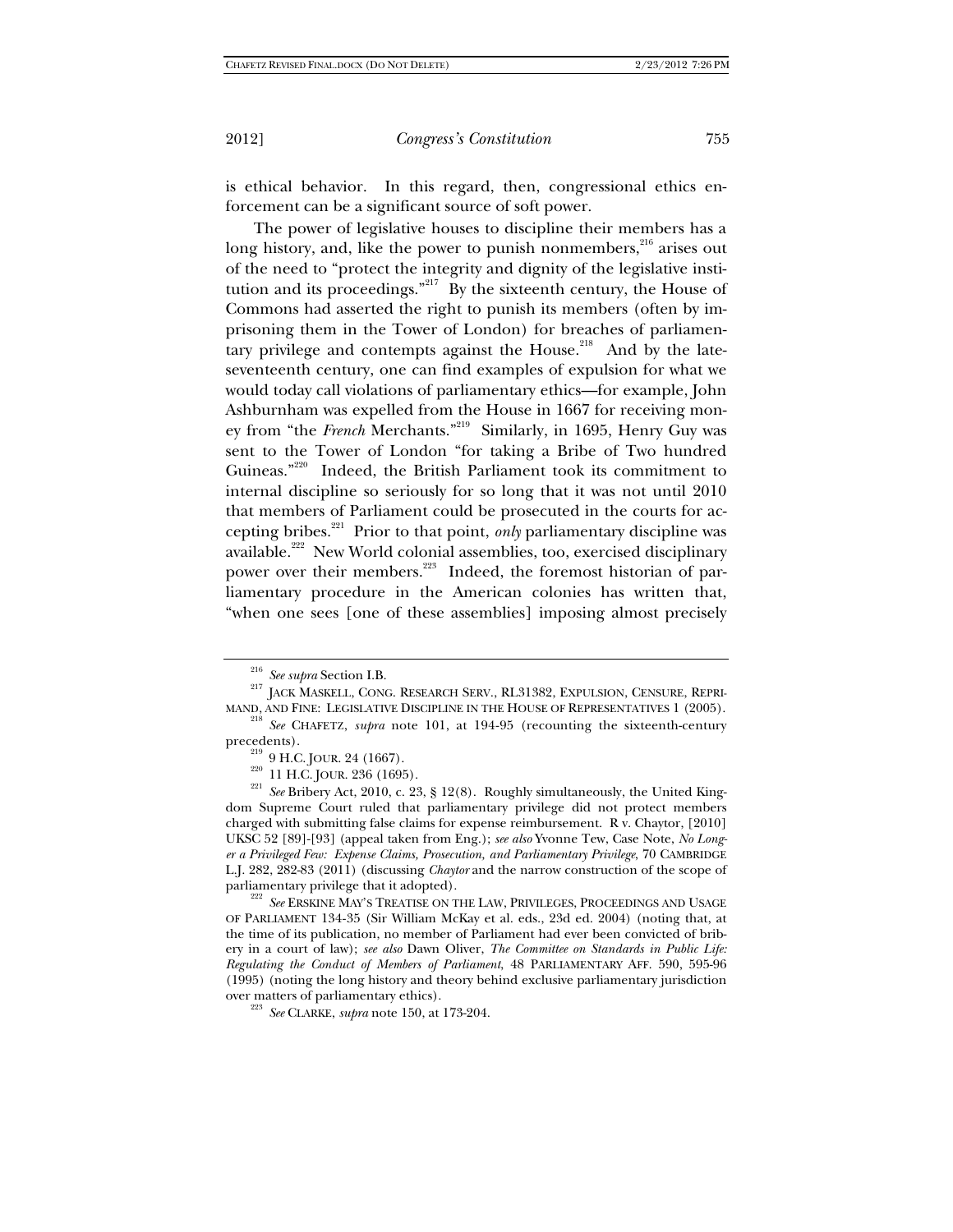the same punishments upon its own members [as it did upon outsiders], one naturally concludes that here was a body that took parliamentary government very seriously indeed."<sup>224</sup> Even from the vantage point of the historian, then, a commitment to legislative self-discipline redounded to the houses' credit.

The American states continued this tradition: three wrote an expulsion power into their post-Revolutionary constitutions,<sup>225</sup> and other states may have seen it as unnecessary given the short terms for which legislators were elected<sup>226</sup>—the voters could be responsible for any needed "expulsions." A number of the other state constitutions had general provisions protecting legislative privilege<sup>227</sup> or allowing the legislative houses to determine their own rules of proceedings, $228$  which would have sufficed to justify disciplinary measures short of (and perhaps including) expulsion. And, as already noted, both a general disciplinary power ("Each House may . . . punish its Members for disorderly Behavior."<sup>229</sup>) and a supermajoritarian<sup>230</sup> expulsion power ("Each House

state constitutions). 227 *See* MASS. CONST. of 1780, ch. 1, § 3, art. XI, *reprinted in* 3 THORPE, *supra* note 149, at 1888, 1898; N.Y. CONST. of 1777, art. IX, *reprinted in* 5 THORPE, *supra* note 149, at 3248, 3252; S.C. CONST. of 1778, art. XVI, *reprinted in* 6 THORPE, *supra* note 149, at 3248, 3252;

S.C. CONST. of 1776, art. VII, *reprinted in* 6 THORPE, *supra* note 149, at 3241, 3244. <sup>228</sup> *See* GA. CONST. of 1777, art. VII, *reprinted in* 2 THORPE, *supra* note 149, at 777, 779; MASS. CONST. of 1780, ch. 1, § 2, art. VII, *reprinted in* 3 THORPE, *supra* note 149, at 1888, 1897; *id.* § 3, art. X, *reprinted in* 3 THORPE, *supra* note 149, at 1897; N.H. CONST. of 1784, pt. 2, Senate, para. 12, *reprinted in* 4 THORPE, *supra* note 149, at 2453, 2460-61; *id.* House of Representatives, para. 12, *reprinted in* 4 THORPE, *supra* note 149, at 2462; VA. CONST. of 1776, Form of Government, para. 27, *reprinted in* 7 THORPE, *supra* note

149, at 3812, 3816. 229 U.S. CONST. art. I, § 5, cl. 2. 230 The supermajority requirement was added at the urging of James Madison, who "observed that the right of expulsion . . . was too important to be exercised by a bare majority of a quorum: and in emergencies of faction might be dangerously abused." 2 THE RECORDS OF THE FEDERAL CONVENTION OF 1787, at 254 (Max Farrand ed., rev. ed. 1966).

<sup>224</sup> *Id.* at 185. 225 *See* DEL. CONST. of 1776, art. 5, *reprinted in* 1 THORPE, *supra* note 149, at 562, 563; MD. CONST. of 1776, art. X, *reprinted in* 3 THORPE, *supra* note 149, at 1686, 1687; PA. CONST. of 1776, ch. II, § 9, *reprinted in* 5 THORPE, *supra* note 149, at 3081, 3085. 226 *See* AMAR, *supra* note 10, at 75 (noting that, under their Revolutionary constitu-

tions, "[t]wo states held elections for the lower house twice a year, ten others ran annual elections, and only one—South Carolina—gave lower-house members two-year terms. Although several state upper houses featured multiyear terms, none exceeded five years."); *see also* WILLI PAUL ADAMS, THE FIRST AMERICAN CONSTITUTIONS: REPUB-LICAN IDEOLOGY AND THE MAKING OF THE STATE CONSTITUTIONS IN THE REVOLUTION-ARY ERA 241-43 (Rita & Robert Kimber trans., Rowman & Littlefield Publishers, expanded ed. 2001) (1973) (describing the brief legislative terms in the Revolutionary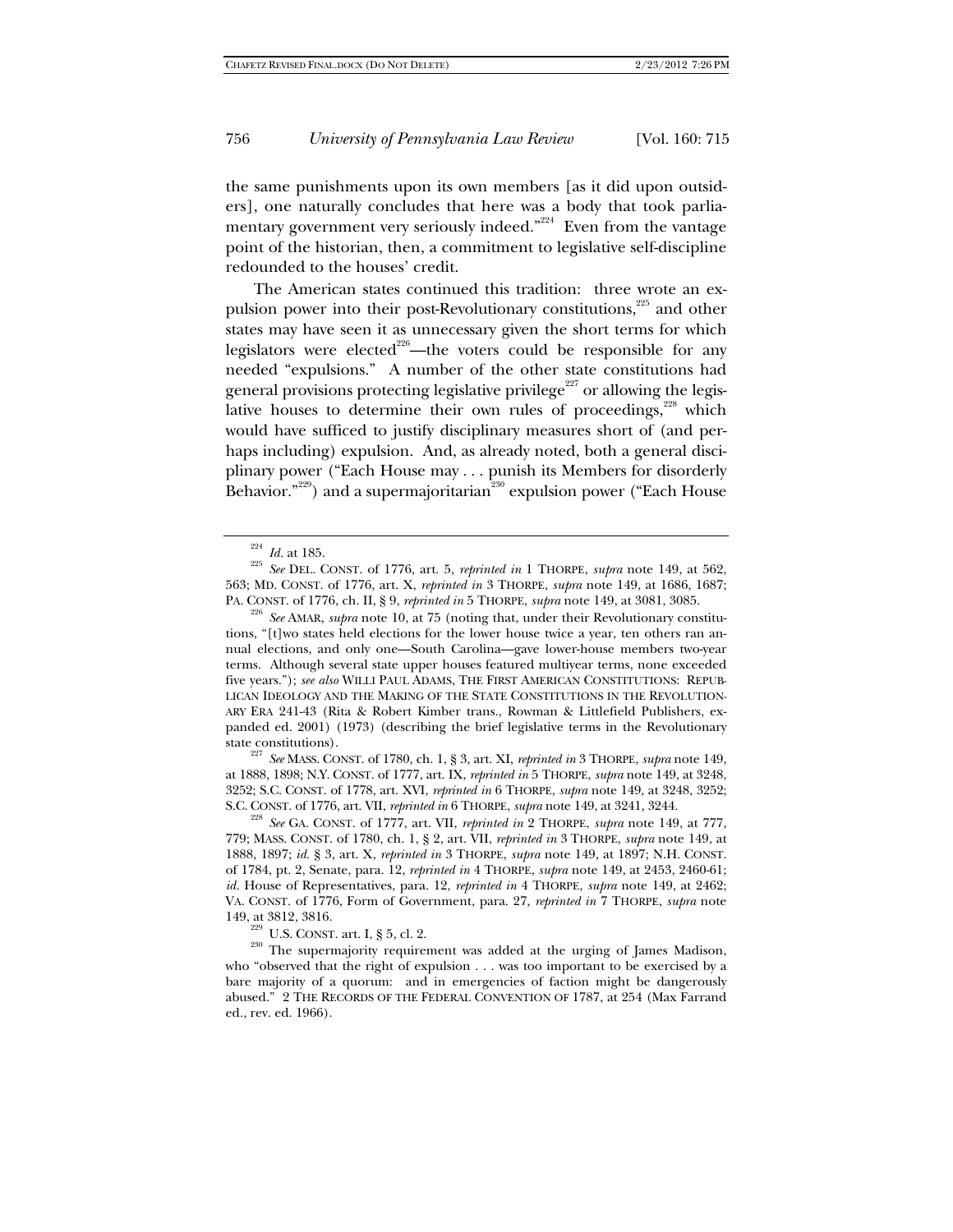may . . . with the Concurrence of two thirds, expel a Member."<sup>231</sup>) were explicitly written into the new national Constitution.

Beginning early in their histories, the congressional houses made significant use of their disciplinary powers. In July 1797, President Adams presented both houses of Congress with documentary evidence that Senator William Blount of Tennessee had proposed to work with the British and Indian tribes to seize Spanish Florida and Louisiana.<sup>232</sup> The Senate impaneled a select committee to investigate, and, upon its recommendation, Blount was expelled by a vote of twenty-five to one.233 In other early incidents, the houses used their disciplinary powers over members in cases including assaulting a fellow member, insulting the dignity of the house, and fighting for the Confederacy.<sup>234</sup> Disciplinary proceedings were also frequently instituted against members accused of corruption or abuse of power.<sup>235</sup> The most frequent punishment has been censure or reprimand, although both expulsion and (increasingly in recent years) fines have been used as well.<sup>236</sup> And, of course, plenty of members have chosen to resign their seats rather than face discipline from their houses.<sup>237</sup>

Indeed, judicial involvement in congressional ethics came late albeit not quite as late as judicial involvement in British parliamentary ethics.<sup>238</sup> As recently as 1966, the courts were deeply reluctant to probe into congressional ethics. Thomas Johnson, a former congressman from Maryland, was convicted of seven counts of violating the federal conflict-of-interest statute and one count of conspiring to defraud the United States.<sup>239</sup> Johnson had allegedly taken money

 $^{231}$  U.S. CONST. art. I, § 5, cl. 2. 232 RICHARD D. HUPMAN, SENATE LIBRARY, SENATE ELECTION, EXPULSION AND

CENSURE CASES FROM 1793 TO 1972, S. DOC. NO. 92-7, at 3 (1972).<br><sup>233</sup> *Id.; see also* CURRIE, *supra* note 155, at 275-76 (describing the Blount expulsion).<br><sup>234</sup> *See* CHAFETZ, *supra* note 101, at 214-20 (describing cas

these categories). 235 *See id.* at 220-22 (providing examples). 236 *See id.*; *see also* MASKELL, *supra* note 217, at 13-14 (describing the use of fines and monetary assessments in the House of Representatives). 237 *But cf.* Josh Chafetz, *Leaving the House: The Constitutional Status of Resignation* 

*from the House of Representatives*, 58 DUKE L.J. 177, 227-30 (2008) (arguing that the House of Representatives can and should refuse to allow resignations precisely in order to punish malfeasors); Eric Lipton & Eric Lichtblau, *Report Urges U.S. to Consider Charging Ensign*, N.Y. TIMES, May 13, 2011, at A13 ("The Senate Ethics Committee took the unusual step of releasing the results of its investigation into [former Senator John] Ensign, even though it no longer has the power to punish him.").<br><sup>238</sup> *See supra* text accompanying notes 221-22.<br><sup>239</sup> United States v. Johnson, 383 U.S. 169, 170-71 (1966).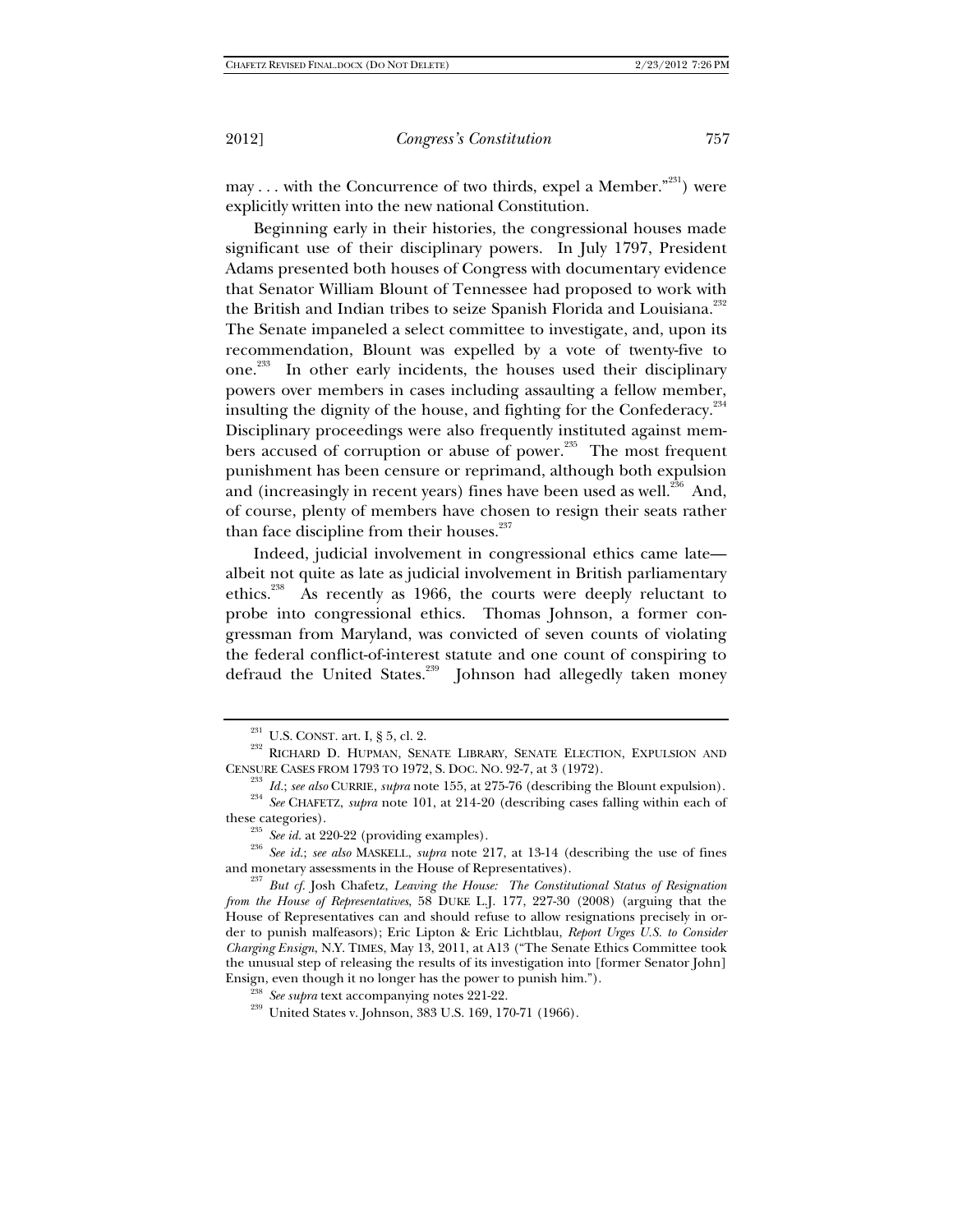from a savings-and-loan company in exchange for delivering a favorable speech on the floor of the House, copies of which the company then distributed to potential depositors.<sup>240</sup> When the case reached the Supreme Court, it held that the Speech or Debate Clause barred the use of evidence as to "questions of who first decided that a speech was desirable, who prepared it, and what Johnson's motives were for making it."241 The Court, moreover, noted the centrality of this evidence to the government's case:

The conspiracy theory depended upon a showing that the speech was made solely or primarily to serve private interests, and that Johnson in making it was not acting in good faith, that is, that he did not prepare or deliver the speech in the way an ordinary Congressman prepares or delivers an ordinary speech. Johnson's defense quite naturally was that his remarks were no different from the usual congressional speech, and to rebut the prosecution's case he introduced speeches of several other Congressmen speaking to the same general subject, argued that his talk was occasioned by an unfair attack upon savings and loan associations in a Washington, D.C., newspaper, and asserted that the subject matter of the speech dealt with a topic of concern to his State and to his constituents. We see no escape from the conclusion that such an intensive judicial inquiry, made in the course of a prosecution by the Executive Branch under a general conspiracy statute, violates the express language of the Constitution and the policies which underlie it.<sup>242</sup>

Note the breadth of this rationale: any evidence going to a member's motives for undertaking a legislative act is off-limits. But many serious issues of congressional ethics are entirely about motive—after all, members are allowed to accept campaign contributions, and they are allowed to vote however they wish and make whatever floor speeches they wish. It is only bribery when they vote or speak *because* of the contribution. *Johnson* held that it is precisely evidence that goes to this causal linkage that is inadmissible. Thus, as late as 1966, it was clear that primary responsibility for enforcing serious ethical rules would have to lie with the houses themselves.

But a mere six years later, the Court took a very different tack in reviewing the bribery prosecution of Senator Daniel Brewster of Maryland.<sup>243</sup> In holding that the Speech or Debate Clause posed no bar to this prosecution, the Court asserted that "[t]aking a bribe is, obviously, no part of the legislative process or function; it is not a legislative

<sup>&</sup>lt;sup>240</sup> *Id.* at 171-72.<br><sup>241</sup> *Id.* at 184.<br><sup>242</sup> *Id.* at 177.<br><sup>243</sup> United States v. Brewster, 408 U.S. 501 (1972).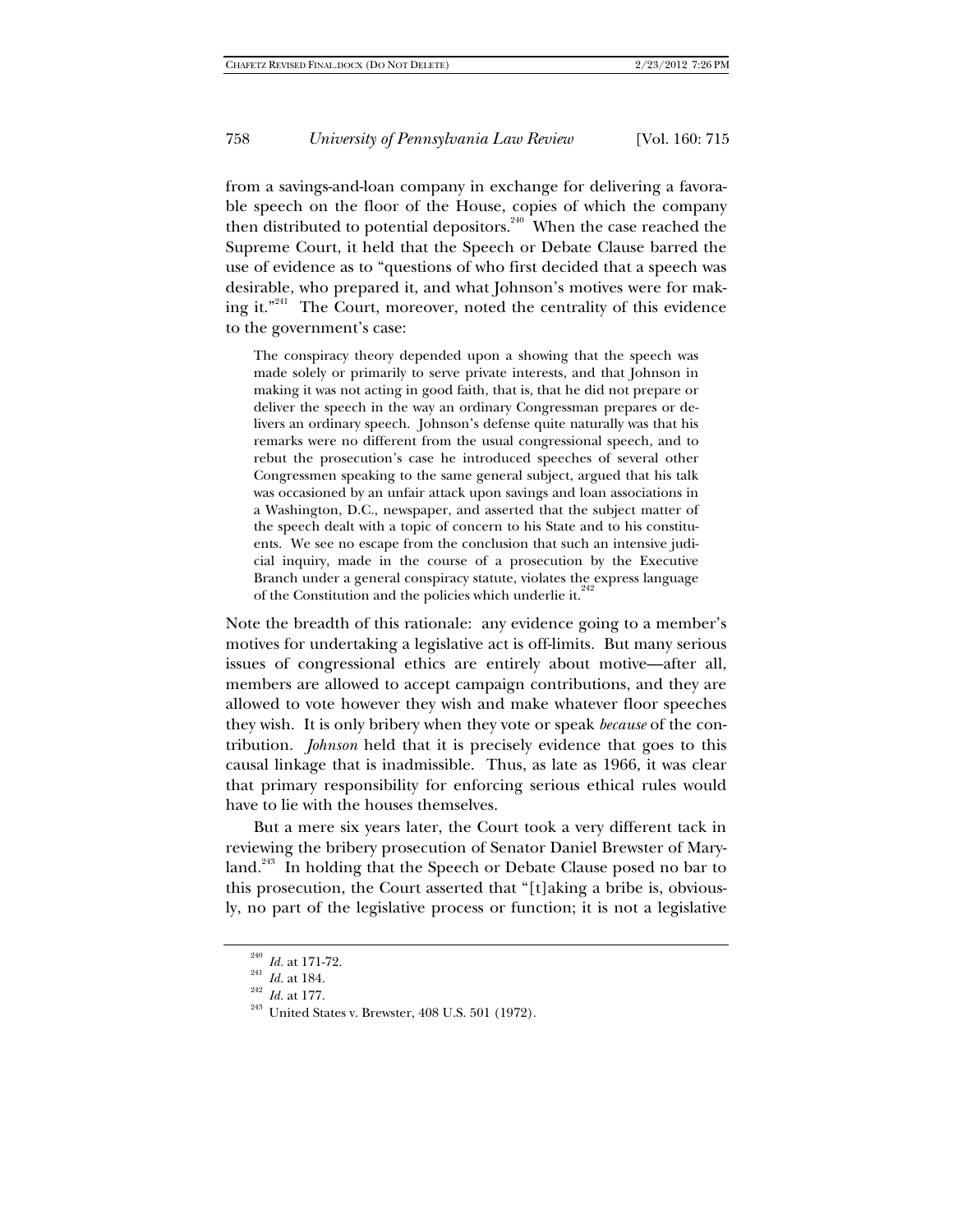act. It is not, by any conceivable interpretation, an act performed as a part of or even incidental to the role of a legislator.<sup> $n^{244}$ </sup> Accordingly, evidence of bribe-taking was not evidence of the sort prohibited by the Speech or Debate Clause.<sup>245</sup> In dissent, Justice White asserted that this case was not distinguishable from *Johnson*. 246 More importantly for our purposes here, he resisted the Court's claim that this was a job for the judiciary: "The Speech or Debate Clause does not immunize corrupt Congressmen. It reserves the power to discipline in the Houses of Congress. I would insist that those Houses develop their own institutions and procedures for dealing with those in their midst who would prostitute the legislative process."<sup>247</sup>

*Brewster* has been subject to significant criticism,<sup>248</sup> and it is not my purpose to repeat that criticism here. But the fact that it was not until the 1970s that the judiciary took primary responsibility for enforcing congressional ethics—and thus that the executive took primary responsibility for investigating and prosecuting members for ethical violations—should suggest that it is neither an inevitable nor a necessary feature of our constitutional landscape. Moreover, the perfectly predictable result of *Brewster* has been to lessen any desire in the houses of Congress to investigate and punish ethical breaches themselves. After all, if the executive and judiciary will do it for them—and members can generally be expected to resign in shame when facing prosecution—then why should the houses engage in the distasteful task of punishing their colleagues themselves?<sup>249</sup> Thus, in 2002, the House of Representatives expelled James Traficant of Ohio only *after* he had been convicted on ten counts of bribery, racketeering, and corruption.<sup>250</sup>

<sup>244</sup> *Id.* at 526.<br><sup>246</sup> *Id.* at 528-29.<br><sup>246</sup> *Id.* at 553-55 (White, J., dissenting).<br><sup>247</sup> *Id.* at 563.<br><sup>248</sup> *See, e.g.*, CHAFETZ, *supra* note 101, at 106-07 (arguing that meeting with constituents is an essential part of a legislator's duties and therefore that what transpires in such meetings is protected by the speech or debate privilege); Ervin, *supra* note 187, at 186-91 (characterizing the majority decision as betraying a "shocking lack of understanding of the essential elements of the legislative process and the representative role of the legislative branch").

<sup>249</sup> As Mike Dorf has noted, judicial enforcement of norms can "crowd out" enforcement of those same norms by other institutional actors. Michael C. Dorf, *How the Written Constitution Crowds Out the Extraconstitutional Rule of Recognition*, *in* THE RULE OF RECOGNITION AND THE U.S. CONSTITUTION 69, 77 (Matthew D. Adler & Kenneth Einar

Himma eds., 2009). 250 Alison Mitchell, *House Votes, with Lone Dissent from Condit, to Expel Traficant from Ranks*, N.Y. TIMES, July 25, 2002, at A13. For an entertaining account of Traficant's life and crimes, see David Grann, *Crimetown USA*, NEW REPUBLIC, July 10 & 17, 2000, at 23.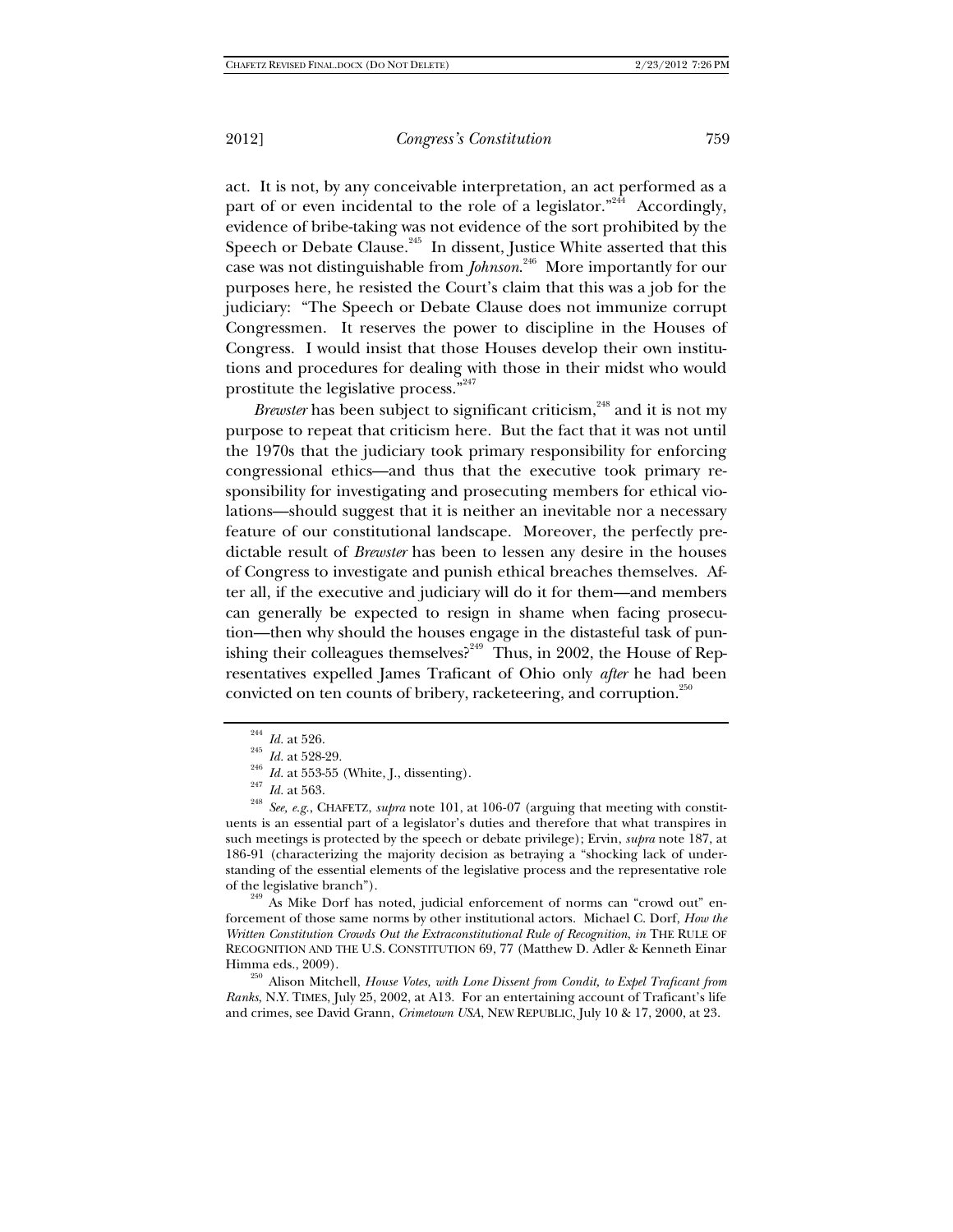Now consider the soft power implications of this shift. When congressional ethics violations are ceded to the normal criminal process, the executive branch and the courts get to play the heroes as they ferret out corruption by powerful actors in the name of the public interest. Meanwhile, when Congress punishes at all, it does so only for minor infractions that do not warrant criminal prosecution, or it does so long after the other branches have already acted. What is the public message? It is that Congress protects its own and hands out slaps on the wrist and that only the executive and the courts can be trusted to keep politics clean. And to the extent that this lesson is internalized by the public, it fosters a narrative that Congress is *institutionally* corrupt. $251$  Some level of corruption is probably inevitable in political institutions, whether they are legislative, executive, or judicial.<sup>252</sup> But to the extent that only the executive and the judiciary act to root out corruption, the public will come to see them as trustworthy and Congress as untrustworthy. In refusing to clean up its own messes, then, Congress is sacrificing its soft power.

Were the houses of Congress inclined to reassume this power, they might well give some thought to Justice White's insistence that they "develop their own institutions and procedures for dealing with those in their midst who would prostitute the legislative process."<sup>253</sup> In 2008, the House of Representatives created the Office of Congressional Ethics, an internal entity charged with reviewing allegations of misconduct and recommending action to the House Ethics Committee.<sup>254</sup> There is some evidence that the Office has led the House to take a more active role in investigating ethical lapses.<sup>255</sup> Still, the Senate contains no comparable entity, and even the House Office is not

<sup>251</sup> *See* Shaun Bowler & Jeffrey A. Karp, *Politicians, Scandals, and Trust in Government*, 26 POL. BEHAV. 271 (2004) (arguing that scandals by individual members of

<sup>&</sup>lt;sup>252</sup> Cf. Letter from John Emerich Edward Dalberg-Acton to Mandell Creighton (Apr. 5, 1887) ("Power tends to corrupt and absolute power corrupts absolutely."), *in* JOHN EMERICH EDWARD DALBERG-ACTON, ESSAYS ON FREEDOM AND POWER 358, 364 (Gertrude Himmelfarb ed., 1948).

 $^{253}$  United States v. Brewster, 408 U.S 501, 563 (1972) (White, J., dissenting); *see* 

*also supra* text accompanying note 247.<br><sup>254</sup> *See* H.R. Res. 895, 110th Cong. § 1 (2007) (establishing the Office of Congressional Ethics).

See, e.g., Eric Lipton, *House Ethics Office Gains, Dismissals Aside*, N.Y. TIMES, Mar. 23, 2010, at A18 ("Wielding the sheer power of political shame . . . , the Office of Congressional Ethics ha[s] helped spur worried party leaders to rein in abuses and make errant lawmakers pay a price.").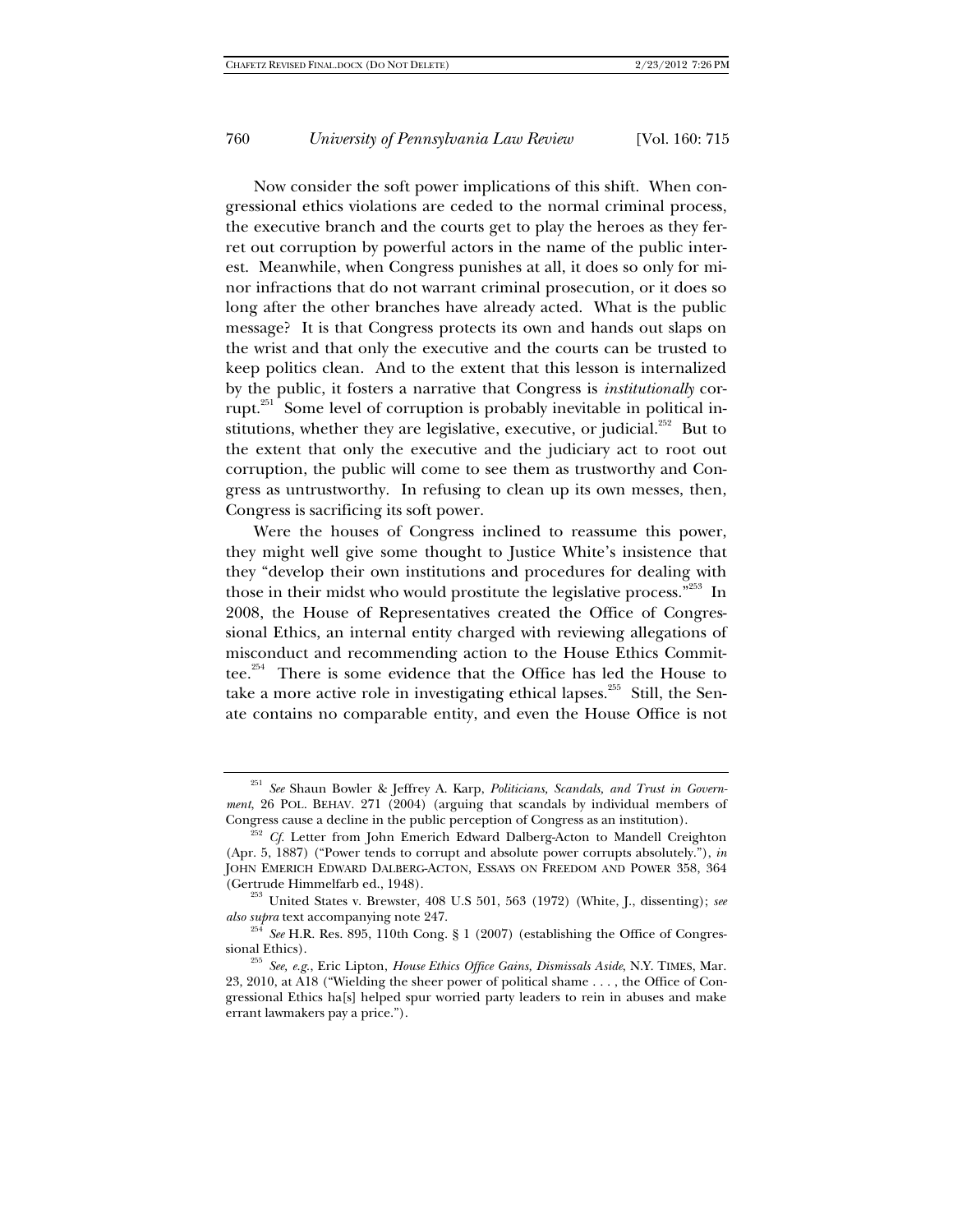as vigorous as it could be.<sup>256</sup> To the extent that the houses wish to enhance their soft power vis-à-vis the other branches, demonstrating that they have the collective judgment and maturity to clean up their own messes is surely a step in the right direction.

## C. *Cameral Rules*

The House was able to create the Office of Congressional Ethics because of its constitutional power to "determine the Rules of its Proceedings."257 Each house has substantial authority to shape its internal procedural rules. But internal organization can have significant external consequences. Cameral rules can be used to reassure the public that the house is worthy of its trust—the creation of the Office is a step in this direction. But they can also be used in ways that harm the houses, giving the other branches a strong justification for poaching congressional power.

As an example of the latter, consider the filibuster. Although the filibuster's origins lie in the Senate's tradition of unlimited debate, $^{258}$ it no longer has much of anything to do with debate. Instead, the filibuster now operates as a standing supermajority requirement in the Senate for nearly all measures.<sup>259</sup> Recent years have seen significant debate over the constitutionality of the filibuster,  $260$  and it is not my

NO. 97-3, at 568 (1981) (noting that "[t]he Senate operates under the practice of unlimited debate"); Richard R. Beeman, *Unlimited Debate in the Senate: The First Phase*, 83

For a description of the modern filibuster, see Josh Chafetz, *The Unconstitutionality of the Filibuster*, 43 CONN. L. REV. 1003, 1006-11 (2011). *See also* Aaron-Andrew P. Bruhl, *The Senate: Out of Order?*, 43 CONN. L. REV. 1041, 1043-46 (2011) (discussing the effect of the supermajority requirement in the 111th Congress); David R. Mayhew, *Supermajority Rule in the U.S. Senate*, 36 PS: POL. SCI. & POL. 31, 31 (2003) ("Automatic failure for bills not reaching the 60 mark. That is the current Senate practice . . . .").

<sup>260</sup> *See, e.g.*, GREGORY KOGER, FILIBUSTERING: A POLITICAL HISTORY OF OBSTRUC-TION IN THE HOUSE AND SENATE 39-42 (2010) (suggesting that the Constitution anticipates some measure of obstruction in Congress); GREGORY J. WAWRO & ERIC SCHICK-LER, FILIBUSTER: OBSTRUCTION AND LAWMAKING IN THE U.S. SENATE 280-81 (2006) (arguing that the filibuster is constitutional but that a simple majority can change the Senate rules at any time); Chafetz, *supra* note 259, at 1011-16 (arguing that the contemporary filibuster is unconstitutional); Josh Chafetz & Michael J. Gerhardt, Debate, *Is the Filibuster Constitutional?*, 158 U. PA. L. REV. PENNUMBRA 245 (2010), http:// www.pennumbra.com/debates/pdfs/Filibuster.pdf (debating the constitutionality of

<sup>256</sup> *See* Josh Chafetz, Comment, *Cleaning House: Congressional Commissioners for Standards*, 117 YALE L.J. 165, 169-72 (2007) (suggesting what a model of a truly vigorous cameral ethics body, modeled on the British Parliamentary Commissioner for Standards, would look like).<br><sup>257</sup> U.S. CONST. art. I, § 5, cl. 2. 2008<br><sup>258</sup> *See* FLOYD M. RIDDICK, SENATE PROCEDURE: PRECEDENTS AND PRACTICES, S. DOC.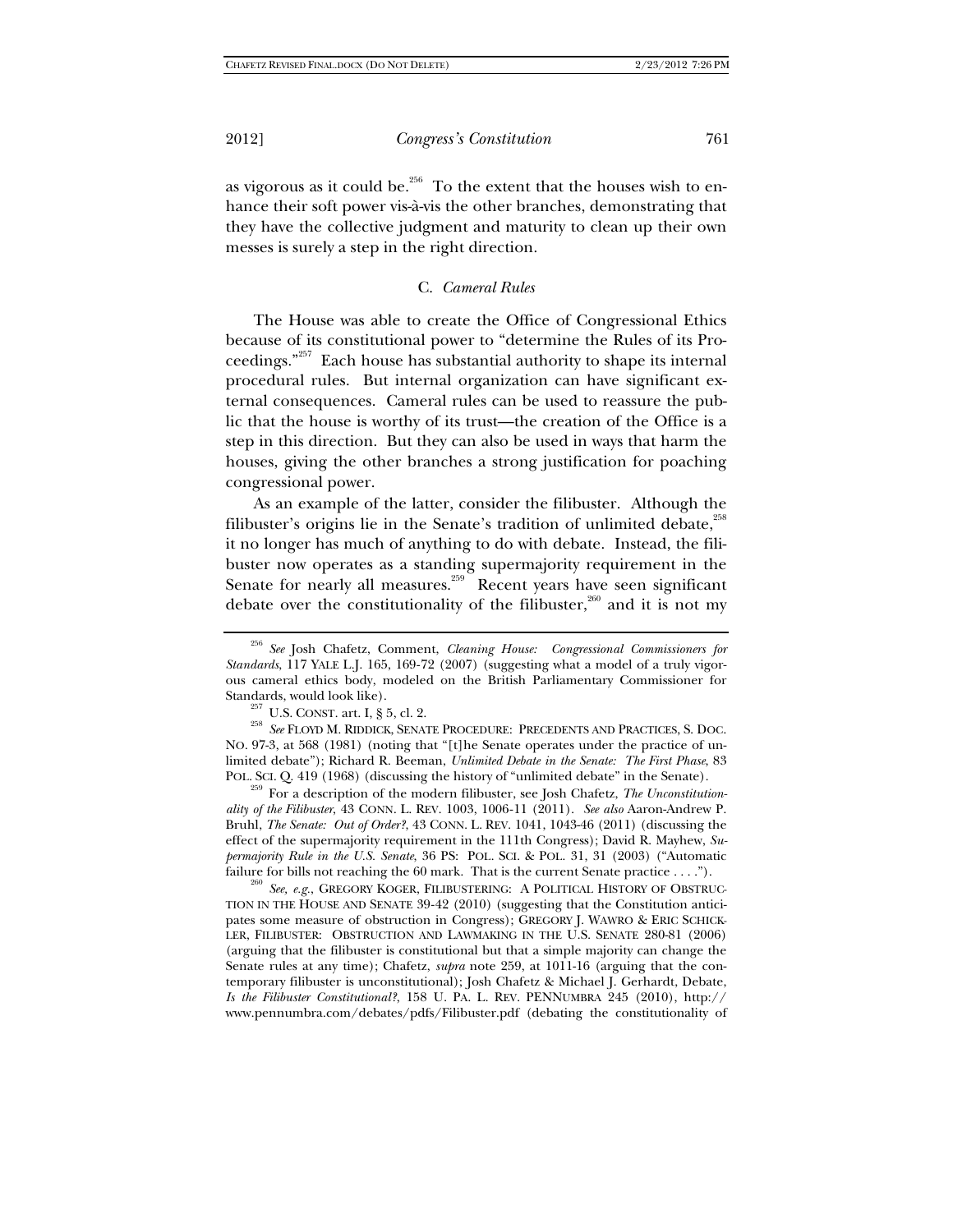purpose here to rehash those debates. Nor do I want to focus on whether there are good policy justifications for supermajority rules as an internal deliberative device. Rather, my focus here is on the effect of the filibuster on the separation of powers.

Put simply, the filibuster results in the transfer of power from Congress to the other branches, and especially to the executive. Because the filibuster now operates as an absolute bar to the passage of measures that command the support of fewer than sixty Senators, many measures with broad and deep support will nonetheless fail to pass. This gives the President a strong rhetorical ploy: a matter of such importance, he can argue, deserves at the very least an up-ordown vote. Yet congressional "dysfunction" and "stalemate" have made this impossible. Strong executive action is therefore needed, he will argue.

This argument is not merely hypothetical. Consider the fate of recent legislative attempts to combat global warming. In 2009, after significant arm-twisting by Speaker Nancy Pelosi, the House of Representatives passed a bill by a vote of 219 to 212 that would have created a "cap-and-trade" system for greenhouse gases.<sup>261</sup> It never received a vote in the Senate. When Senator Rockefeller was asked about the Senate version of the bill (which was sponsored by Senators Kerry and Lieberman), he responded:

I think there is a dominant concern [which is] "What's the point of doing anything without 60 votes?" . . . And I think that there's some feeling that you don't spend time on the floor trying to figure out if you have got 60 votes. You have to understand before you go to the floor that you have got  $60$  votes.<sup>262</sup>

the filibuster); Catherine Fisk & Erwin Chemerinsky, *The Filibuster*, 49 STAN. L. REV. 181, 224-52 (1997) (concluding that the filibuster is unconstitutional insofar as it entrenches itself but that an unentrenched filibuster would be constitutional); Michael J. Gerhardt, *The Constitutionality of the Filibuster*, 21 CONST. COMMENT. 445, 450-70 (2004) (arguing that the filibuster is constitutional); Martin B. Gold & Dimple Gupta, *The Constitutional Option to Change Senate Rules and Procedures: A Majoritarian Means to Over Come the Filibuster*, 28 HARV. J.L. & PUB. POL'Y 205 (2004) (arguing that the filibuster is unconstitutional and discussing possible Senate maneuvering for eliminating it); John C. Roberts, *Majority Voting in Congress: Further Notes on the Constitutionality of the Senate Cloture Rule*, 20 J.L. & POL. 505 (2004) (arguing that an entrenched filibuster is unconstitutional and therefore that the filibuster can be eliminated by majority vote); Virginia A. Seitz & Joseph R. Guerra, *A Constitutional Defense of "Entrenched" Senate Rules Governing Debate*, 20 J.L. & POL. 1 (2004) (defending the constitutionality of the filibuster). 261 American Clean Energy and Security Act of 2009, H.R. 2454, 111th Cong.

<sup>§§ 721–728 (2009). 262</sup> Ben Geman, *Senate Turns Down Resolution to Block EPA Gas Regulations*, THE

HILL, June 11, 2010, at 3 (first alteration in original).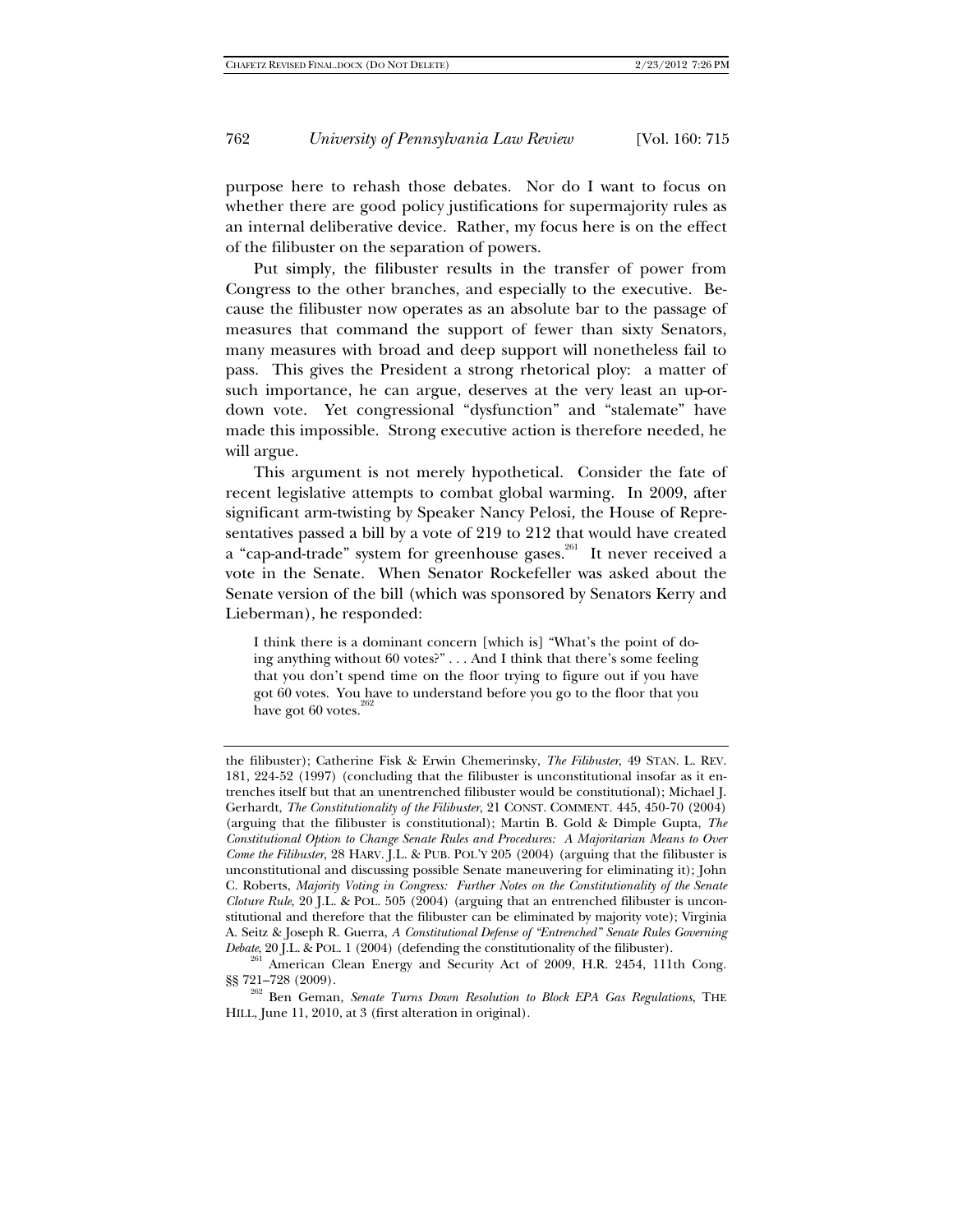When asked whether he thought Kerry's bill could get sixty votes, Rockefeller replied: "I don't think so. But I think John [Kerry] does."263 Rockefeller was right and Kerry was wrong—the sixty votes never materialized, and the bill was never brought to the Senate floor.

But this did not spell the end of the government's attempt to combat global warming. The Supreme Court had ruled in 2007 that the Clean Air Act required the Environmental Protection Agency (EPA) to consider whether greenhouse gases constituted an air pollutant that endangered public health or welfare.<sup>264</sup> In the waning years of the Bush Administration, the EPA was in no hurry to complete this review,265 but the Obama Administration issued an endangerment finding in late  $2009$ .<sup>266</sup> The threat of EPA regulation was enough to convince some House members to vote for the cap-and-trade bill, in order to ensure that they had a say in environmental policy.<sup>267</sup> Some observers expected a similar dynamic to play out in the Senate.<sup>268</sup> But while that motivation was strong enough to secure a House majority, it was not strong enough to secure a Senate supermajority—that is, it was not strong enough to overcome the filibuster.

In May 2010, the EPA issued its first regulation pursuant to the endangerment finding, raising vehicle fuel economy standards.<sup>269</sup> The next month, the filibuster again protected executive power when fiftythree Senators supported a measure to strip the EPA's authority to

<sup>263</sup> *Id.* (alteration in original). 264 Massachusetts v. EPA, 549 U.S. 497, 532-35 (2007). 265 *See* Juliet Eilperin, *White House Tried to Silence EPA Proposal on Car Emissions*, WASH. POST, June 26, 2008, at A2 (describing the Bush Administration's stifling of

greenhouse gas regulation in the wake of *Massachusetts v. EPA*).<br><sup>266</sup> Endangerment and Cause or Contribute Findings for Greenhouse Gases Under Section 202(a) of the Clean Air Act, 74 Fed. Reg. 66,496 (Dec. 15, 2009) (Endan-

germent Finding). 267 *See* Louis Peck, *A Veteran of the Climate Wars Reflects on U.S. Failure to Act*, YALE ENV'T 360 (Jan. 4, 2011), http://e360.yale.edu/feature/a\_veteran\_of\_the\_climate \_wars\_reflects\_on\_us\_failure\_to\_act/2356 (interview with former Representative Rick Boucher) (explaining that he supported the bill because "if Congress did not act, EPA

would regulate"). 268 *See, e.g.*, Bradford Plumer, *Does Obama Need Congress to Act on Climate Change?*, NEW REPUBLIC ONLINE (Dec. 4, 2008, 3:40 PM), http://www.tnr.com/blog/thevine/does-obama-need-congress-act-climate-change ("Republicans may not be able to stymie carbon regulations for long, since the choice isn't between something or nothing; it's between Congress capping emissions or Obama doing it for them. As the saying goes, better to sit at the table than find yourself on the menu.").<br><sup>269</sup> Light-Duty Vehicle Greenhouse Gas Emission Standards and Corporate Aver-

age Fuel Economy Standards, 75 Fed. Reg. 25,324 (May 7, 2010) (codified at 40 C.F.R. pts. 85, 86, 600 (2011)).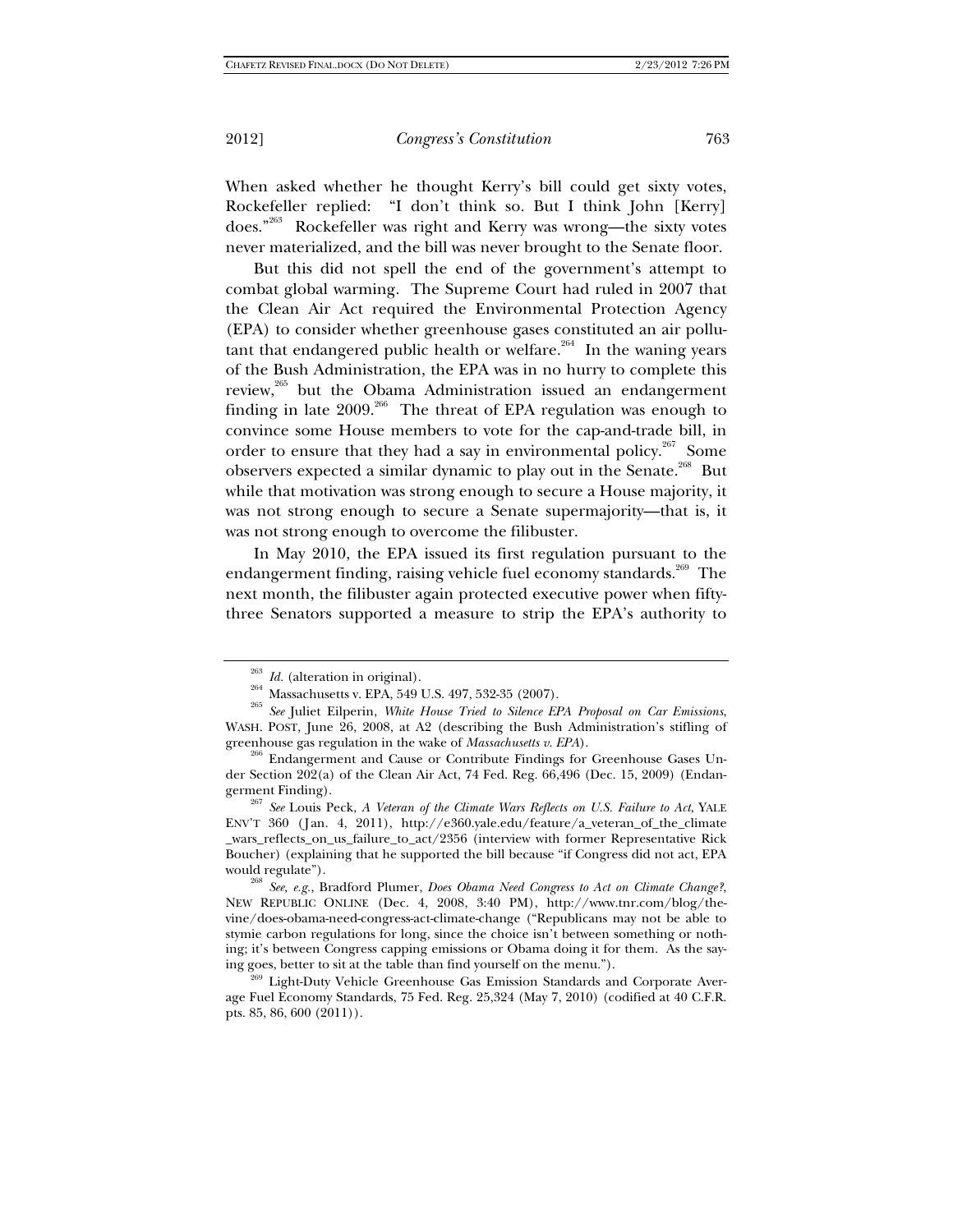regulate greenhouse gases.<sup>270</sup> Because this fell short of the sixty votes needed to end a filibuster, the measure failed, $^{271}$  and the EPA continues to set government policy on greenhouse gases.<sup>272</sup> And polls have consistently shown high levels of public support for greenhouse gas regulation by the EPA, even in the aftermath of a serious recession.<sup>2</sup>

Notice the effect of the filibuster here. By making it significantly more difficult to pass legislation, the filibuster simply shifted the locus of policymaking to the executive branch. Rather than have environmental policy made through the process of intra- and intercameral negotiation and deliberation, the policy is now made in its entirety by the EPA. Of course, the EPA has less leeway in regulating than Congress does in legislating, but so long as the EPA's regulations are reasonable interpretations of the governing statutory schemes, they will not be disturbed.<sup>274</sup>

Nor is this policy shift limited to legislation. In April 2010, President Obama nominated Donald Berwick as Administrator of the Centers for Medicare and Medicaid Services, a job with significant responsibilities for implementing substantial portions of the health care reform legislation passed in  $2010$ <sup>275</sup> When it became apparent that

<sup>&</sup>lt;sup>270</sup> *See* Geman, *supra* note 262, at 3. Of course, even had the bill passed the Senate and the House, it would almost certainly have prompted a presidential veto.

and *Id.*<br><sup>271</sup> *Id.*<br><sup>272</sup> *See, e.g.*, Greenhouse Gas Emissions Standards and Fuel Efficiency Standards for Medium- and Heavy-Duty Engines and Vehicles, 76 Fed. Reg. 57,106 (Sept. 15, 2011) (to be codified in scattered parts of 40 C.F.R.). For a discussion of some regulations that are currently in the works pursuant to the endangerment finding, as well as greenhouse gas regulations passed pursuant to other statutory sources of authority, see Jonathan H. Adler, *Heat Expands All Things: The Proliferation of Greenhouse Gas Regulation Under the Obama Administration*, 34 HARV. J.L. & PUB. POL'Y 421, 428-44 (2011). For a brief statement of the EPA Administrator's planned timeline for greenhouse gas regulations, see Letter from Lisa Jackson, EPA Adm'r, to Senator Jay D. Rockefeller IV

<sup>(</sup>Feb. 22, 2010), *available at* http://epa.gov/oar/pdfs/LPJ\_letter.pdf. 273 *See* CNN & OPINION RESEARCH CORP., CNN OPINION RESEARCH POLL, APR. 9– 10, 2011, at 6 (2011), *available at* http://i2.cdn.turner.com/cnn/2011/images/04/ 11/rel6a.pdf (finding that, in April 2011, seventy-one percent of respondents opposed stripping the EPA of the authority to regulate greenhouse gases); *Washington Post-ABC News Poll*, WASH. POST (June 8, 2010), http://www.washingtonpost.com/ wp-srv/politics/polls/postpoll\_060810.html (finding between sixty-five and seventy-five percent support for federal government regulation of greenhouse gases in four polls conducted between April 2009 and June 2010). 274 *See generally* Chevron U.S.A. Inc. v. Natural Res. Def. Council, 467 U.S. 837, 865-

<sup>66 (1984) (</sup>holding that the courts must defer to reasonable agency interpretations of ambiguous statutory language). 275 *See* Robert Pear, *President Nominates Professor to Health Job*, N.Y. TIMES, Apr. 20,

<sup>2010,</sup> at A13.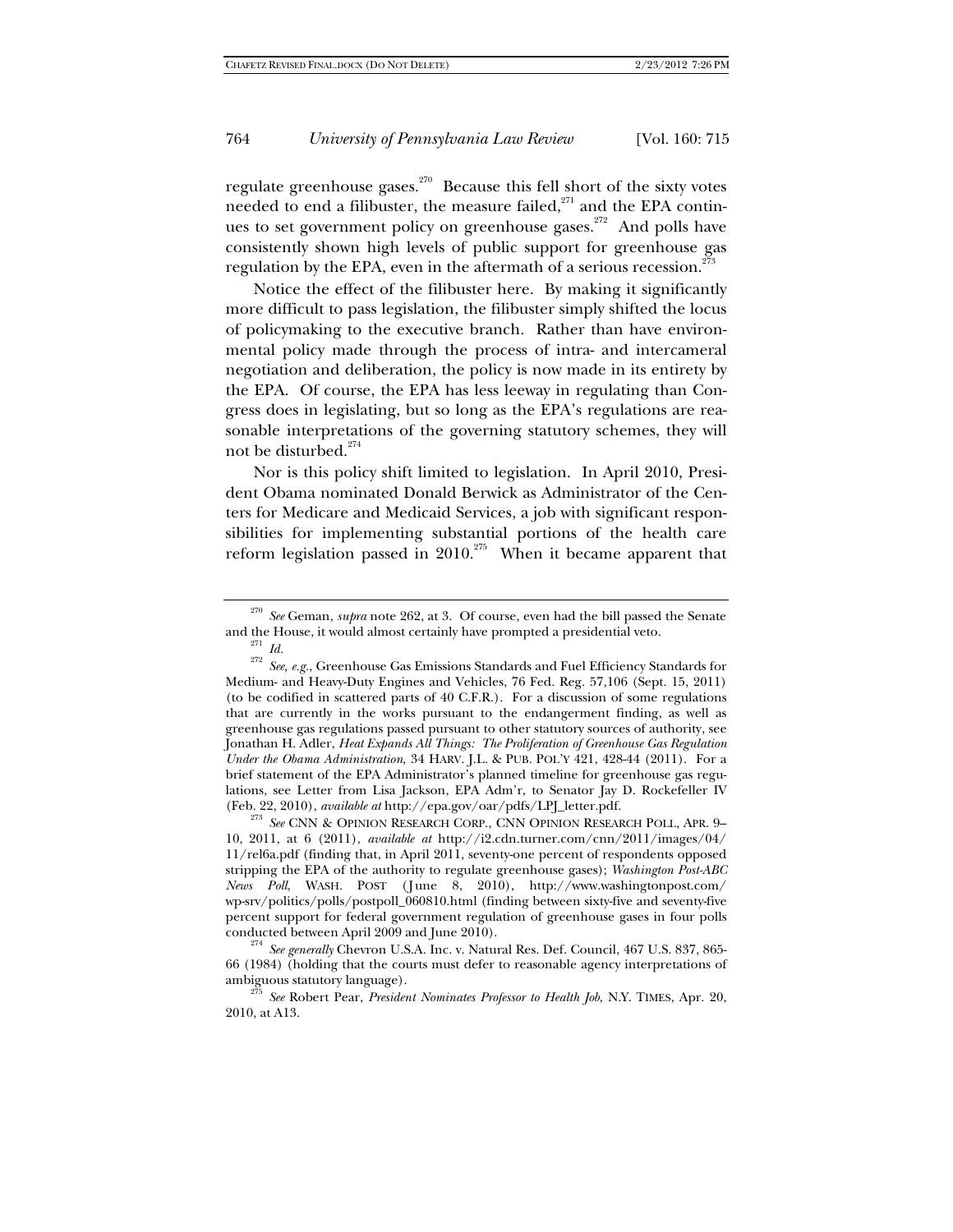Berwick's nomination would be successfully filibustered, the President instead used a recess appointment to install him in the post.<sup>276</sup> Similarly, having determined that a nomination of Elizabeth Warren to head the newly created Consumer Financial Protection Bureau would "linger without Senate action for months,"<sup>277</sup> President Obama instead appointed her a Special Assistant to the President and Special Adviser to the Secretary of the Treasury.<sup>278</sup> In this capacity, she was in charge of setting up the new agency, but she did not have to face a Senate confirmation battle.<sup>279</sup> A number of Warren's supporters subsequently urged the President to use a recess appointment to put Warren into the directorship,<sup>280</sup> although he ultimately opted to nominate Richard Cordray.<sup>281</sup> He, too, was filibustered, and the Senate conducted pro forma sessions in December 2011 and January 2012 in an attempt to prevent a recess appointment.<sup>282</sup> President Obama, relying on an opinion from the Office of Legal Counsel,<sup>283</sup> then took the unprecedented step of declaring that a Senate recess existed, the pro forma sessions notwithstanding, and he installed Cordray in the directorship.<sup>284</sup> Again, note the dynamic here: because the filibuster makes it so much harder to get anything through the Senate, decisions shift to unilateral executive action. And the President's public case for uni-

28, 2011, 7:15 AM), http://www.politico.com/news/stories/0511/55864.html ("Liberal boosters for consumer advocate Elizabeth Warren are redoubling their pressure on President Barack Obama to pick her to lead a new financial watchdog agency—despite Republicans' all-out attempts to . . . block Obama from giving her the job over the

Memorial Day recess."). 281 *See* Binyamin Appelbaum, *Former Ohio Attorney General to Head New Consumer Agency*, N.Y. TIMES, July 18, 2011, at B1 (noting the nomination of Richard Cordray). It is worth noting that President Obama's decision not to recess appoint Warren seems to have had significantly more to do with the fact that "she never won the full support of the president or his senior advisors" than it did with any concern about the recess ap-

pointment mechanism. *Id.* <sup>282</sup> Helene Cooper & Jennifer Steinhauer, *Bucking Senate, Obama Appoints Con-*

*sumer Chief*, N.Y. TIMES, Jan. 5, 2012, at A1. 283 *See* Memorandum from Virginia A. Seitz, Assistant Att'y Gen., Office of Legal Counsel, to Kathryn Ruemmler, Counsel to the President ( Jan. 6, 2012), *available at* http://www.justice.gov/olc/2012/pro-forma-sessions-opinion.pdf. 284 Cooper & Steinhauer, *supra* note 282.

<sup>276</sup> *See* Robert Pear, *Obama to Bypass Senate to Name Health Official*, N.Y. TIMES, July 7,

<sup>2010,</sup> at A11. 277 Jim Kuhnhenn, *Obama Picks Consumer Advocate Warren, Opposed by Big Bankers, Will Build Financial Watchdog Agency*, HOUSTON CHRON., Sept. 18, 2010, at A3. 278 Paul Wiseman, *Warren Gets a Lead Role in Consumer Protection: Harvard Professor to* 

*Help Set Up Watchdog Agency*, USA TODAY, Sept. 16, 2010, at 1B.<br><sup>279</sup> *Id.*<br><sup>280</sup> *See* Joseph Williams, *Liberals Push Elizabeth Warren Nomination*, POLITICO (May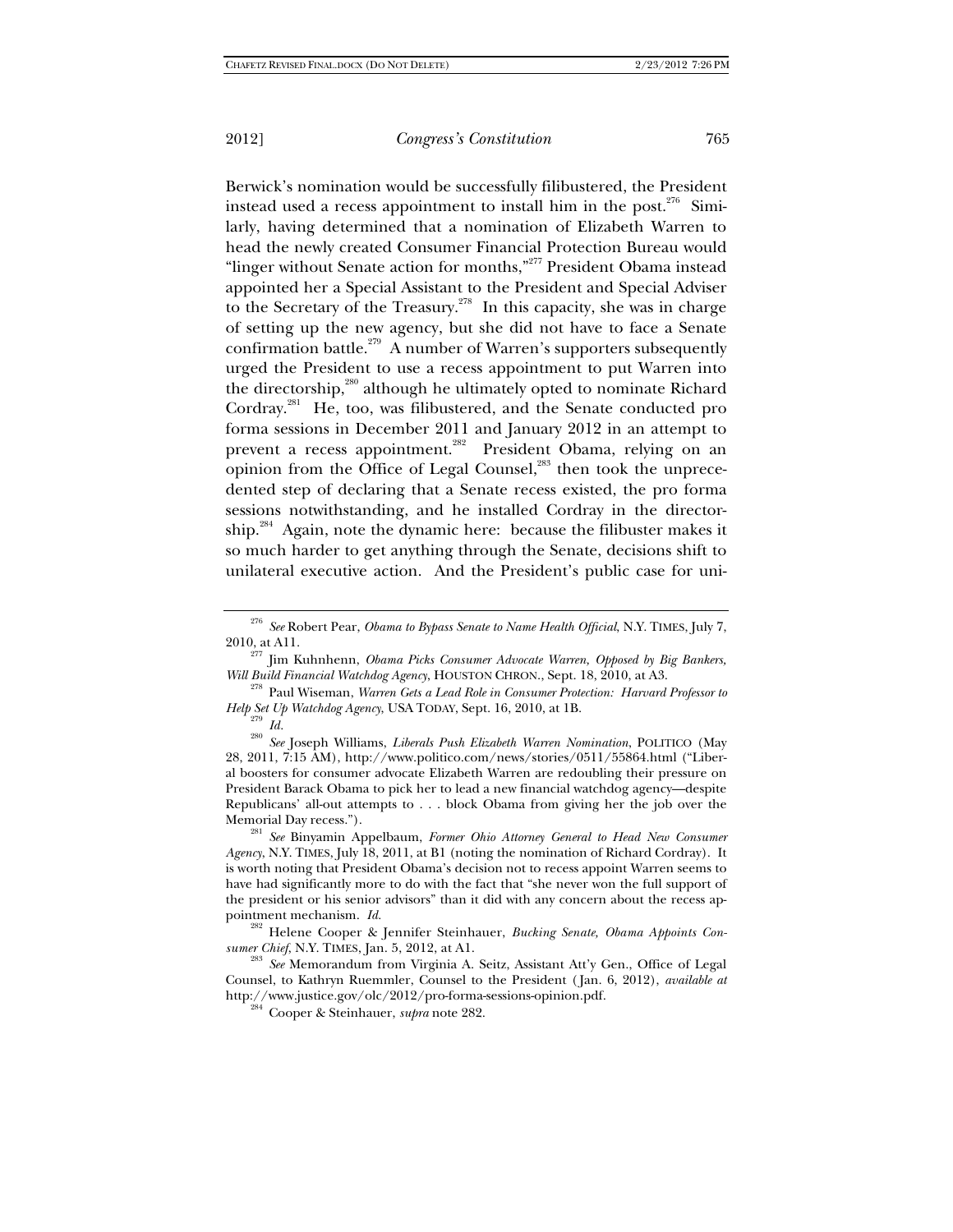lateral action can be built on the claim that his nominee would have enough support in the Senate, but for the countermajoritarian, obstructionist use of the filibuster. Thus, in urging the President to use a recess appointment for Warren, political commentator Katrina vanden Heuvel noted the threat of a filibuster and wrote that "[p]urblind Republican obstruction liberates the president to do the right thing."<sup>285</sup> And defending Cordray's recess appointment, Professor Laurence Tribe referred to the "transparent and intolerable burdens on [presidential] authority" created by the filibuster of nominees.<sup>286</sup> It would be politically very difficult for the President to recess appoint a nominee who had previously been defeated in the Senate. $^{287}$ But a filibustered nominee presents a different case—there, indeed, the President is "liberated" to act unilaterally.

In short, by structuring its internal rules the way that it has, the Senate has cost itself power vis-à-vis the executive.<sup>288</sup> But members of the Senate seem to have learned precisely the wrong lesson from this state of affairs. Rather than pursuing rules reform to curb or elimi-

at A25. <sup>287</sup> Moreover, Congress has used its power of the purse to ensure that such a nominee would have to serve without pay. *See* Consolidated Appropriations Act, 2008, Pub. L. No. 110-161, Div. D, Title VII, § 709, 121 Stat. 1844, 2021 (2007) (codified at note preceding 5 U.S.C. § 5501) ("Hereafter, no part of any appropriation contained in this or any other Act shall be paid to any person for the filling of any position for which he or she has been nominated after the Senate has voted not to approve the nomination of said person."); *see also* HENRY B. HOGUE, CONG. RESEARCH SERV., RS21308, RECESS AP-POINTMENTS: FREQUENTLY ASKED QUESTIONS 5 (2010) (noting this provision, but also noting that, because of the filibuster, "[a]s a practical matter, nominations are rarely

rejected by a vote of the full Senate").<br><sup>288</sup> This dynamic is hardly new—indeed, an early-twentieth-century observer of latenineteenth-century British parliamentary obstructionism noted the same phenomenon:

A[n] . . . effect of obstructive tactics is that the business of making the laws of a nation tends to be centred in a small group of men. The English Cabinet is a case in point. This situation is a logical result of the diminution of the powers of the legislature. Misuse of functions by a large body inevitably transfers those functions to a smaller unit.

Geddes W. Rutherford, *Some Aspects of Parliamentary Obstruction*, 22 SEWANEE REV. 166, 177 (1914).

<sup>285</sup> Katrina vanden Heuvel, *Why Obama Should Appoint Elizabeth Warren*, WASH. POST (May 24, 2011), http://www.washingtonpost.com/opinions/why-obama-shouldappoint-elizabeth-warren/2011/05/23/AFastWAH\_story.html; *see also* Editorial, *Nearly a Year After Dodd-Frank: President Obama Must Nominate—And Fight For—Top-Notch Financial Regulators*, N.Y. TIMES, June 14, 2011, at A24 ("Why go with a compromise candidate when Republicans have vowed to block any nominee? Mr. Obama and Senate Democrats should back Ms. Warren and expose to American voters just exactly whose interests the Republicans put first."). 286 Laurence H. Tribe, *Games and Gimmicks in the Senate*, N.Y. TIMES, Jan. 6, 2012,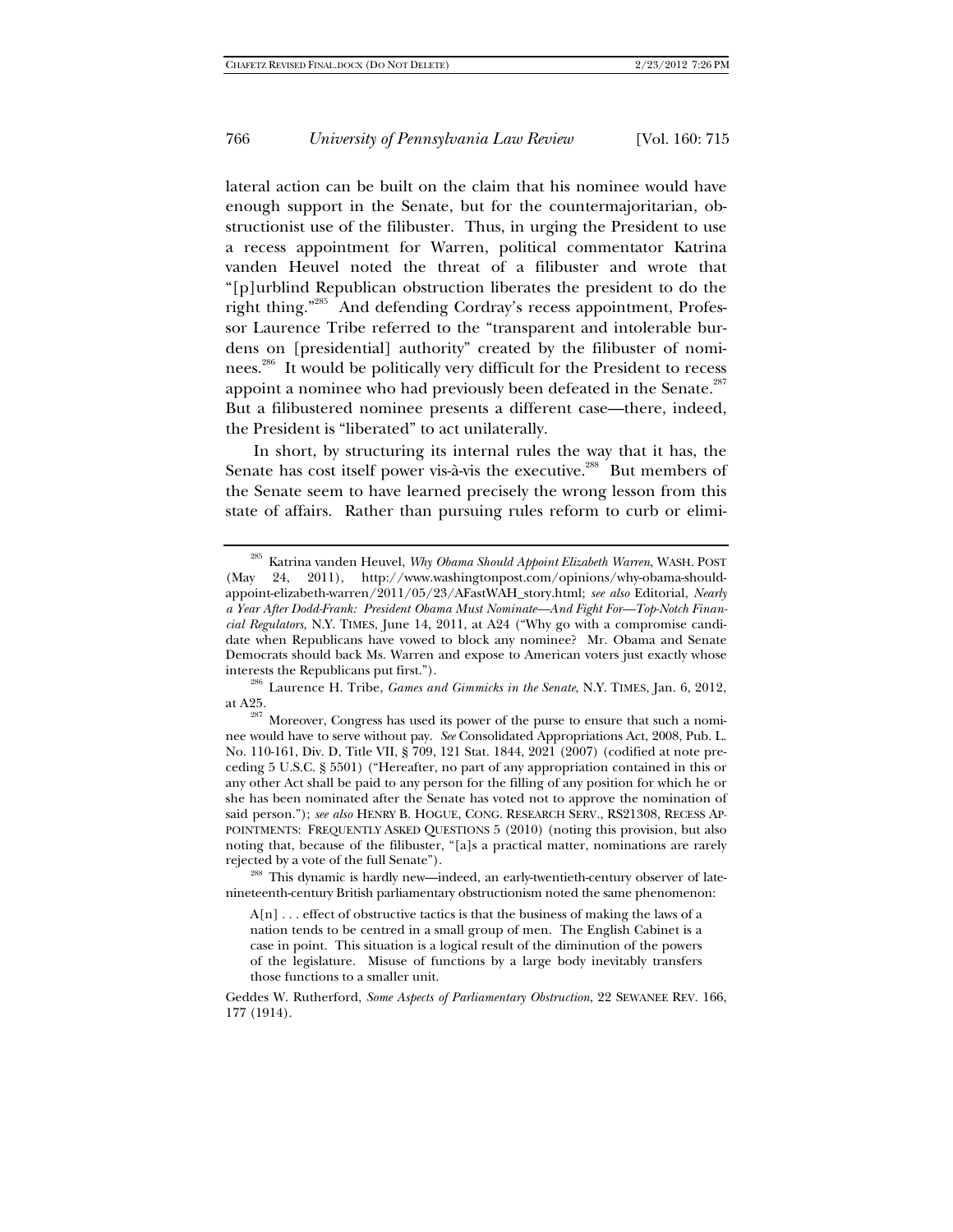nate the filibuster, they have sought legislation to decrease the number of posts requiring Senate confirmation.<sup>289</sup> In other words, instead of altering cameral rules so as to reinforce their chamber's constitutional role as advisor and consenter to executive branch appointments,<sup>290</sup> these Senators wish to surrender still more of that role. A far better solution was recently suggested by Bruce Ackerman: the Senate should agree to a relatively expeditious up-or-down vote on all executive branch appointments in return for the White House agreeing to subject all leading staffers to Senate confirmation.<sup>291</sup> Even if the White House rejected this deal, the Senate could still stem the tide of recess appointments by unilaterally ceasing to filibuster nominees. And, of course, it could use its power of the purse to prevent the payment of salaries to top White House staffers who have not faced Senate confirmation,<sup>292</sup> thus pressuring the White House to accept Ackerman's grand bargain.

Although the executive branch is the most obvious beneficiary of the filibuster, the judiciary may stand to benefit as well. One of the standard defenses of "dynamic" or "updating" theories of judicial statutory interpretation is that legislative inertia prevents Congress from updating statutes itself.<sup>293</sup> Of course, some amount of legislative inertia is inevitable in any system, and a great deal more is hardwired into our constitutional structure through the mechanisms of bicameralism and presentment. But the filibuster adds yet another inertial obstacle to the mix—the status quo is insulated against change unless a pro-

<sup>289</sup> *See* Presidential Appointment Efficiency and Streamlining Act of 2011, S. 679, 112th Cong. (as passed by Senate, June 29, 2011); *see also* Carl Hulse, *Lawmakers Seek to Speed System of Confirmation*, N.Y. TIMES, Apr. 25, 2011, at A1 (noting that a proposal to "end Senate review of about 200 executive branch positions" has the support of both

parties' leadership in the Senate).<br>
<sup>290</sup> See U.S. CONST. art. II, § 2, cl. 2.<br>
<sup>291</sup> See ACKERMAN, *supra* note 2, at 152-55.<br>
<sup>292</sup> See supra Section I.A (discussing Congress's power of the purse); *see also supra* note 95 and accompanying text (noting that the House of Representatives recently successfully negotiated for a rider in a budget bill preventing the President from using any funds to pay certain White House "czars"); *supra* note 287 (noting that Congress has used its power of the purse to prevent the disbursement of pay to any recess nominee who has previously been rejected on the Senate floor). We thus see once again the way that the various congressional hard and soft powers can work in concert to

cement Congress's constitutional role. 293 *See* GUIDO CALABRESI, <sup>A</sup> COMMON LAW FOR THE AGE OF STATUTES 120-21 (1982) ("[T]he courts in exercising the power to induce the updating of statutes should only deal in areas of legislative inertia."); WILLIAM N. ESKRIDGE, JR., DYNAMIC STATUTORY INTERPRETATION 156-61 (1994) (arguing that dynamic statutory interpretation can help counteract political dysfunction).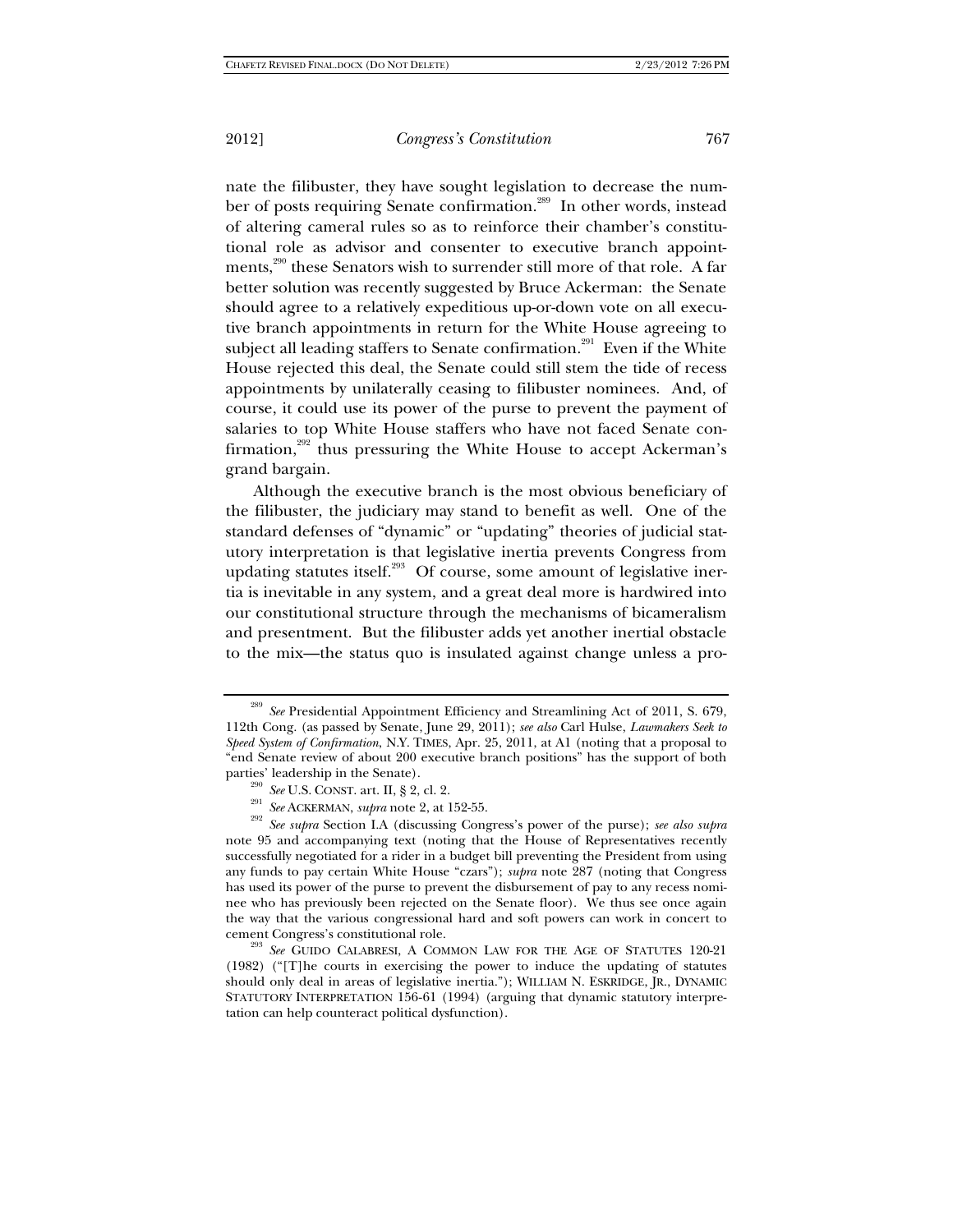posal to alter it can garner the support of a supermajority of the Senate in addition to that of a majority of the House plus the President. To the extent that inertia justifies judicial updating, then more inertia will mean more updating, and Congress will have still less say in the operation of the law.

We can thus see how each house's authority over its own internal rules can either enhance or diminish its power vis-à-vis the other branches. When that authority is used to create or further a narrative of responsibility and trustworthiness—as the House did in creating the Office of Congressional Ethics—then it enhances the power of the branch. But when a house uses its power in a way that leads to a narrative of irresponsibility, gridlock, or dysfunction, then it provides a justification for the other branches to step in and poach congressional power. As we have seen, the other branches have been all too happy to do so.

#### III. THE SEPARATION OF POWERS AND CONGRESS'S PROPER PLACE

The previous two Parts have discussed a number of powers that individual houses and members of Congress can wield. In isolation, many of them may appear to be inconsequential housekeeping provisions (e.g., each house's power over the rules of its own proceedings) or idiosyncratic, minor, and perhaps even archaic protections (e.g., the speech or debate privilege). But the aim of those Parts has been to demonstrate that, viewed as an interlocking whole, these powers are potent, indeed, allowing Congress to vigorously assert itself against the other two branches. In this Part, I would like briefly to consider the questions of *why* and *how* Congress should avail itself of these tools.

## A. *The Desirability of Congressional Self-Assertion*

It will not have escaped notice that some of the powers discussed above can appear unseemly at best. This Article has discussed government shutdowns, $294$  the use of congressional sergeants-at-arms to arrest members of the executive branch, $2^{95}$  and the disclosure of classified information,<sup>296</sup> among other things. How can these add up to an argument in favor of congressional self-assertion?

<sup>294</sup> *See supra* Section I.A. 295 *See supra* Section I.B. 296 *See supra* Section II.A.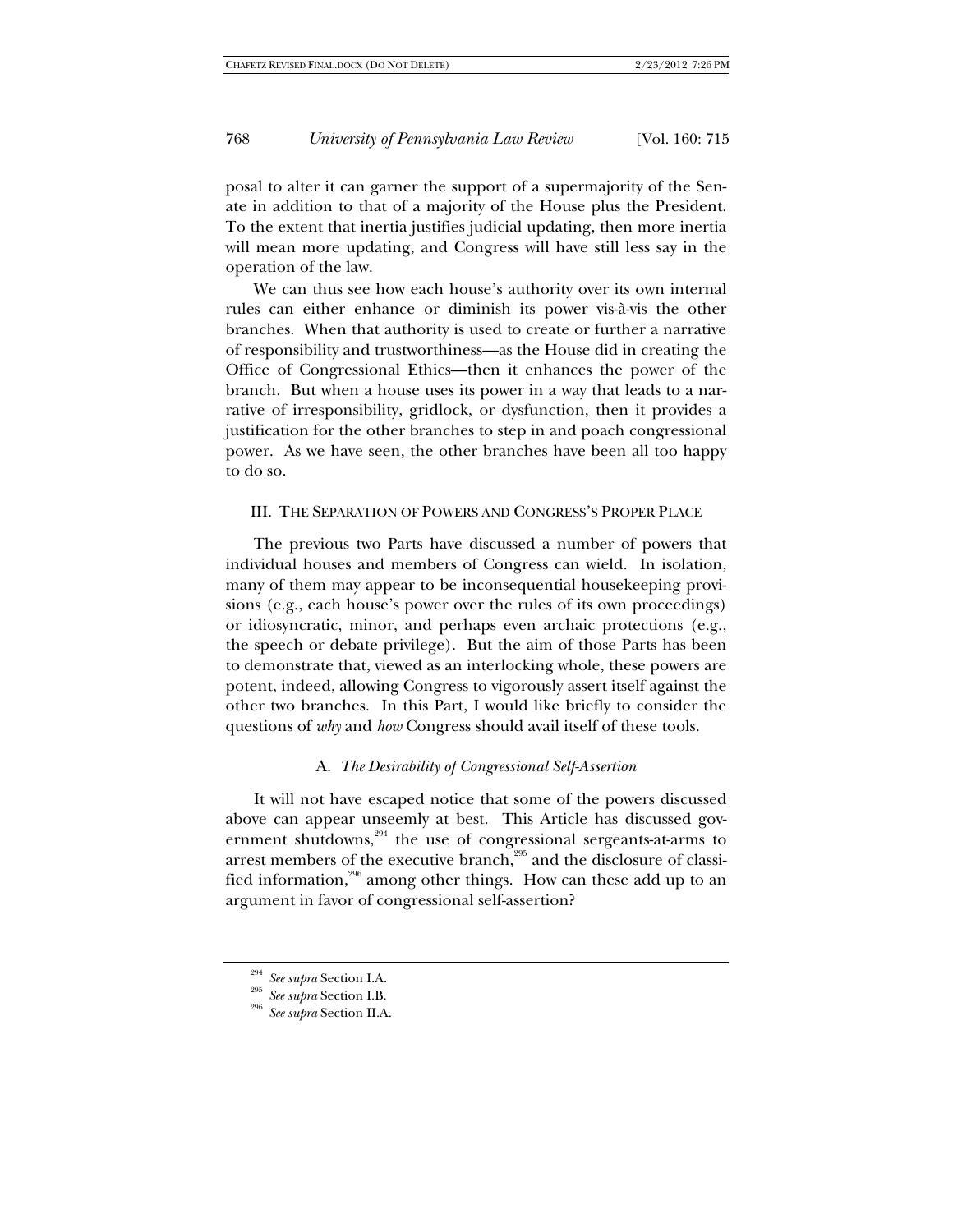The answer to that question consists of two broad parts. First, although attention naturally focuses on the most extreme uses of these congressional powers, it is worth reiterating that many of them can be calibrated. After all, the houses of Congress have a number of budgetary tools well short of shutting down the government, $297$  and these will almost always be the tools of first resort in interbranch conflicts. Indeed, the strongest version of a power is often useful primarily as an inducement to other actors to give in on some smaller point or, to put it differently, the aim of possessing an especially potent weapon is often to *avoid* having to use it.<sup>298</sup> Instead, institutional settlements are negotiated in the shadow of each actor's powers,<sup>299</sup> or, more precisely, in the shadow of each actor's perceptions of both its own powers and those of the other actors. But a public acknowledgement that one will never use a certain power is the functional equivalent of not having that power in the first place. Deals will only be negotiated in the shadow of, say, a threat to shut down the government if it is actually credible that a house of Congress will follow through on that threat. $300$ 

Second, the fact that the Constitution allocates these powers to Congress highlights a too-seldom-appreciated feature of our separation of powers: American constitutional design intentionally fosters the conditions of interbranch tension and conflict as a means toward good governance. In many situations, the Constitution does not dictate a stable allocation of decisionmaking authority; rather, it fosters the ability of the branches to engage in continual contestation for that authority. Put differently, the conflicts that at first strike us as unseemly turn out to be, upon further reflection, constitutional features rather than bugs.

Yet much of contemporary constitutional theory is overly enamored of tidy institutional settlement<sup>301</sup> and overly timid of ongoing in-

<sup>297</sup> *See supra* Section I.A. 298 This principle, of course, formed the basis of much of Cold War military doctrine. *See* Matthew Lund, Comment, *The Eighty Percent and Twenty Percent Solutions to Nuclear Proliferation*, 2009 BYU L. REV. 741, 743 ("During the Cold War, political efforts

and the threat of mutually assured destruction prevented the use of nuclear weapons.").<br><sup>299</sup> *Cf*. Mnookin & Kornhauser, *supra* note 98, at 968-69.<br><sup>300</sup> *See supra* text accompanying notes 85-95 (discussing the last-mi averting a government shutdown in April 2011).<br><sup>301</sup> *See, e.g.*, Larry Alexander & Frederick Schauer, *On Extrajudicial Constitutional* 

*Interpretation*, 110 HARV. L. REV. 1359, 1371-81 (1997) (defending judicial supremacy in constitutional interpretation entirely on the grounds of the importance of law's settlement function).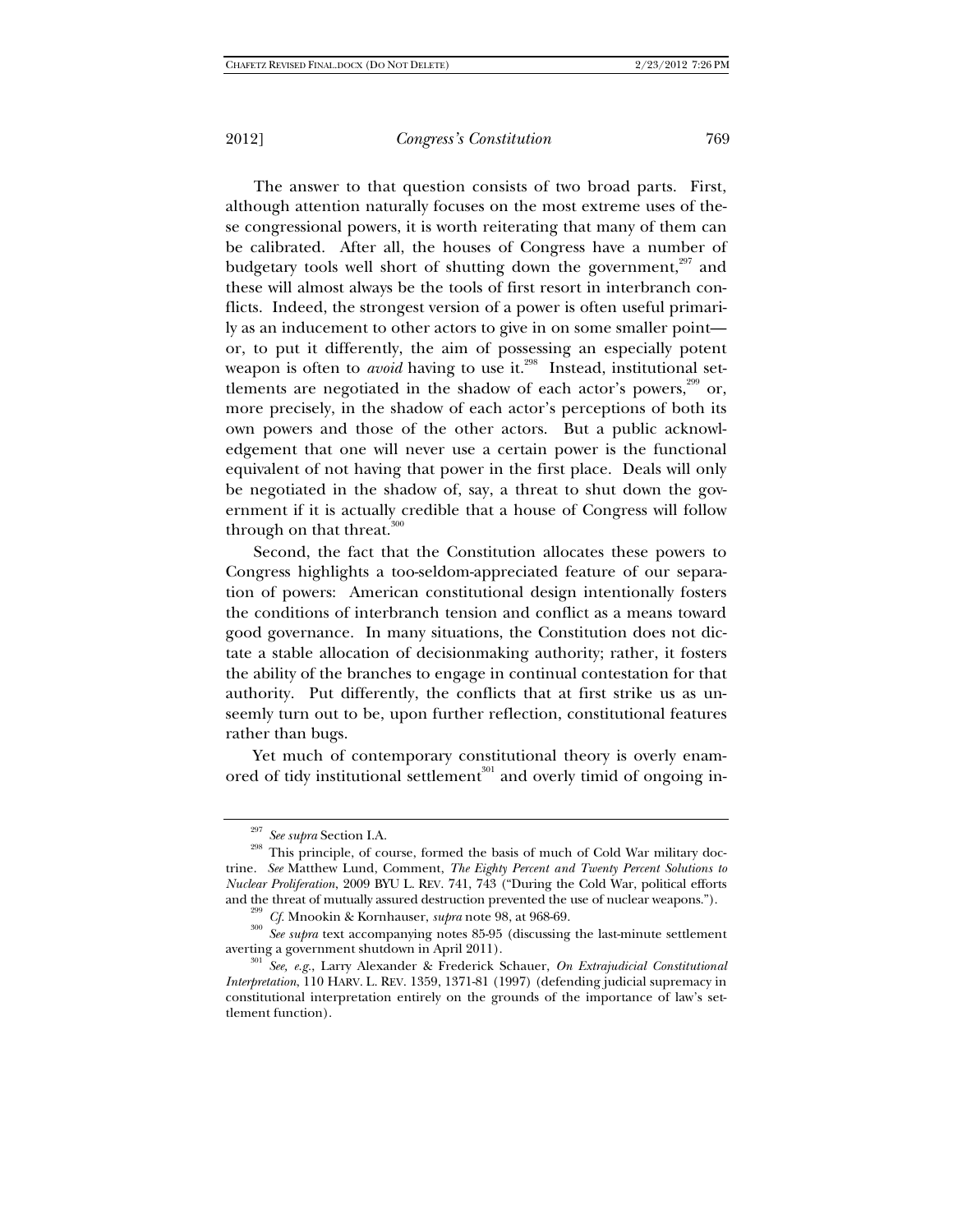stitutional tension and conflict.<sup>302</sup> This is nothing new—Machiavelli devoted a section of his *Discourses* to refuting "those who allege that the republic of Rome was so tumultuous and so full of confusion that, had not good fortune and military virtue counterbalanced these defects, its condition would have been worse than that of any other republic."303 Machiavelli, to the contrary, insisted that

those who condemn the quarrels between the nobles and the plebs, seem to be cavilling at the very things that were the primary cause of Rome's retaining her freedom, and . . . they pay more attention to the noise and clamour resulting from such commotions than to what resulted from them, i.e. to the good effects which they produced.<sup>3</sup>

Indeed, it was precisely the "clash" between the interests of the two classes that was responsible for "all legislation favourable to liberty."<sup>305</sup> Or, in Jeremy Waldron's perceptive summary, we should not be "fooled into thinking that calmness and solemnity are the mark of a good polity, and noise and conflict a symptom of political pathology."<sup>306</sup> Conflict, tension, and tumult may be precisely what produces good government; easy, authoritative resolution may be the mark of dysfunction.

Why might this be? Machiavelli's view was that the public good lay somewhere between the permanent interests of the nobles and those of the plebs; any answer arrived at without substantial "noise and clamour" suggested that one group was likely dominating the other and moving policy too far in its own favor. Likewise, in the modern context, we may well see virtue in the tumultuous clash between government officials, each seeking to convince the public, or some segment thereof, that she effectively represents its best interests. Or, to put it differently, insofar as the Constitution "proliferat[es] the modes of representation governing normal politics"<sup>307</sup> because of its judgment that "*no* legal form can transubstantiate *any* political institution of nor-

<sup>302</sup> *See* Michael Stokes Paulsen, *The Civil War as Constitutional Interpretation*, 71 U. CHI. L. REV. 691, 716 (2004) (book review) ("Does not our Constitution deliberately prefer division, tension, uncertainty, and dynamic equilibrium over 'authoritative' resolution?"); *see also* Chafetz, *supra* note 31, at 1128 (noting that "concern for stability,

predictability, and notice are at their weakest in the separation-of-powers context").<br><sup>303</sup> NICCOLÒ MACHIAVELLI, THE DISCOURSES, bk. 1, ch. 4, at 113 (Bernard Crick ed., Leslie J. Walker trans., Penguin Books 1998) (1531)

<sup>&</sup>lt;sup>304</sup> *Id.*<br><sup>305</sup> *Id.*<br><sup>306</sup> JEREMY WALDRON, THE DIGNITY OF LEGISLATION 34 (1999).<br><sup>307</sup> Bruce A. Ackerman, *The Storrs Lectures: Discovering the Constitution*, 93 YALE L.J. 1013, 1028 (1984).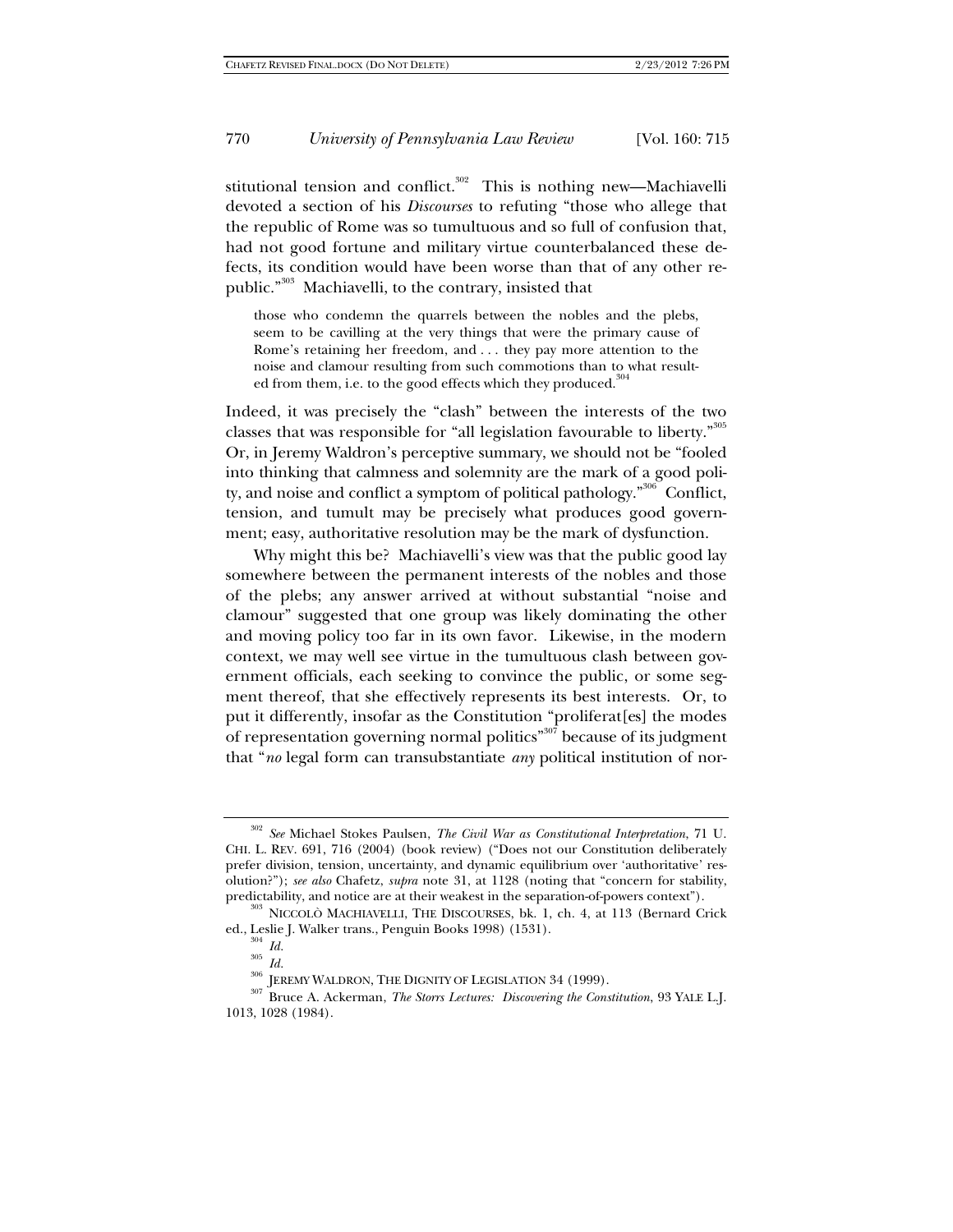mal politics into We the People of the United States,"<sup>308</sup> it also deliberately proliferates the points of tension and conflict, noise and clamor.

Different bodies, with different (but cross-cutting) constituencies, different terms of office, and different institutional structures and competencies are each given the capacity to fight with one another for the affections of the public. This conflict-enabling view of the separation of powers has several important benefits. First, it serves a tyrannyprevention function. If one branch seeks to exercise tyrannical power, the other two branches will have both the incentive, rooted in their desire to win over the people's affections, and the tools, such as those congressional powers described throughout this Article, to resist.<sup>309</sup> Second, it serves a representation-enhancing function. Precisely because the American governmental scheme recognizes that no public servant can ever perfectly represent "We the People" in all of our complexity, it multiplies the modes of representation.<sup>310</sup> Our shortterm and local selves find representation in the House, while our long-term and more general selves are represented in the Senate. Our nationally-oriented selves find representation in the singular person of the President, while that part of ourselves that we have given over to law rather than politics finds its champion in the judiciary. Each of these is a part of our "true" collective self; it is therefore through deliberation and productive tension among them that our representation is representation at its truest. Once again, this requires that each of these institutional actors have the capacity and willingness to assert itself vigorously in the public sphere against the others. Third, just as adversarial proceedings in court are understood to be truth-promoting, so too vigorous interbranch contestation in the public sphere can help to "reveal the truth about the common

<sup>&</sup>lt;sup>308</sup> *Id.* at 1026.<br><sup>309</sup> An apt analogy here is to Hamilton's classic description of the tyrannypreventing function of federalism: "Power being almost always the rival of power, the general government will at all times stand ready to check the usurpations of the state governments, and these will have the same disposition towards the general government. The people, by throwing themselves into either scale, will infallibly make it preponderate." THE FEDERALIST NO. 28, *supra* note 9, at 181 (Alexander Hamilton); s*ee also* Chafetz, *supra* note 31, at 1121-22, 1125-26 (drawing the connection between Hamilton's discussion of federalism and a multiplicity-based theory of the

separation of powers). 310 *See* Ackerman, *supra* note 307, at 1027-31 ("Rather than allowing the House or Senate or the Presidency to beguile us with the claim that it, and it alone, speaks in the name of the People themselves, the constitutional separation of powers deconstructs all such naive synechdoches.").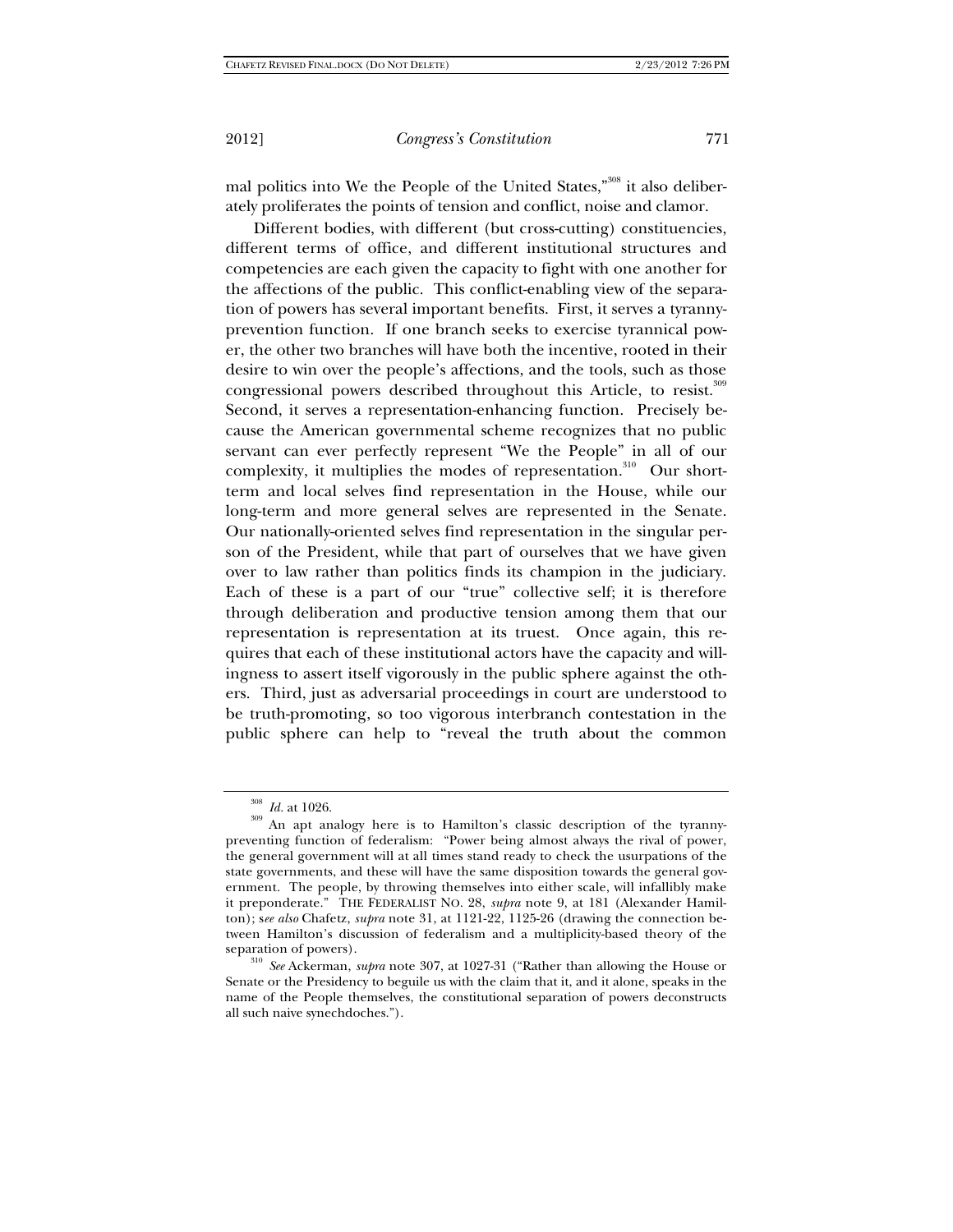good."311 Or, to put it differently, interbranch conflict can enhance democratic deliberation. What is more, it can help to reveal the extent to which messy public contestation produces good government, 312 thus creating a self-reinforcing virtuous cycle of republicanism.

This "multiplicity-based" view of the separation of powers<sup>313</sup> requires that the branches maintain the institutional *capacity* to assert themselves against one another. It does not require that they always assert themselves maximally; rather, it encourages them to assert themselves judiciously. Judiciousness, of course, is in the eye of the beholder, and here the relevant beholder is the public. A judicious use of power is one that inspires public trust and confidence in the institution wielding it. A multiplicity-based view of the separation of powers is thus fundamentally dynamic and discursive. The separation of powers creates the conditions for political contestation, and that contestation is carried out with an eye toward winning over the public. In recent work, Eric Posner and Adrian Vermeule have perceptively argued that "politics and public opinion" are central to the allocation of governmental authority.<sup>314</sup> But they err when they contrast politics and public opinion to "the separation-of-powers framework"<sup>315</sup> and to "Madisonian deliberation."316 Rather, the Madisonian framework the very framework that gave us the congressional powers discussed in this Article—provides the field upon which public opinion battles are fought. Posner and Vermeule come close to recognizing this when they write that "oversight—by legislators, judges, or other actors—can affect public opinion, which can in turn constrain the president. Congress and other institutions are participants in the game of public opinion . . . ."317 But Congress is not simply a participant like any other; it is a participant constituted and structured by the Constitution with certain powers that enable it to make an especially strong case for public trust. It can bring executive misconduct to light by releasing

 $\,$ <sup>311</sup> Mariah Zeisberg, *Constitutional Fidelity and Interbranch Conflict*, 13 GOOD SOC'Y, no. 3, 2004, at 24, 28.

<sup>&</sup>lt;sup>312</sup> *See supra* text accompanying notes 303-06.<br><sup>313</sup> So called because it focuses on multiple, overlapping claims of authority by dif-<br>ferent institutions. *See* Chafetz, *supra* note 31, at 1112-28.

 $^\mathrm{314}$  ERIC A. POSNER & ADRIAN VERMEULE, THE EXECUTIVE UNBOUND: AFTER THE MADISONIAN REPUBLIC 4 (2010); *see also id*. at 113 (emphasizing the role played by "the system of elections, the party system, and American political culture" in the distribution of governmental authority).<br><sup>315</sup> *Id.* at 4.<br><sup>316</sup> *Id.* at 14.<br>*Id.* at 25.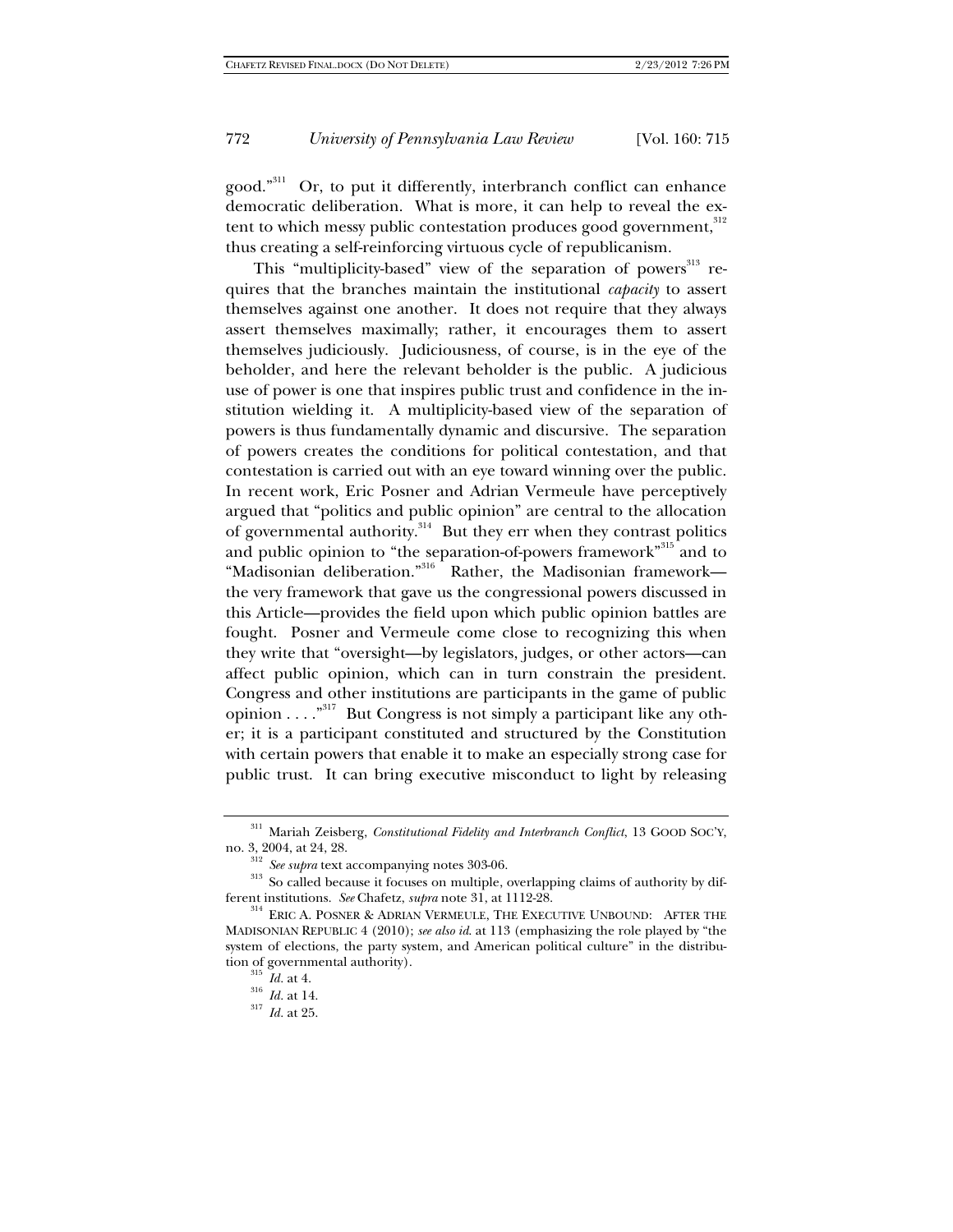classified information, secure behind its speech or debate privilege.<sup>318</sup> It can compel the executive to produce information, using its contempt power if need be.<sup>319</sup> It can refuse to fund parts (or all) of the government, throwing policy disagreements into especially sharp relief for the public.<sup>320</sup> And it can burnish its own image by behaving in constitutionally responsible ways, including keeping its own houses  $clean<sup>321</sup>$  and adopting sensible internal rules.<sup>322</sup>

These are the Madisonian means *by which* the houses of Congress compete in the game of public opinion. And to compete successfully, they must use these means well. Releasing the Pentagon Papers enhanced congressional power vis-à-vis the executive; $323$  outing secret agents likely would not. Budgetary brinksmanship can work when a house of Congress does not overplay its hand; $324$  when that house overreaches, however, it loses authority.<sup>325</sup> And this is not simply a matter of accurately gauging public opinion—Congress is an active *shaper* of public opinion.<sup>326</sup> The content of the Pentagon Papers changed the terms of the debate over Vietnam in a way that favored Congress over the executive.<sup>327</sup> A decision by a house of Congress to be more vigorous in enforcing its ethics rules can lead to more public trust in the future.<sup>328</sup> And a decision by the Senate to eliminate the filibuster would also eliminate the President's rationale for doing so much via regulation, recess appointments, and White House czars.<sup>329</sup> Politics does not happen in a Habermasian ideal speech situation;<sup>330</sup> active participation in political discourse requires political power. And the Constitution creates and structures that power for Congress. A Congress that uses those powers vigorously but judiciously serves the public good by reducing the risk of tyranny by any one branch, en-

- 
- 

<sup>328</sup> See supra Section II.B.<br><sup>329</sup> See supra Section II.C.<br><sup>329</sup> See supra Section II.C.<br><sup>330</sup> See JÜRGEN HABERMAS, JUSTIFICATION AND APPLICATION: REMARKS ON DIS-COURSE ETHICS 54-55 (Ciaran Cronin trans., 1993) (describing the conditions for ideal deliberation).

<sup>&</sup>lt;sup>318</sup> See supra Section I.A.<br>
<sup>319</sup> See supra Section I.B.<br>
<sup>320</sup> See supra Section I.A.<br>
<sup>321</sup> See supra Section II.B.<br>
<sup>322</sup> See supra note 188 and accompanying text.<br>
<sup>324</sup> See supra text accompanying notes 90-95.<br>
<sup>32</sup>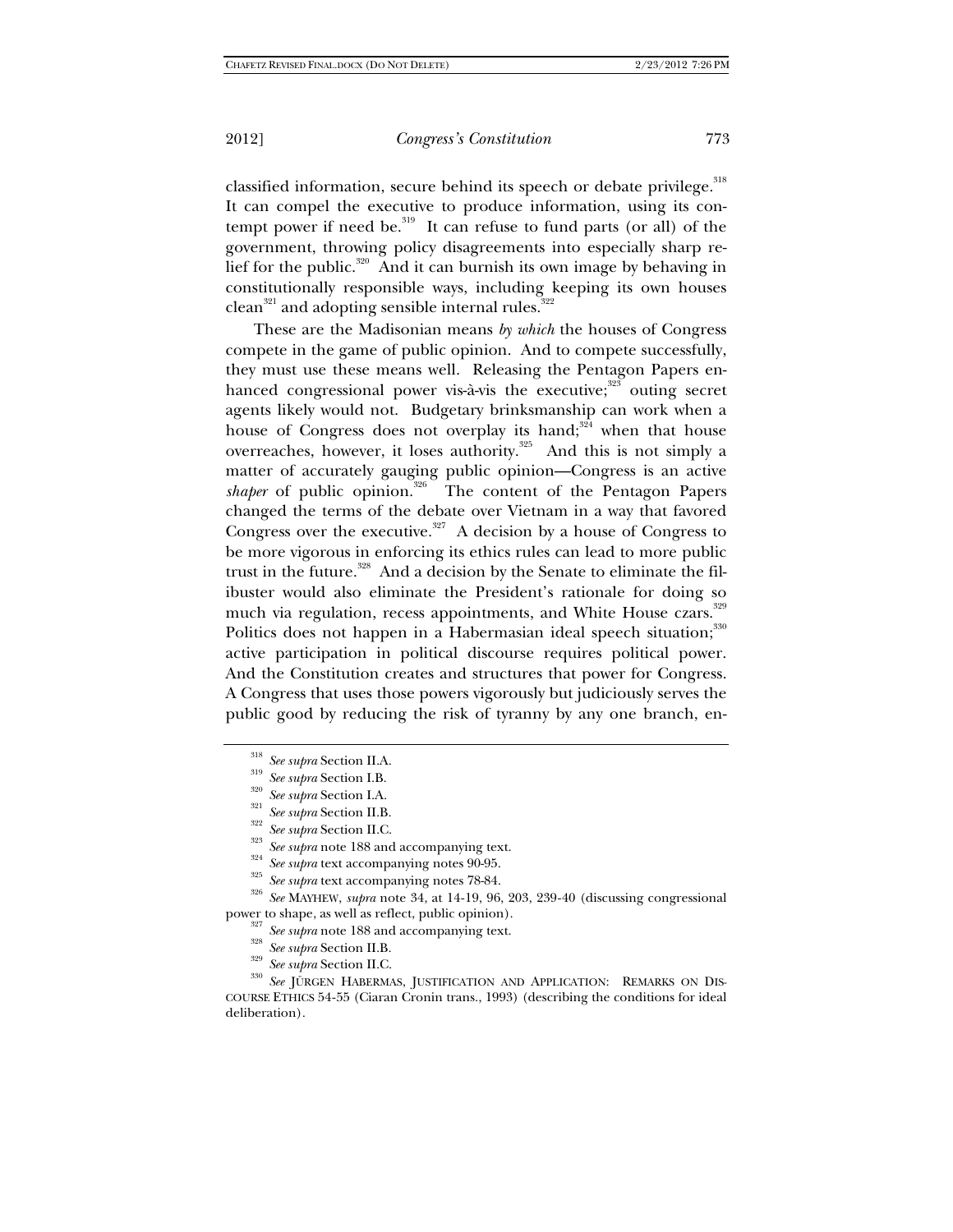hancing the overall representativeness of our political institutions, and improving the quality of public deliberation.

#### B. *The Possibility of Congressional Self-Assertion*

Of course, Congress must show itself *willing* to use the powers that the Constitution gives it. It is telling that Presidents have long pushed claims of executive privilege—which is nowhere mentioned in the Constitution<sup>331</sup>—to the maximum, while the various congressional powers surveyed in this Article have largely languished in recent years. There are a number of possible reasons for this. One possibility is ignorance: perhaps legislators simply do not realize the full extent of their powers or have not fully grasped the extent to which their choices, in the aggregate, strip their branch of power. Another possibility is that legislators do recognize that they possess these powers, but do not consider exercising them to be in their individual interests. This would stem from a disconnect between the institutional interest of Congress and the individual interests of its members—it may well be in Congress's interest to strengthen ethics enforcement,<sup>332</sup> for example, but individual members may balk, either because they find it distasteful to go after their colleagues or because they fear that their own ethical lapses will be discovered. Likewise, a risk-averse member may calculate that the potential risk to her reputation and electoral prospects from disclosing classified information is greater than she would like to bear, even if she honestly believes that the public interest would be served by disclosure.<sup>333</sup> A third, and related, possible explanation for congressional underutilization of its powers is that members of Congress are largely unconcerned with congressional power; their primary loyalty is to their party, not their branch.<sup>334</sup> On this view, we should expect to see vigorous interbranch contestation only when the branches are controlled by different parties. Each of these explanations has some explanatory force, and congressional passivity is undoubtedly a consequence of all three (and perhaps others as well).

But this does not mean that congressional passivity is inevitable. First, although it is easy (and fashionable) to be cynical about politi-

<sup>331</sup> *See generally* RAOUL BERGER, EXECUTIVE PRIVILEGE: A CONSTITUTIONAL MYTH (1974). 332 *See supra* Section II.B. 333 *See supra* Section II.A. 334 The canonical statement of this argument is Daryl J. Levinson & Richard H.

Pildes, *Separation of Parties, Not Powers*, 119 HARV. L. REV. 2312 (2006).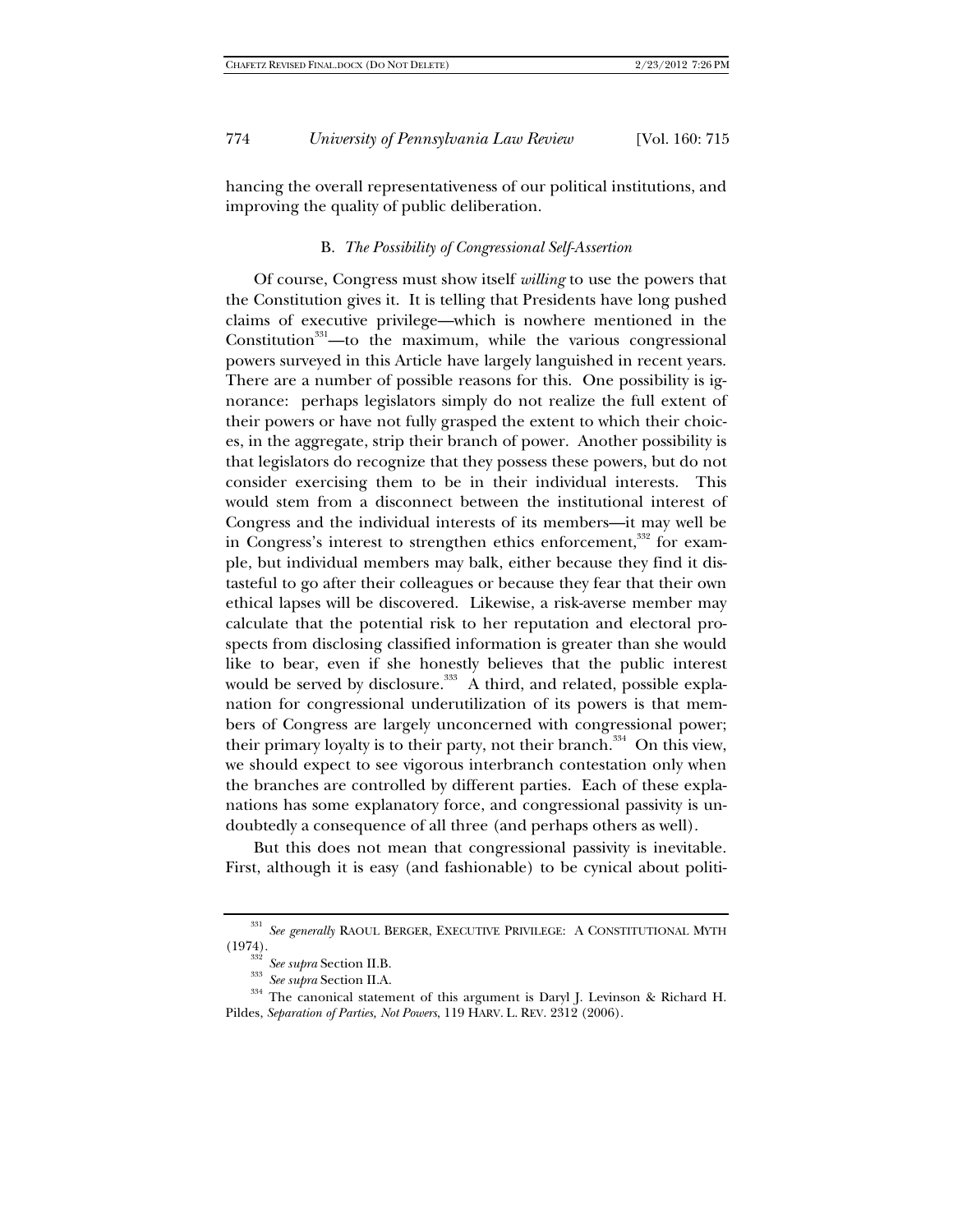cians' motives, it is clear that there are always at least some legislators who act from a genuine desire to promote the public good.<sup>335</sup> Consider the recent example of Senators Wyden and Udall, who disclosed that the government had adopted a disturbing secret interpretation of provisions of the PATRIOT Act.<sup>336</sup> Both are Democrats, as is President Obama, so partisan motivations would have counseled silence, rather than disclosure. And there is no particular reason to think that the voters of their respective states (Oregon and Colorado) are unusually worked up about government data collection, nor is there any other reason to think that these particular senators stand to gain from this confrontation. Rather, the best interpretation of their actions is that they, like Senator Gravel,<sup>337</sup> disclosed the information because they believed that it was in the public interest to do so. So long as there are some members with this outlook on public office—and if there are not, the constitutional order is in significant danger<sup>338</sup>—there will be

views that attempt to reduce their motivations to solely self-interested factors).<br><sup>336</sup> See supra text accompanying notes 194-97.<br><sup>337</sup> See supra text accompanying notes 171-87.<br><sup>338</sup> See Josh Chafetz, *The Political Anim* 124 HARV. L. REV. F. 1 (2011), http://www.harvardlawreview.org/media/pdf/ chafetz.pdf (arguing that a republican commitment to the public good explains in some measure why powerful actors accept political outcomes they do not like).

<sup>&</sup>lt;sup>335</sup> Richard Fenno has repeatedly stressed that members of Congress pursue good public policy as one of their primary goals. *See* RICHARD F. FENNO, JR., CONGRESSMEN IN COMMITTEES 1 (1973) (listing "good public policy" as one of three "basic" goals of members); RICHARD F. FENNO, JR., HOME STYLE: HOUSE MEMBERS IN THEIR DISTRICTS 157 (1978) (noting that at least some members cultivate support in their districts precisely in order to have leeway to pursue good policy in Washington); *id*. at 221-22 (noting that some members are willing to risk losing reelection in their pursuit of good policy). Indeed, even David Mayhew, whose work is often characterized as asserting that members single-mindedly pursue reelection, also notes that "[a]nyone can point to contemporary congressmen whose public activities are not obviously reducible to the electoral explanation." DAVID R. MAYHEW, CONGRESS: THE ELECTORAL CONNEC-TION 16 (2d ed. 2004). Quantitative work bears out Fenno's thesis that good policy is often a driving force for members' behavior. *See* James E. Campbell, *Cosponsoring Legislation in the U.S. Congress*, 7 LEGIS. STUD. Q. 415, 418-19 (1982) (finding that a member's ideology is a significant factor in her decision of what bills to cosponsor); John E. Owens, *Good Public Policy Voting in the U.S. Congress: An Explanation of Financial Institutions Politics*, 43 POL. STUD. 66, 70 (1995) ("The existing literature on the House Banking Committee shows that most members are motivated more by good public policy goals than by reelection or influence in Washington."); *id*. at 81 (discussing the results of his own study, which "appear to be consistent with the findings of the previous discussion that Banking members' decision-making responses vary across issue areas, but when they decide on most of these issues their conceptions of good public policy are the most prominent influences"); *see also* DANIEL A. FARBER & PHILIP P. FRICKEY, LAW AND PUBLIC CHOICE: A CRITICAL INTRODUCTION 21 (1991) (noting that Fenno's view that making good public policy is one significant goal of members is "[s]urely closer to reality" than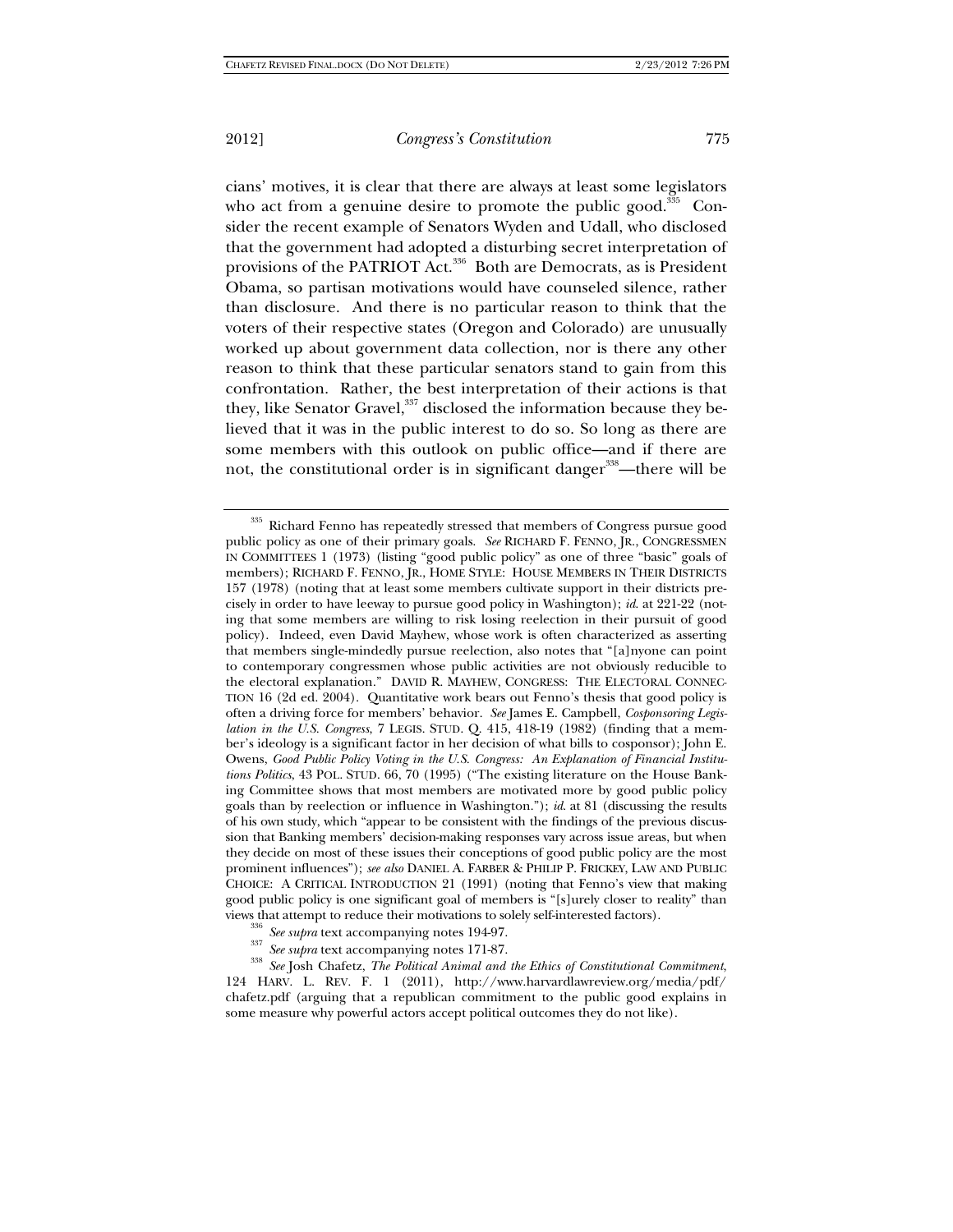members with an incentive to make vigorous, but judicious, use of the congressional powers described in this Article.

Second, the strongest argument in support of the inevitability of congressional passivity, the argument from partisanship, can actually be marshaled to support rather than hinder congressional assertiveness. After all, partisan sentiment pushed in favor of a more vigorous use of the power of the purse in  $2011$ <sup>339</sup> True, this motivation will only come into play under divided government, but the very existence of divided government may be a good indication that the branches should each be more assertive and confrontational. Unified government means that the American people have, over the course of several election cycles and across wide swaths of the country, opted for the governing agenda of one party over another.<sup>340</sup> In other words, it suggests that one party is more effectively representing our collective self in all its complexity $341$  than the other is. This does not mean that there will be no disagreements within that party, nor does it mean that there will not be issues that split both parties. But it does indicate a general, sustained preference for one party's agenda over the other's, and, in that context, it makes good democratic sense for there to be fewer checks on the implementation of that party's agenda. Divided government, by contrast, indicates that the American people have not seen fit to entrust the entirety of governmental operations to a single party. The multiplicity-based separation-of-powers framework provides institutional homes for both parties under such circumstances, and the Constitution provides them with ample powers to use from these institutional bases—as this Article has demonstrated in the case of Congress. To the extent, then, that partisanship is a significant motivating force, it does not indicate the inevitability of congressional passivity; rather, it is one factor that goes to the *judiciousness* of the exercise of congressional power. Whether or not a particular use of power is judicious is not a question to be answered in the abstract; it can be sensibly answered only with reference to particular disputes and their political contexts.

<sup>&</sup>lt;sup>339</sup> *See supra* text accompanying notes 85-95.<br><sup>340</sup> *See* Chafetz, *supra* note 31, at 1124 n.242 (arguing that unified and divided government are dependent variables and that the relevant independent variable is "the preferences of the American people").<br><sup>341</sup> *See supra* text accompanying notes 310-11 (describing the various overlapping

components of our collective political self and their institutional manifestations in our constitutional order).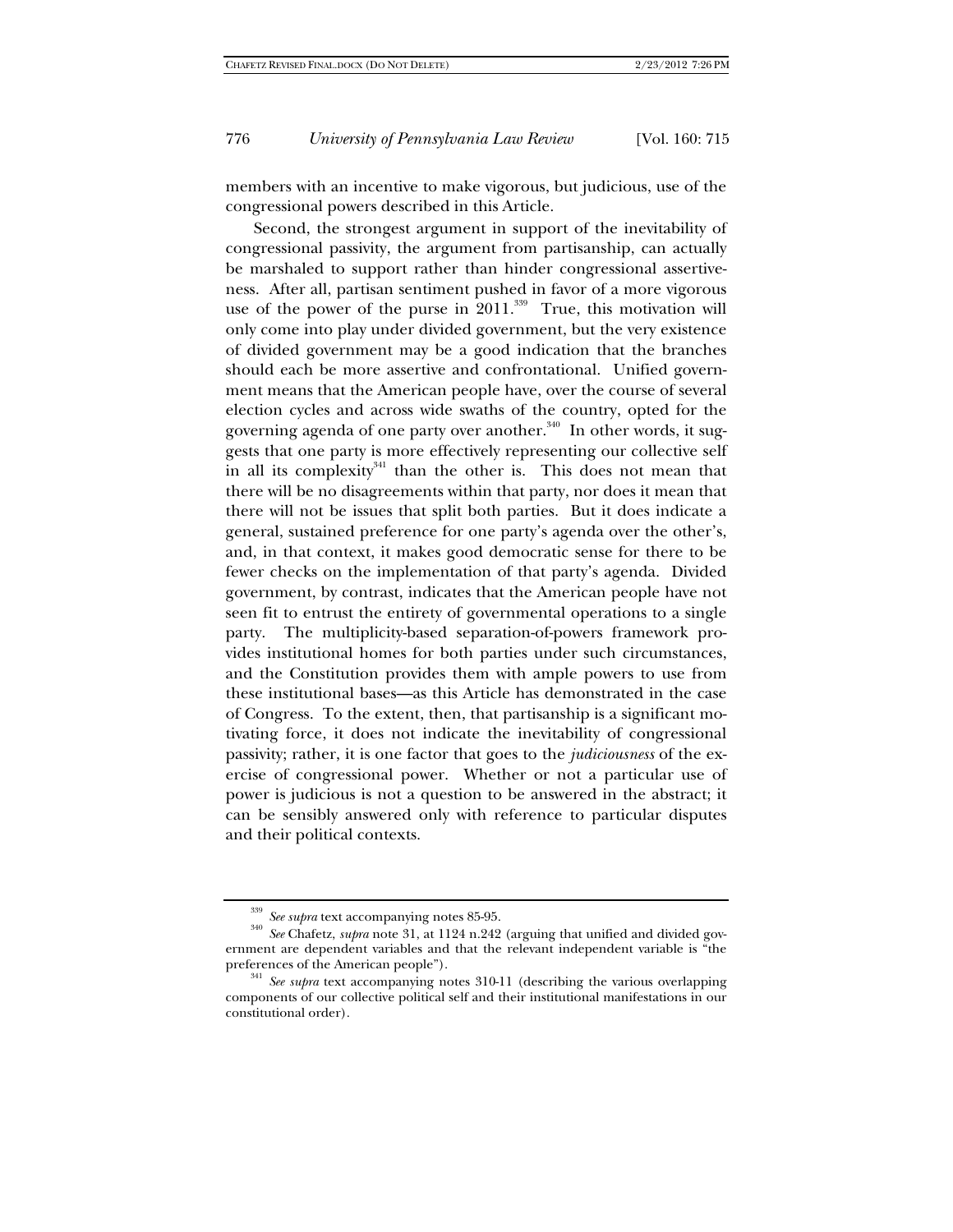Indeed, the party structure can also help to overcome potential collective-action problems with congressional assertiveness. The problem, in brief, is this: to the extent that presidential assertiveness benefits the executive branch, the President captures nearly all of the benefit; by contrast, to the extent that congressional assertiveness benefits Congress, any individual member will capture only a small percentage of the benefit. We would thus expect to see congressional assertiveness undersupplied relative to presidential assertiveness.<sup>342</sup> But this assumes that all members of Congress capture a roughly equal share of the benefits. In fact, however, outsized benefits accrue to party leaders in the houses. Indeed, in moments of high-salience interbranch conflict, the potential benefits to, say, the Speaker of the House may rival the potential benefits to the President. (Just ask Newt Gingrich or John Boehner.) And the party leaders will accordingly use what mechanisms of party discipline they possess to bring the rank-and-file along with them. We thus see again how the mechanisms of the party system can enable, rather than inhibit, congressional assertiveness.

Finally, it is worth emphasizing that party discipline in the United States is by no means absolute. There are familiar stories of members of Congress bucking a President of their own party. Recent examples in this vein include Senators Wyden and Udall on the PATRIOT Act,<sup>343</sup> Senate Republicans' refusal to confirm Harriet Miers to the Supreme Court,<sup>344</sup> and Senate Democrats' refusal to confirm Goodwin Liu to the Ninth Circuit or Dawn Johnsen to head the Office of Legal Counsel.<sup>345</sup> There are also familiar examples in the other direction that is, cases in which Congress has failed to assert itself against a President of the opposite party. Indeed, this Article began with one such case study: the failure of the Democrat-controlled 110th Congress

 $342$  Of course, this problem will be mitigated to the extent that one believes that members of Congress pursue their vision of the public good, rather than solely serving

their individual material interests. See supra notes 335-38 and accompanying text.<br><sup>343</sup> See supra text accompanying note 194-97.<br><sup>344</sup> See GREENBURG, *supra* note 35, at 263-84 (describing the controversy over Pres-<br>ident

<sup>&</sup>lt;sup>345</sup> See Charlie Savage, Long After Nomination, an Obama Choice Withdraws, N.Y. TIMES, Apr. 10, 2010, at A16 (noting that the Senate never held a floor vote on Johnsen); Carol J. Williams, *Political Logjam on Federal Judgeships*, L.A. TIMES, Aug. 31, 2010, at A4 (noting that Liu's appointment was blocked in the Senate). Although Democrats had a filibuster-proof majority for much of the time that the Johnsen and Liu nominations were pending, there was enough Democratic opposition to keep them from coming to the floor.